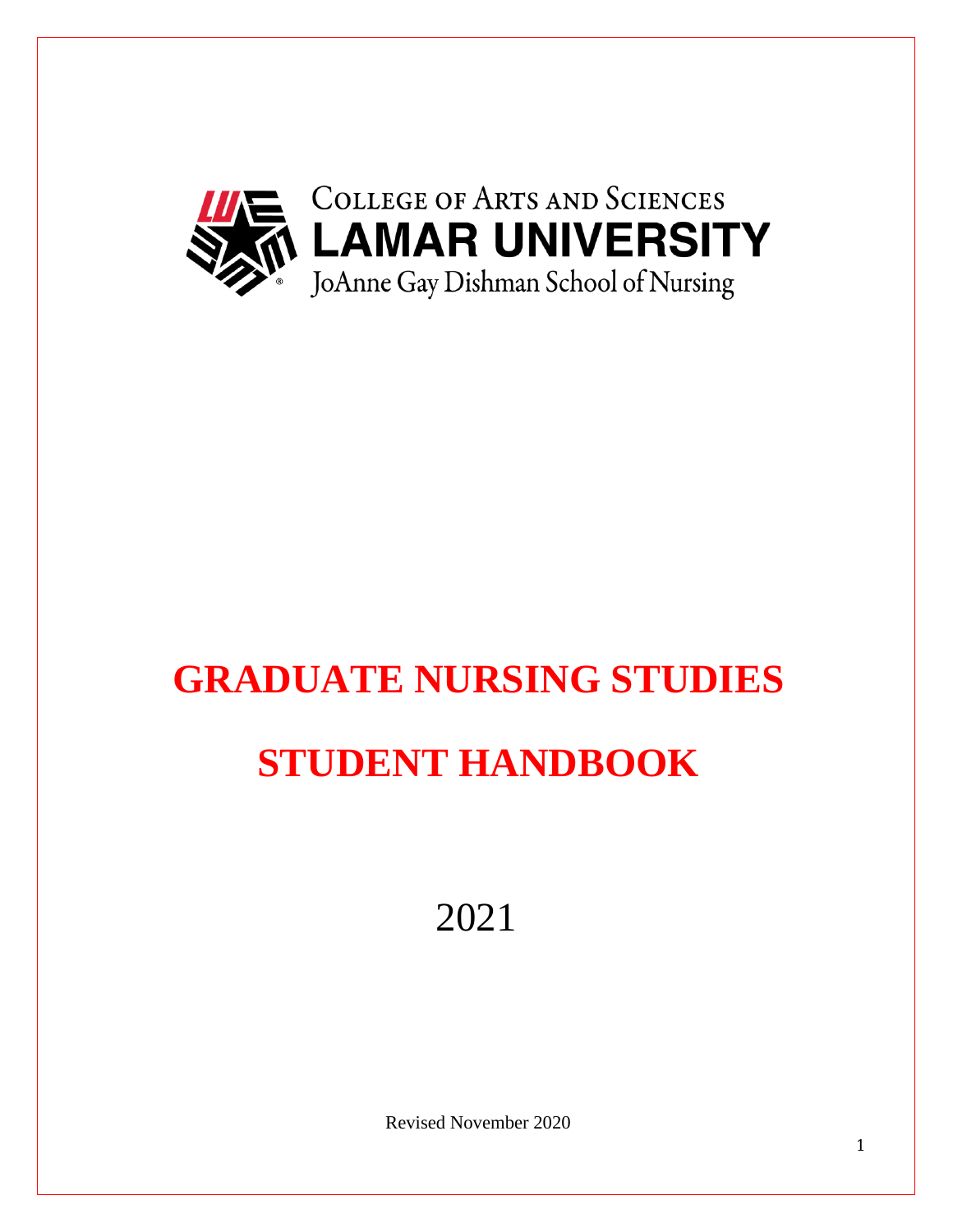### **Lamar University JoAnne Gay Dishman School of Nursing Honor Code Pledge**

Lamar University JoAnne Gay Dishman School of Nursing promises to create a professional environment that fosters excellence; where the entire school works together with integrity and cares for others.

### **I pledge to strive for:**

#### *Excellence*

-I will perform at the highest level that I can.

-I will be the best that I can be.

### *Integrity*

- -I will commit myself, even in the face of adversity to the five fundamental values of honesty, trust, fairness, respect, and responsibility.
- -I commit myself to academic honesty and integrity in the classroom and practicum setting at all times.
- -I will take responsibility for what I say and do.

### *Caring*

-I will demonstrate a commitment to the attributes of compassion, empathy, altruism, responsibility and tolerance.

-I will demonstrate caring behaviors at all times.

-I will respect individual diversity through a non-judgmental attitude and approach.

#### *Adaptability*

-I will be flexible and adapt to change when needed.

-I will work to become a creative problem solver.

#### *Respect*

-I will not tolerate discrimination.

- -I will contribute to creating a safe and supportive atmosphere for teaching and learning.
- -I will regard privacy and confidentiality as core obligations.

-I will communicate with peers, staff, and faculty in a professional and respectful manner.

Today I am continuing a career as a professional nurse (nurse administrator or nurse educator), which means accepting the responsibilities and unique privileges of these advanced roles. These include monitoring my interactions and behaviors and using self-reflection in order to challenge myself as I evolve into the advanced role of nurse administrator or nurse educator. I understand that it is a professional obligation, honor and privilege to study and work in the nursing profession toward advanced role preparation. I promise to uphold the highest standards of ethical and compassionate behavior while learning, caring for others, and/or participating in educational activities. I will strive to uphold the spirit and letter of this code during my time at Lamar University Dishman School of Nursing, Graduate Nursing Studies and throughout my professional career as a registered nurse with advanced role preparation.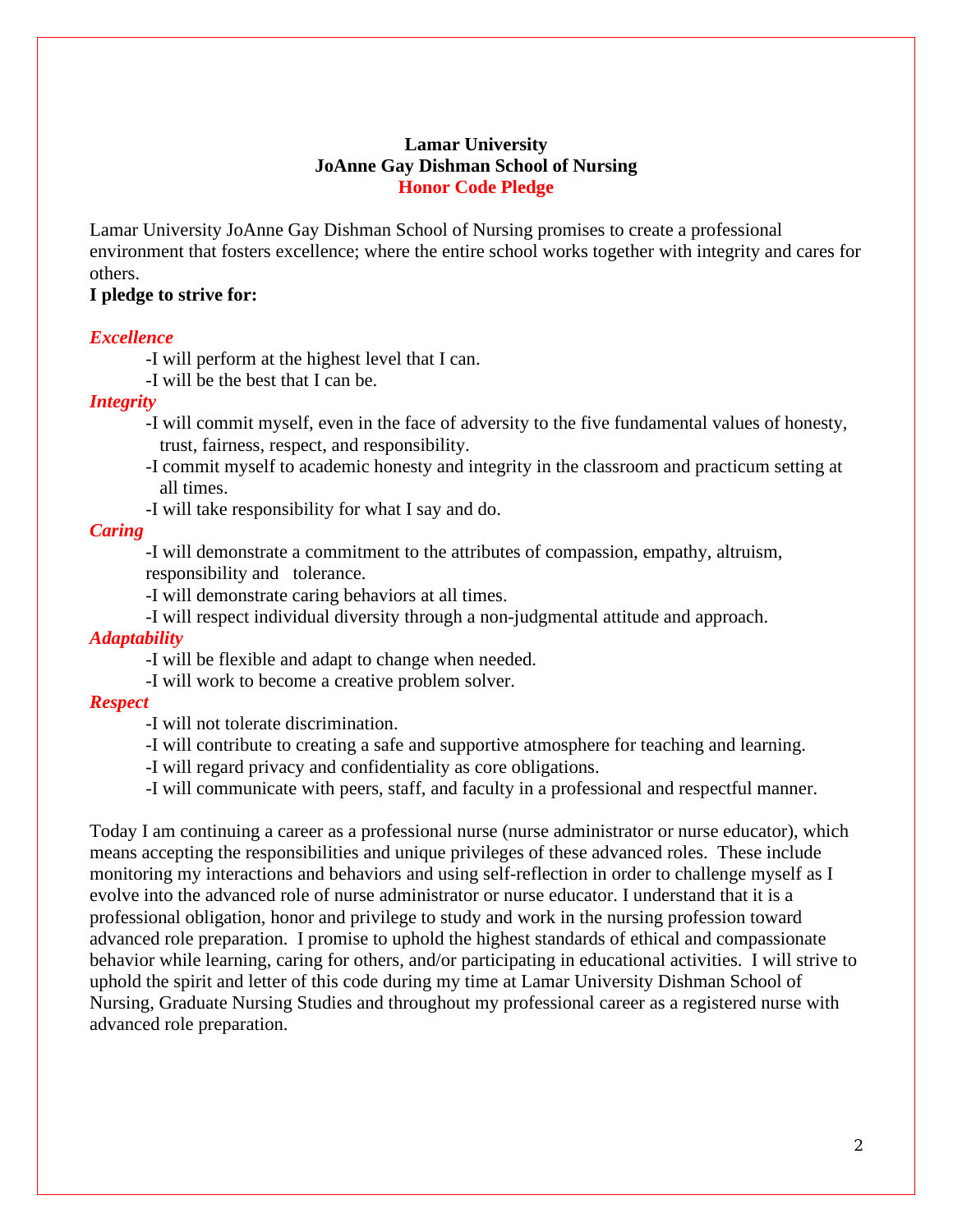# INTRODUCTION

This Student Handbook has been prepared by the Dishman School of Nursing for use by students enrolled in the Graduate Nursing Studies MSN Program. Its purpose is to provide information frequently needed by students about the MSN program at Lamar University. This Student Handbook is not designed to be used in place of, but rather in conjunction with the current Lamar University General Catalog, Lamar University Graduate Catalog, and the Lamar University Student Handbook.



# WELCOME

Welcome to Graduate Nursing Studies at Lamar University! The faculty and administration are very happy that you have made Lamar's MSN program your first choice.

As a graduate student, the knowledge, experiences and skills you bring to the program will be blended with new insights. This blending will increase the depth of your understanding of the nursing discipline. The program will also promote your professional development in an advanced nursing role and provide a strong theoretical and research basis for your future career.

The graduate nursing faculty and staff look forward to getting to know you as you work toward your educational goals. Please feel free to call us if you have any program related questions, concerns, or if you want to share insights or successes.

Best wishes for success in working toward your MSN degree online in Nursing Administration or Nursing Education.

Ruthie Robinson, PhD, RN, CNS, FAEN, CEN, NEA-BC Director, Graduate Nursing Studies Program Associate Professor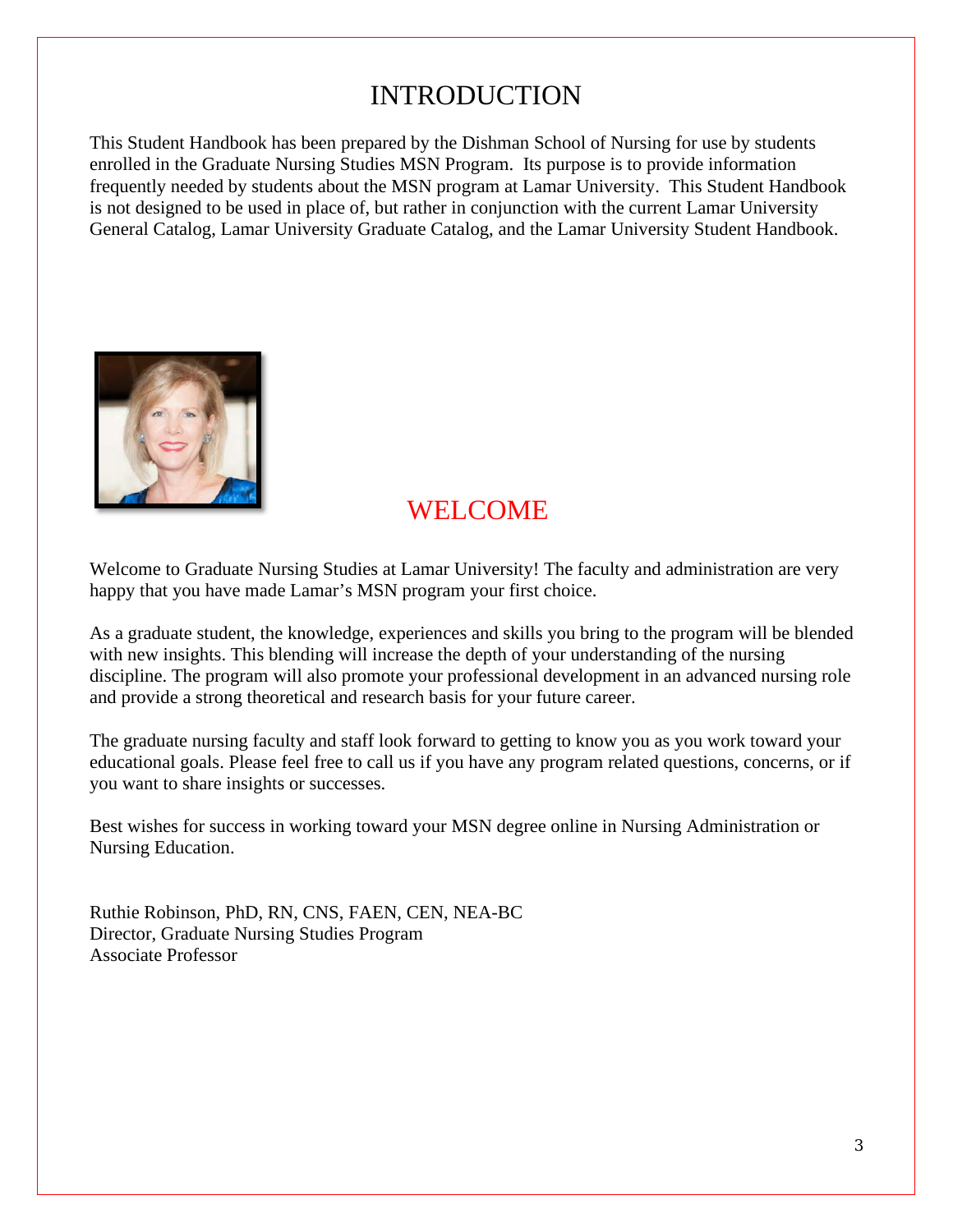# TABLE OF CONTENTS

| <b>Admission Information</b> |  |
|------------------------------|--|
|                              |  |
| <b>Curriculum Plans</b>      |  |
|                              |  |
|                              |  |
|                              |  |
| <b>Resources</b>             |  |
|                              |  |
|                              |  |
|                              |  |
|                              |  |
|                              |  |
|                              |  |
| <b>Policies</b>              |  |
|                              |  |
|                              |  |
|                              |  |
|                              |  |
|                              |  |
|                              |  |
|                              |  |
|                              |  |
|                              |  |
|                              |  |
|                              |  |
|                              |  |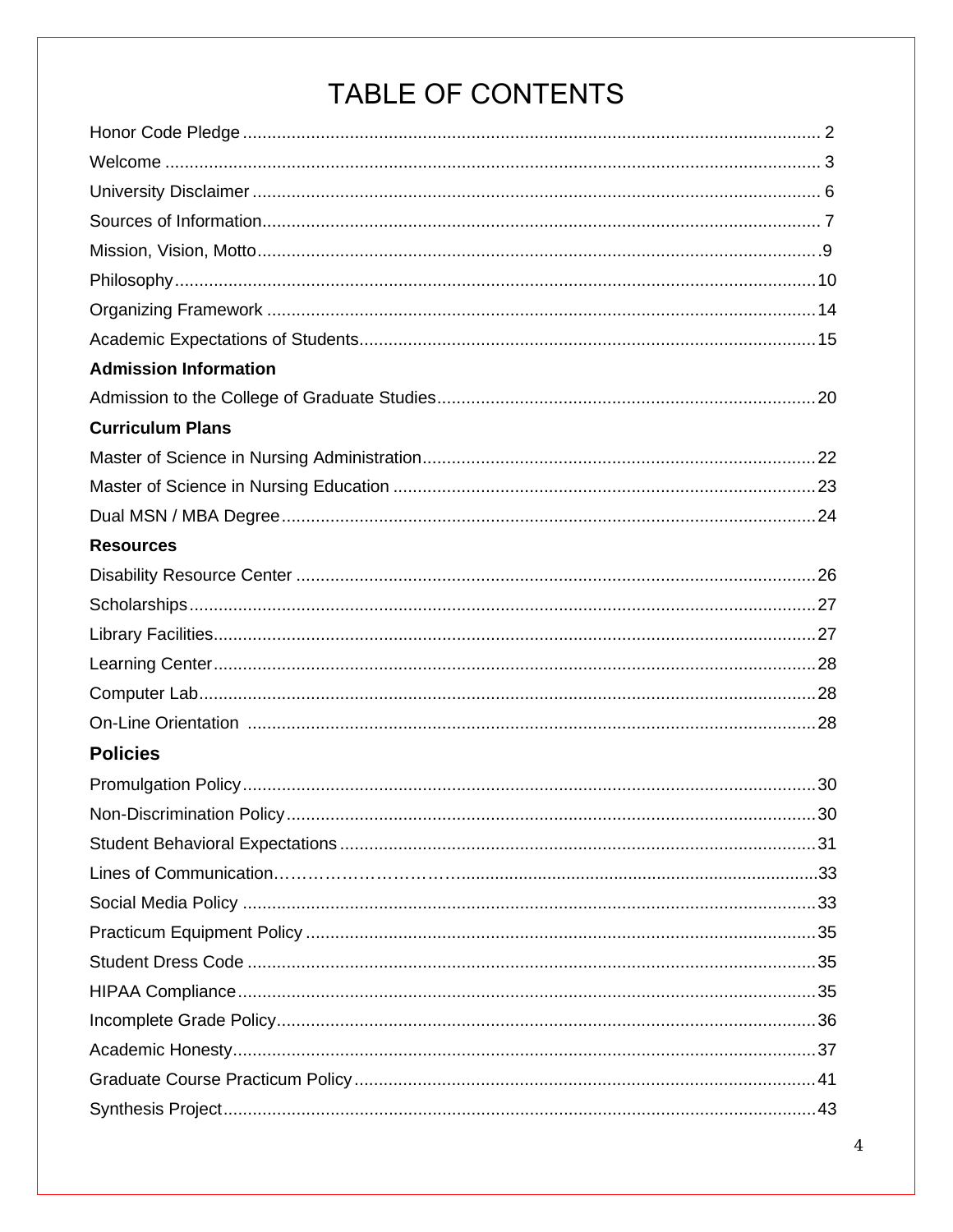# UNIVERSITY DISCLAIMER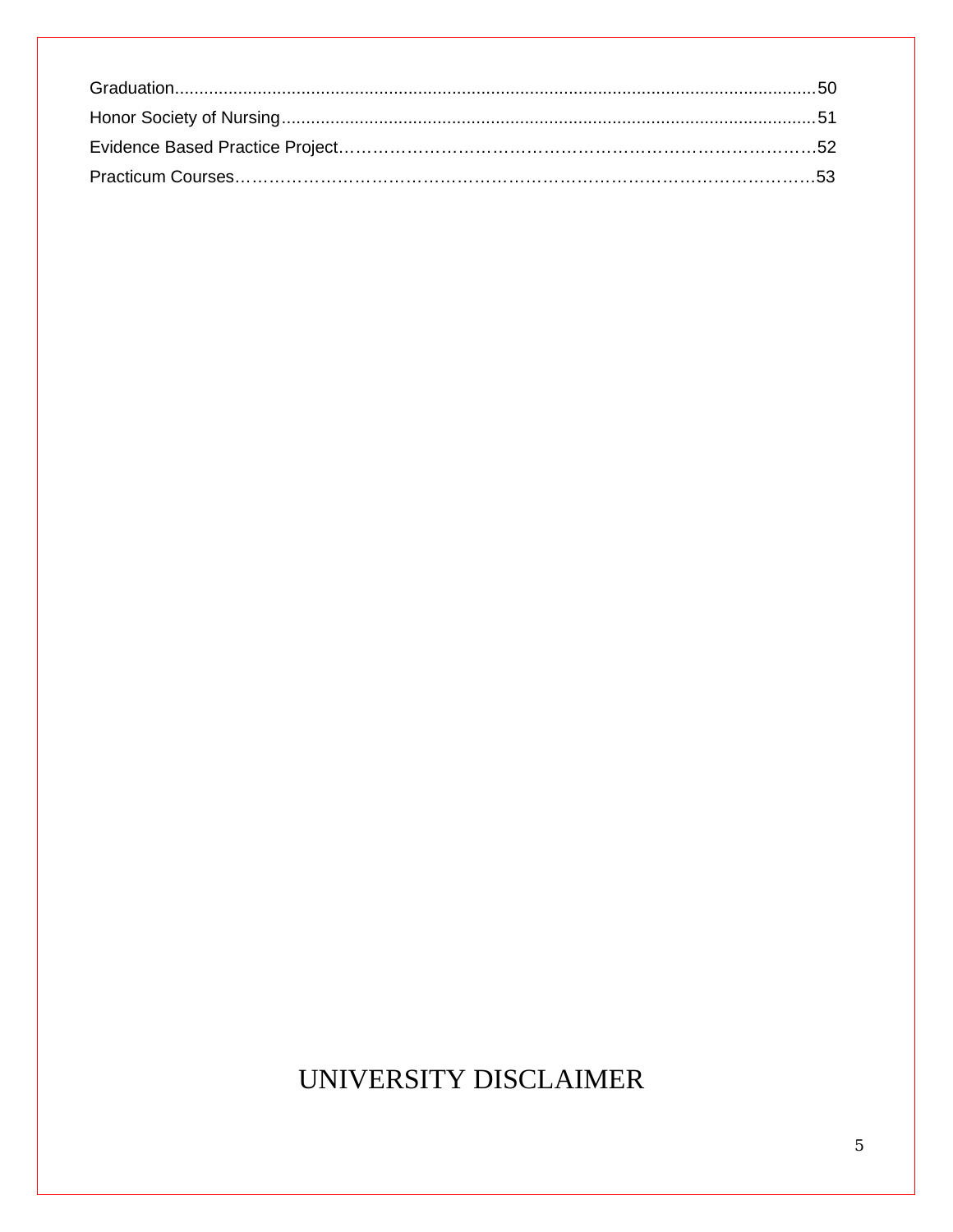The guidelines and policies presented in this information guide are intended for information only and do not constitute a contract, expressed or implied, between any applicant, student and faculty member at Lamar University. Lamar University reserves the right to withdraw courses at any time, to change fees, calendars, curricula, graduation procedures, and any other requirement affecting students. Changes become effective when the proper authorities so determine the application to both prospective students and to the students already enrolled.

Lamar University is an equal opportunity/affirmative action educational institution and employer. Students, faculty and staff members are selected without regard to their race, color, creed, sex, age, handicap or national origin, consistent with the Assurance of Compliance with Title VI of the civil Rights Act of 1964; Executive Order 11246 as issued and amended; Title IX of the Education Amendments of 1972, as amended; Section 504 of the Rehabilitation Act of 1973.

Lamar University Nursing Programs, baccalaureate and master degrees, are fully accredited by the Texas Board of Nursing, (512) 305-7400, and the Accrediting Commission for Education in Nursing (ACEN, formerly the National League for Nursing Accrediting Commission), 3343 Peachtree Road NE, Suite 850 Atlanta, GA 30326, (404) 975-5000, fax (404) 975-5020.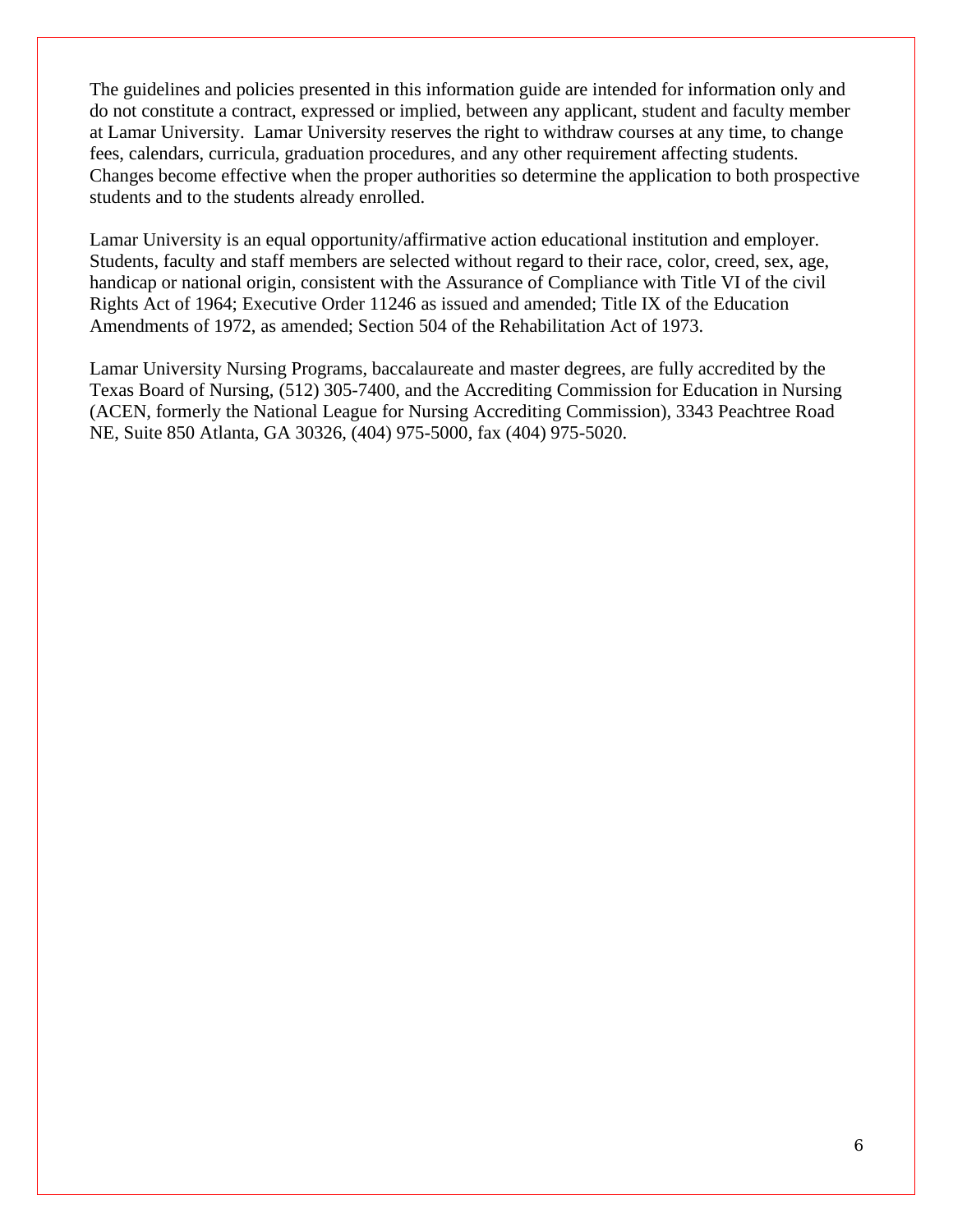# SOURCES OF INFORMATION

This Student Handbook is designed to provide graduate nursing students with information which is gathered from sources on campus and the School of Nursing. Graduate Nursing Studies students are encouraged to read the Lamar University General Catalog, Lamar University Graduate Catalog and also the Lamar University Student Handbook for general information and policies relevant to graduate education. (http://catalog.lamar.edu/)

When writing to the Dishman School of Nursing or the Graduate Nursing Studies office, use the following address:

> **Lamar University-Beaumont Dishman School of Nursing- MSN Program P. O. Box 10081 Beaumont, TX 77710**

**Graduate Nursing Studies Fax #: (409) 880-8698**

#### **CONTACT LIST**

**School of Nursing Chair** Dr. Cindy Stinson - (409) 880-8833 [cynthia.stinson@lamar.edu](mailto:cynthia.stinson@lamar.edu)

**Edna Horn Gay Learning Center: Simulation Program & Support Services** Director - LeAnn Chisholm - (409) 880-8862 [leann.chisholm@lamar.edu](mailto:leann.chisholm@lamar.edu)

**Technical Analyst Support Senior** Jon-Michael Wallace-(409) 880-1805 [jwallace@lamar.edu](mailto:jwallace@lamar.edu)

**Director of Graduate Nursing Studies** Dr. Ruthie Robinson - (409) 880-8820 [ruthie.robinson@lamar.edu](mailto:ruthie.robinson@lamar.edu)

**Administrative Associate** Graduate Program Becky Saleme - (409) 880-7720 [becky.saleme@lamar.edu](mailto:becky.saleme@lamar.edu)

**Executive Associate** Stacie Granger - (409) 880-8817 [stacie.granger@lamar.edu](mailto:stacie.granger@lamar.edu)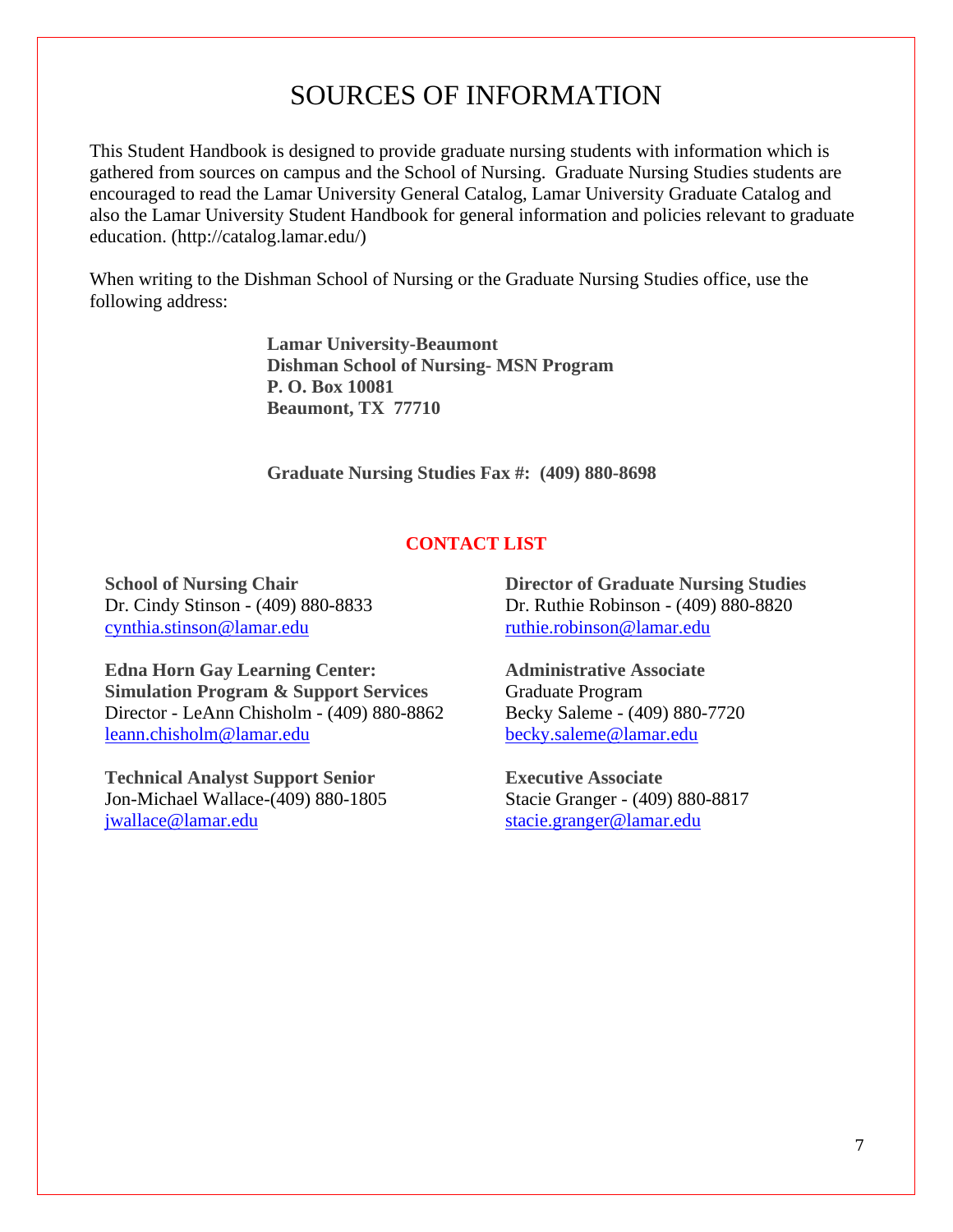| <b>FACULTY</b>                                                     | <b>PHONE NUMBER</b> | <b>E-MAIL ADDRESS</b>     |
|--------------------------------------------------------------------|---------------------|---------------------------|
| Dr. Cindy Stinson - Chair                                          | $(409) 880 - 8833$  | cynthia.stinson@lamar.edu |
| Dr. Ruthie Robinson - Director,<br><b>Graduate Nursing Studies</b> | $(409) 880 - 8820$  | ruthie.robinson@lamar.edu |
| Dr. LeAnn Chisholm                                                 | $(409) 880 - 8862$  | leann.chisholm@lamar.edu  |
| Dr. Eileen Curl - Director of<br>Research                          | $(409) 880 - 8818$  | eileen.curl@lamar.edu     |
| Dr. Greg Friesz-Adjunct                                            | $(409) 880 - 7720$  | gdfriesz@lamar.edu        |
| Dr. Gina Hale-Director,<br><b>Undergraduate Nursing Studies</b>    | (409) 880-8835      | gina.hale@lamar.edu       |
| Dr. Stacey Knight - Coordinator of<br>RN-BSN and RN-MSN Programs   | $(409) 880 - 7807$  | stacey.knight@lamar.edu   |
| Dr. Elizabeth Long                                                 | $(409) 880 - 8841$  | elizabeth.long@lamar.edu  |
| Dr. Troy Palmer                                                    | $(409) 880 - 8843$  | tpalmer3@lamar.edu        |
| Dr. Cindy Pipkins                                                  | $(409) 880 - 8865$  | cynthia.pipkins@lamar.edu |
| Dr. Judy Smith - Evidence-Based<br>Projects Manager                | $(409) 880 - 8829$  | judy.smith@lamar.edu      |

# **GRADUATE FACULTY**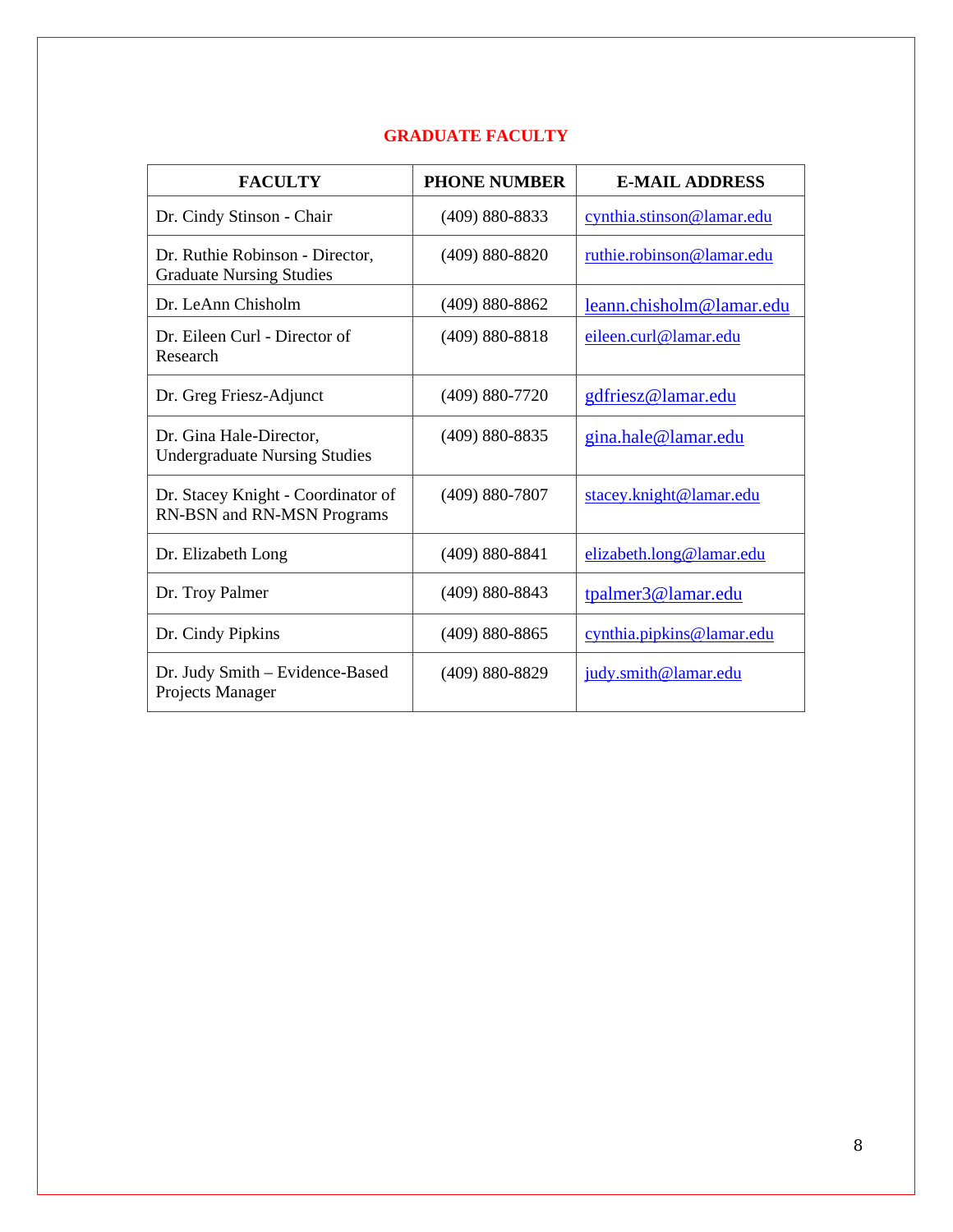# **Mission, Vision and Motto**

# **College of Arts and Sciences Mission Statement**

The College has three principal missions:

- To provide an excellent learning environment wherein all students may refine the knowledge and skills essential to cultivate their ability to think critically, communicate effectively, and advance their appreciation of artistic and scientific inquiry;
- To provide a contemporary education through the integration of information technology into the study of disciplines traditionally associated with the arts and sciences; and
- To stress the importance of lifelong learning through community outreach, service, research, and creative endeavors.

#### **Dishman School of Nursing Mission Statement**

The mission of the Lamar University JoAnne Gay Dishman School of Nursing is to educate undergraduate and graduate students to become qualified, competent, professional nurses who are prepared for practice. The school provides quality nursing education relevant to a changing profession, society, and healthcare environment. Collaboration between faculty and students promotes excellence in health care delivery to diverse populations. A spirit of caring, continual inquiry, creativity and integrity is promoted through teaching, scholarship, leadership and service.

#### **Dishman School of Nursing Vision**

Excellence in nursing education, in partnership with the community

#### **Dishman School of Nursing Motto**

A Spirit of Caring – A Vision of Excellence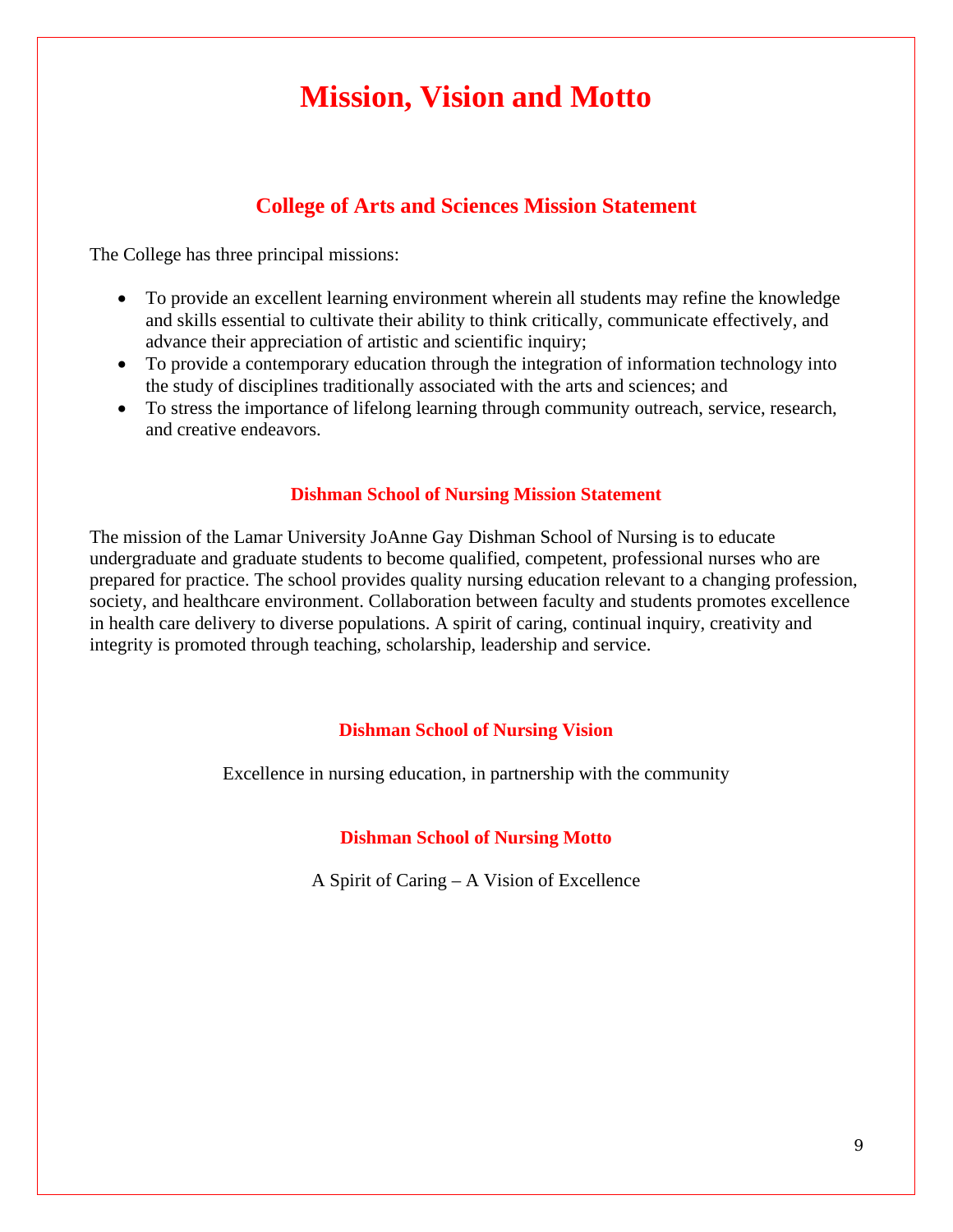# **JOANNE GAY DISHMAN SCHOOL OF NURSING PHILOSOPHY**

The JoAnne Gay Dishman School of Nursing faculty believes in preparing students to provide safe patient/client-centered holistic/multi-dimensional care using evidenced-based practice (EBP), clinical reasoning, and clinical judgment. The focus is also on providing quality and culturally sensitive care, working as part of the interprofessional and intraprofessional healthcare team, and using clinical information systems to care for diverse populations in an ever-changing global society. Personal, social, and professional strengths of the graduates are developed to form a basis for continued growth in an interprofessional and intraprofessional healthcare environment.

#### **Undergraduate Metaparadigm**

Faculty beliefs about the metaparadigm of nursing associated with undergraduate education are described below and entail:

### *Nursing*

Nursing is based on the concepts of moral agency, effective communication including technology, inquiry, and service to the community. The goals of nursing are to provide safe patient/client centered holistic/multi-dimensional care to assist humanity in collaboration with other disciplines in disease prevention, health promotion, health maintenance and restoration, and the support of death with dignity. Nursing emphasizes a spirit of caring, interpersonal communication, critical thinking, clinical reasoning and patient-centered care to contribute to the health of the individual and society. The responsibility of the nurse is to use the nursing process to assist people to meet health care needs, to attain health related goals within legal, ethical, and regulatory parameters to advocate for patients/clients. Nurses use information and technology to communicate, manage knowledge, and support decision making to provide competent patient/client-centered care. As members of the profession, nurses collaborate with other disciplines in achieving these goals. The faculty believe in preparing professional nurses with essential competencies in four major roles: Member of the Profession (MOP), Provider of Patient Centered Care (PCC), Patient Safety Advocate (PSA), and Member of the Healthcare Team (MOT).

### *Health*

Health is a dynamic state of physical, mental, and social well-being, requiring constant adaptation to internal and external environmental stressors. Each person experiences varying states of health while progressing through the life span. Health decisions are patient/client-centered and influenced by knowledge, culture, family structure, society, and the personal choice of the patient/client.

#### *Humanity*

Humanity consists of unique holistic beings with intrinsic worth and dignity having the right to selfdetermination, well-being, and equality. Humans are adaptive in nature, constantly interacting within changing environments and society in progressing toward fulfillment of innate potentials for growth, development, and maturation throughout the life span.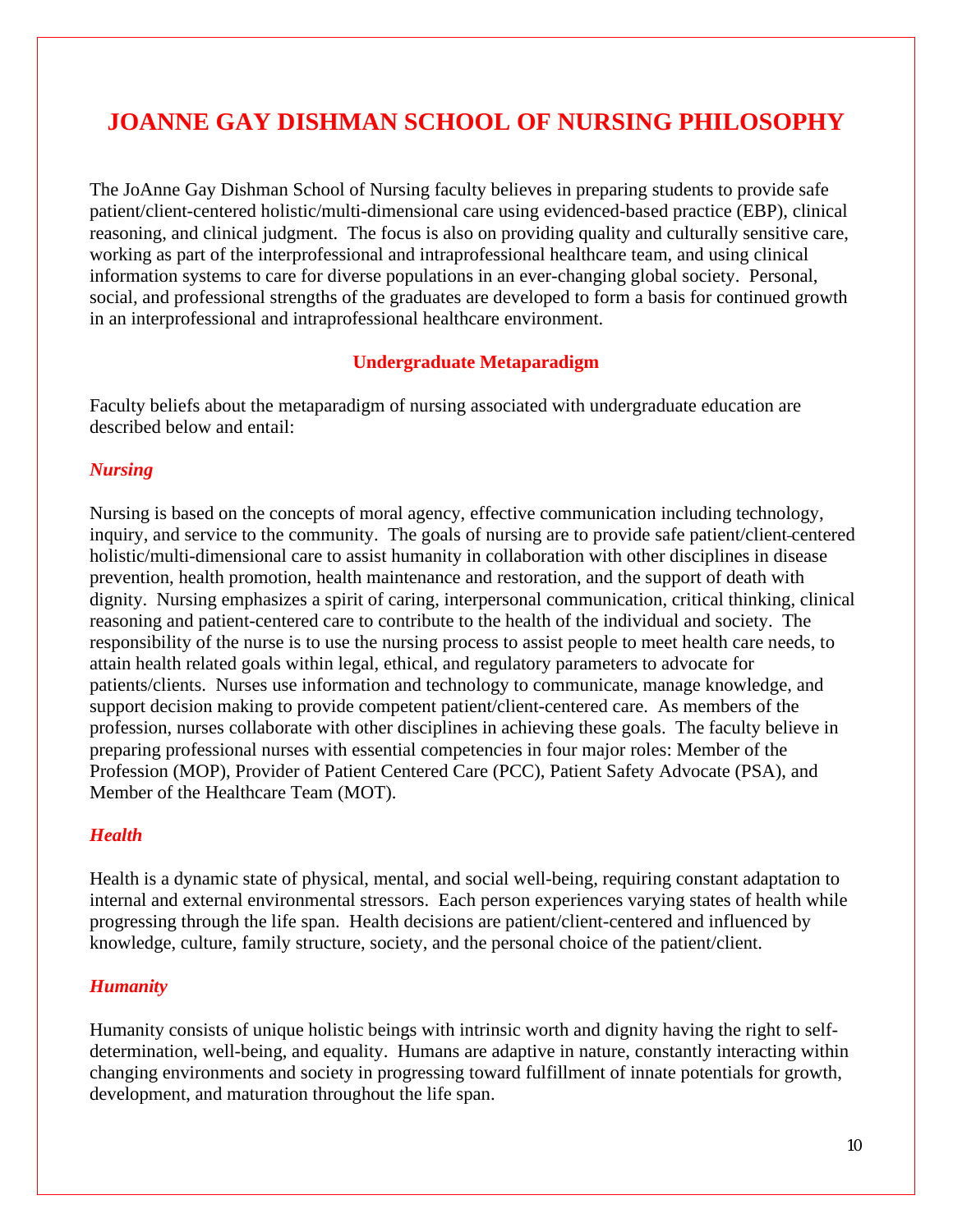#### *Society*

Society consists of individuals, families, communities, and populations with diverse cultures and value systems. In a global society interactions among humans are diverse, continuously evolving, and interdependent. Humans are adaptive in nature and an integral part of society. Within society, the cornerstone of humanness is a spirit of caring.

#### *Environment*

Environment is an aggregate of all internal and external factors which influence individuals and groups. The environment provides the context for the development of individuals, the identification of health needs, and the evolution of nursing. Through an on-going interactive process the environment and nursing influence each other. A patient/client environment and professional nursing are conducive to growth and trust and the development of relationships through creative, flexible learning opportunities and communication.

#### **Undergraduate Education**

Undergraduate Education is a process shared by the faculty and the learner. Learning is the exploration, utilization, and generation of knowledge. Learning is the responsibility of each person and is accomplished through self-motivation, active inquiry, and participation in the educational process. Faculty believe that nursing education is the systematic guidance of the learner toward safe and competent clinical practice in the four major roles (MOP, PCC, PSA, MOT), interprofessional and intraprofessional teamwork, quality improvement, management and clinical reasoning utilizing critical thinking, effective communication, informatics and technology. Faculty incorporate a variety of teaching modalities that integrate interactive and current technological learning resources, including web-based classroom environment, simulated scenarios, and independent learning activities. Incorporating online technology facilitates global access to quality nursing education. Constructs of the nursing curriculum include the study of humanity and society, lifespan, health continuum, critical thinking, therapeutic interventions, and professional roles. Foundational nursing concepts include professional integrity, communication, active inquiry, and service. The faculty support the preparation of registered nurses at the baccalaureate level.

#### *Baccalaureate Degree*

Baccalaureate Degree graduates use critical thinking, evidence-based practice, technology and interprofessional and intraprofessional healthcare teamwork to provide safe patient/client care and improve patient/client outcomes. Graduates are prepared with a broad perspective and understanding of society, the environment, and people as diverse individuals, families, communities and populations. Baccalaureate education incorporates a broad range of basic, behavioral, social sciences, communication and technology content to provide a strong foundation for coordinating safe and competent patient/client care using critical thinking and problem solving skills. A baccalaureate degree is the most common requirement for entry into graduate nursing education where nurses may further develop their professional roles to become nurse educators, researchers, administrators, or advanced practice nurses. Graduates promote the practice of professional nursing through leadership and advocacy roles.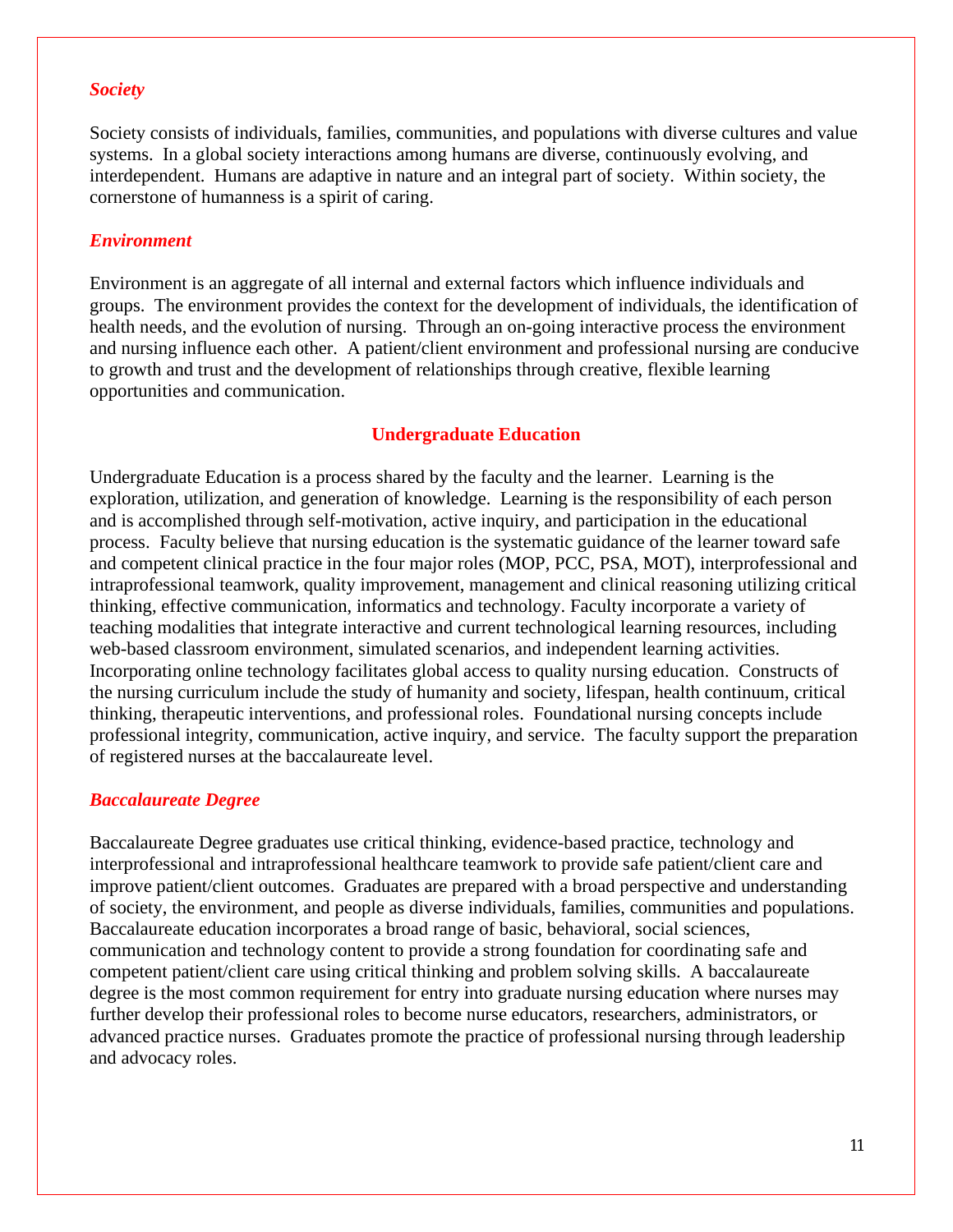### **Graduate Metaparadigm**

The Master of Science in Nursing degree builds upon the undergraduate philosophy and adheres to its goals. The content of the master's program reflects the graduate organizing framework and prepares students for advanced nursing practice roles in nursing administration and nursing education.

The faculty in the master's program recognizes an evolving metaparadigm in the nursing profession and monitors the individual paradigms for agreement with current innovations and the shift in world views of the nursing profession. The paradigms included in the graduate metaparadigm are: nursing, health, humanity, society, and environment.

### *Nursing*

Advanced nursing practice synthesizes theoretical frameworks from nursing and other disciplines to expand its knowledge base. The masters prepared nurse functions as a clinical nurse educator, researcher, advocate, consultant, collaborator and a manager of systems. Evidence-based research methods are used to investigate problems, serve as a basis for initiating change, and provide new knowledge to improve patient/client centered outcomes. The master's prepared nurse administrator role delivers indirect care and the clinical nurse educator role delivers direct care; and each role is practiced from professional, organizational and personal perspectives within an ethical, legal, and regulatory framework.

### *Health*

The advanced practice nurse contributes to the design and implementation of interprofessional and intraprofessional healthcare delivery which is based on collaborative education systems. The healing process is based on the philosophy of caring for the body, mind and spirit. Health is achieved through illness prevention, health promotion strategies, health education, and continuous quality improvement of the micro and macro healthcare system.

### *Humanity*

The advanced practice nurse recognizes the person is more than the sum of their parts and honors the total human being. Advocacy is demonstrated for those in particular who become vulnerable as they transition from various states of illness and experience social and cultural disparities. Advocacy involves providing health resources and services; and ensuring that these are available, accessible, and acceptable. The advanced practice nurse advocates for those who are unable or cannot speak for themselves.

### *Society*

The advanced practice nurse is cognizant of increasing global diversity and the health challenges it brings to the healthcare system. This diversity accelerates the need for cultural competence and impels the advanced practice nurse to be culturally responsive to the health needs of individuals, families, groups and world communities. The advanced practice nurse is aware of the interconnectedness of our global society and supports the interchange of research and evidence-based practice which benefits the whole world community.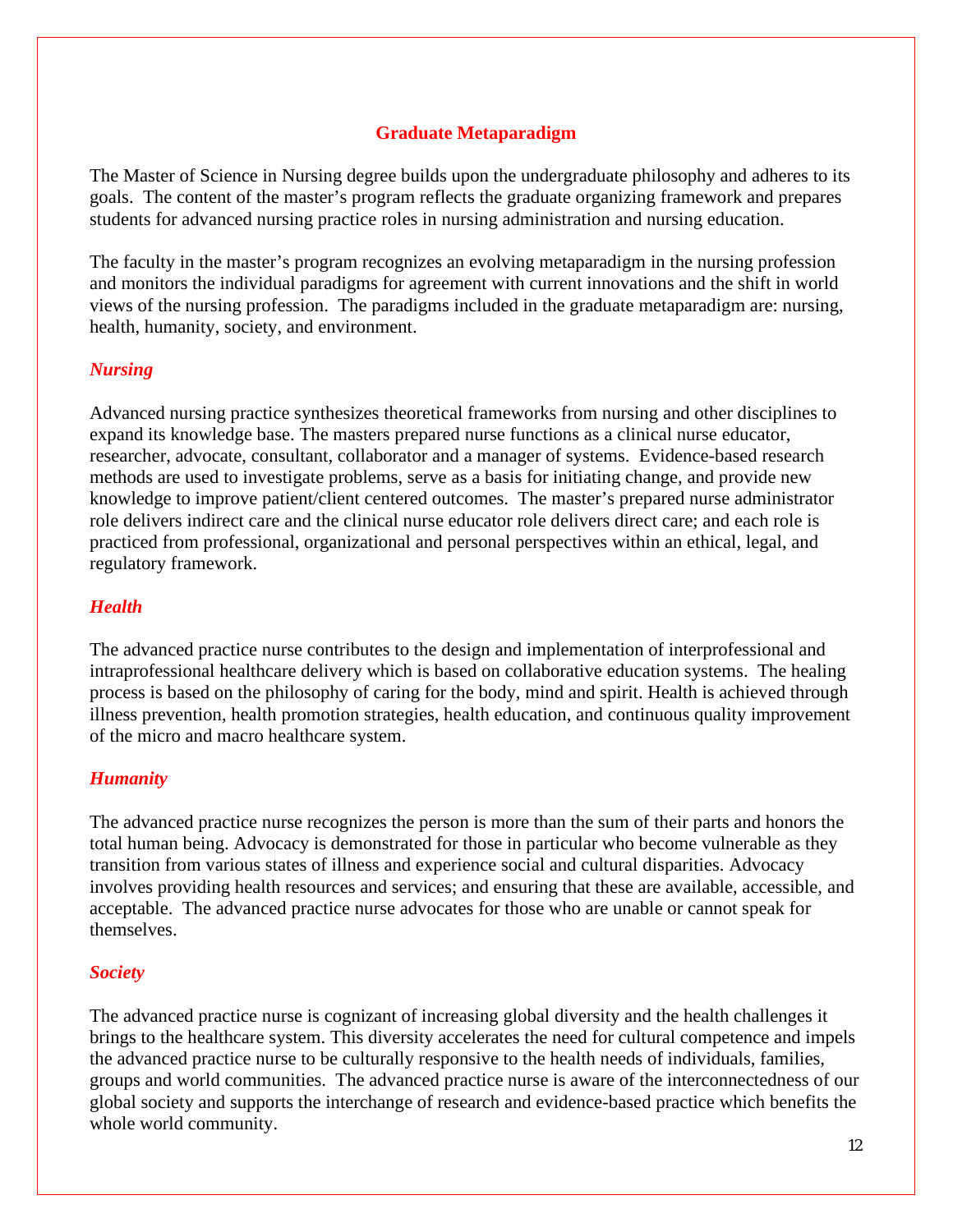#### *Environment*

Knowledge is expanding exponentially with new technology and intricate informatics systems and thus has an impact on the healthcare environment. It is incumbent upon the advanced practice nurse to be an effective user of current educational technology and informatics to identify and communicate healthcare needs to improve the quality of patient/client centered outcomes. The advanced practice nurse has the expertise and therefore an obligation as a moral agent to influence, analyze and evaluate outcomes for the development of a culture of safety and healthcare policies that are relevant to dynamic health care systems.

### *Graduate Education*

Learning at the graduate level stems from an open collegial relationship between faculty and students. Faculty in the graduate program encourages the learner to be the determinant in the heuristic exploration of current knowledge and the challenge of using theory guided evidence-based practice. The graduate paradigm serves as a basis for students to incorporate and synthesize knowledge from middle range theoretical models and to hone their advanced nursing practice roles in administration and education. During this process they move from concrete perspectives toward abstract concepts with an expanded cultural awareness of healthcare issues that prepare them for life-long learning and doctoral study.

*Approved by Faculty Association 5-7-2013*

*Faculty Association Reviewed and Approved December 2019*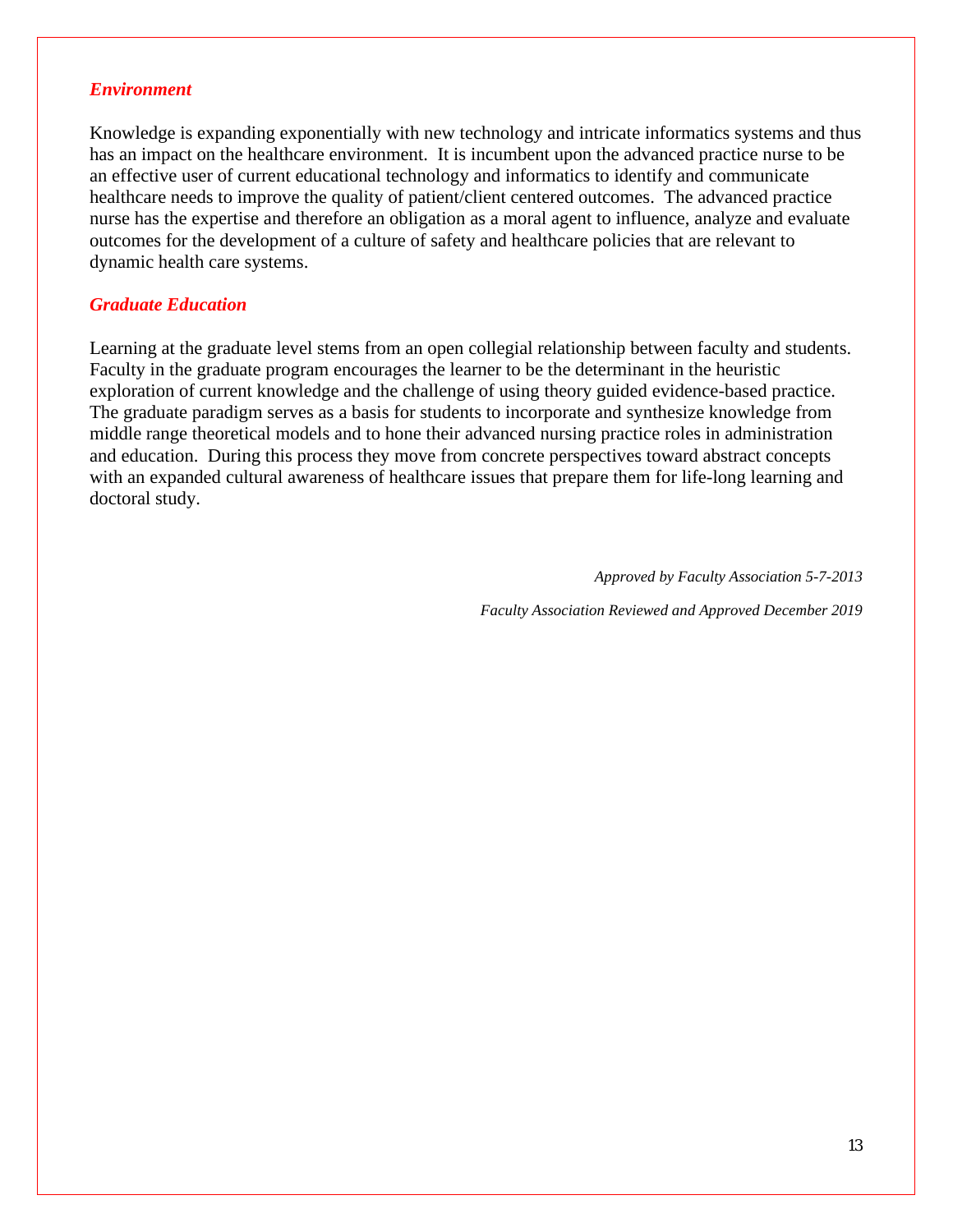|                          |                                                                                                                                                                         | <b>Based on BSN Degree MSN Degree Organizing Framework</b>                                                                                           |                                                                                                                                                                                        |                                                                                                                                                                                                                                                               |                                                                                                                                                                                        |  |  |  |
|--------------------------|-------------------------------------------------------------------------------------------------------------------------------------------------------------------------|------------------------------------------------------------------------------------------------------------------------------------------------------|----------------------------------------------------------------------------------------------------------------------------------------------------------------------------------------|---------------------------------------------------------------------------------------------------------------------------------------------------------------------------------------------------------------------------------------------------------------|----------------------------------------------------------------------------------------------------------------------------------------------------------------------------------------|--|--|--|
| <b>MSN</b>               | <b>Humanity &amp;</b><br><b>Society</b><br>Analyze issues in<br>the context of<br>healthcare policy<br>and finance,<br>including political<br>and<br>organizational     | Lifespan<br><b>Health</b><br><b>Continuum</b><br>Analyze<br>strategies to<br>improve<br>healthcare<br>outcomes across<br>the health<br>continuum for | Evidence-<br><b>based Practice</b><br>and Clinical<br>Reasoning<br>Utilize research<br>methods to<br>investigate<br>problems, initiate<br>changes, and<br>improve nursing<br>practice. | <b>Patient/Client-</b><br><b>Centered Care</b><br>Synthesize<br>theoretical<br>frameworks from<br>nursing and other<br>disciplines to<br>expand the<br>knowledge base                                                                                         | <b>Professional</b><br><b>Roles</b><br>Demonstrate<br>advanced nursing<br>practice roles<br>from professional,<br>organizational,<br>and perspnal<br>perspectives                      |  |  |  |
|                          | systems, to<br>address the<br>healthcare needs<br>of a diverse<br>society.                                                                                              | various<br>populations.                                                                                                                              |                                                                                                                                                                                        | for advanced<br>nursing practice.                                                                                                                                                                                                                             | within an ethical<br>and legal<br>framewo <b>r</b> k.                                                                                                                                  |  |  |  |
|                          |                                                                                                                                                                         |                                                                                                                                                      | <b>BSN Degree Organizing Framework</b>                                                                                                                                                 |                                                                                                                                                                                                                                                               |                                                                                                                                                                                        |  |  |  |
| 2nd<br>level             | Investigate global<br>and diverse<br>populations /<br>communities                                                                                                       | Evaluate<br>compromised<br>multiple health<br>states                                                                                                 | Synthesize<br>clinical reasoning<br>and judgment<br>skills<br>Interpret<br>evidence-based<br>practice and                                                                              | Formulate<br>research findings<br>into evidence-<br>based practice                                                                                                                                                                                            | Coordinate care<br>as a member of<br>the<br>interprofessional<br>and<br>intraprofessional<br>healthcare team                                                                           |  |  |  |
|                          | Analyze theories<br>of patients,<br>families,<br>populations in the<br>communities                                                                                      | Examine multiple<br>health states                                                                                                                    | research process<br>Comprehend<br>research process<br>Analyze critical<br>thinking skills                                                                                              | Investigate other<br>nursing theories<br>Demonstrate<br>teaching/ health<br>promotion                                                                                                                                                                         | Coordinate<br>patient/client-<br>centered care for<br>patients, families,<br>populations &<br>communities.                                                                             |  |  |  |
| 1 <sup>st</sup><br>Level | Explore holistic<br>needs of<br>individuals                                                                                                                             | Discuss complex<br>health needs<br>Discuss common<br>health needs<br><b>Discuss</b><br>prevention/wellne<br>SS                                       | Apply clinical<br>reasoning skills<br>Comprehend<br>critical thinking<br>skills.<br>Discuss basic<br>research process<br>Apply nursing<br>process<br>Discuss nursing<br>theories       | Apply<br>Modeling/Role<br>Modeling Theory<br>Apply Caring<br>Theory<br>Demonstrate tech<br>psychomotor<br>skills<br><b>Discuss</b><br>evidence-based<br>practice<br><b>Discuss</b><br>patient/dient<br>safety<br>Apply teaching<br>and learning<br>principles | Practice<br>patient/client-<br>centered care for<br>patients and<br>families within<br>legal, ethical and<br>regulatory<br>parameters.<br><b>Discuss</b><br>patient/client<br>advocacy |  |  |  |
|                          | Foundation of Nursing Concepts: Professional Integrity/Communication/Active Inquiry/Service<br>Broad, Liberal Education in Related Disciplines (Nursing Pre-requisites) |                                                                                                                                                      |                                                                                                                                                                                        |                                                                                                                                                                                                                                                               |                                                                                                                                                                                        |  |  |  |

# **Master of Science in Nursing Organizing Framework**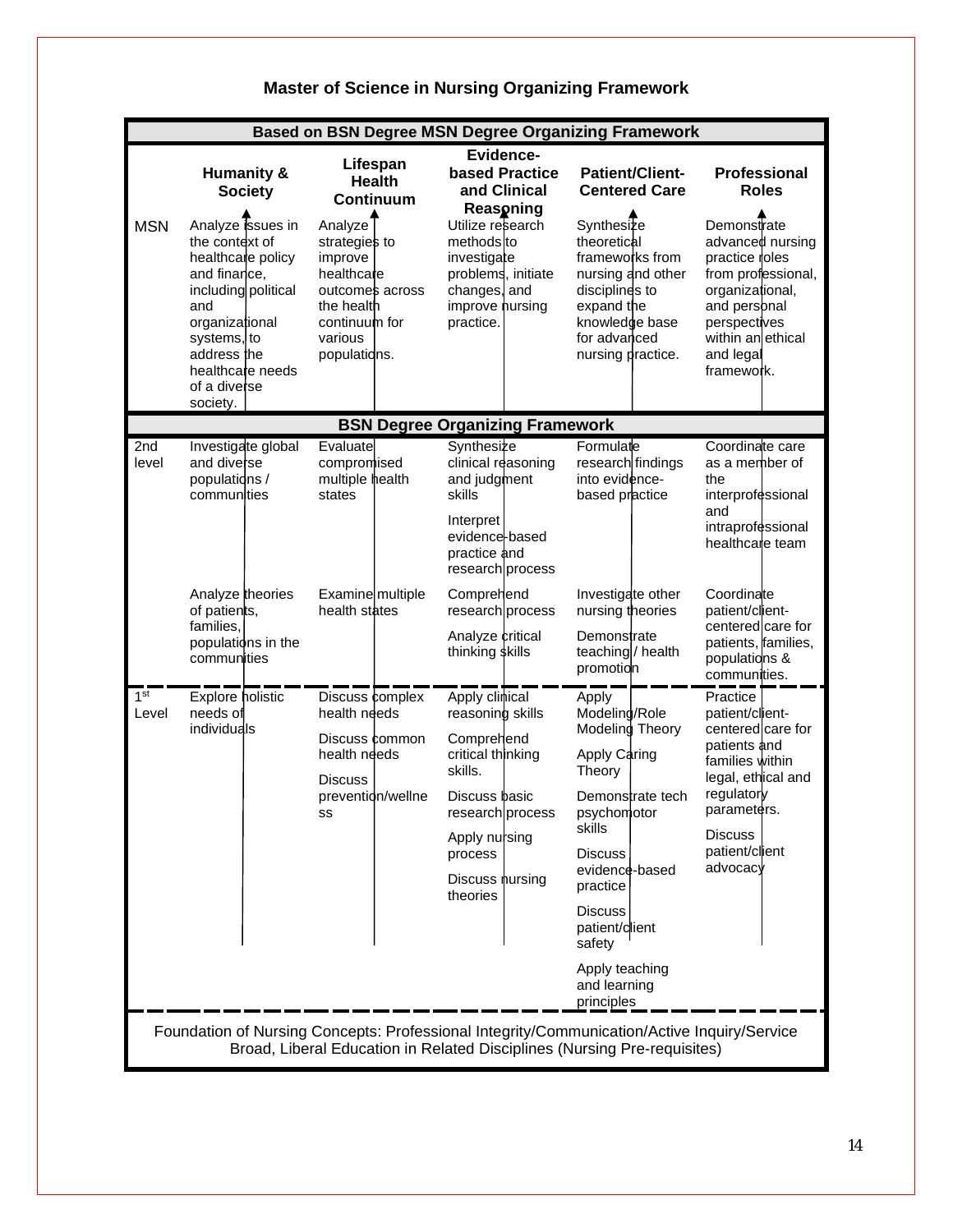# **ACADEMIC EXPECTATIONS OF GRADUATE STUDENTS**

The Dishman School of Nursing complies with the Academic Policies of the College of Graduate Studies as published in the Lamar University Graduate Catalog (2017-2018).

All graduate students are expected to be familiar with the policies and regulations of the College of Graduate Studies. The association with Academic Partnerships has provided additional specifics in several of these areas.

**1. Academic Year.** The University divides the academic year into two long semesters (Fall and Spring) and two summer terms of 6 weeks each. Academic Partnership programs focus on 8 week courses and several 15 week courses. There is only one summer session in Academic Partnership programs.

**2. Time Limit for Degree Completion.** All course work applied toward a given degree, except for doctoral degrees, must be completed within a period of six years. This time limit applies to all work at the graduate level, including work transferred from another institution. Time spent in active military service is not included in the six-year limit. Because of Immigration and Naturalization Service regulations, a shorter period may apply to international students.

**3. Validation of Out-of-Date Graduate Credit.** Academic credit granted outside the time limits established for graduate degrees must be validated by either retaking the course, transferring the course from another institution, substituting the course from the degree plan, or through examination of coursework/knowledge before the work can be applied toward the requirements of a degree program. To be validated, the work must have been completed at Lamar University or be acceptable as transfer credit in lieu of a LU course. In order to validate out-of-date course work, students must receive permission from the graduate program director, the chair of the department, and the dean of the college in which the course is offered. The graduate program director or department chair will make appropriate referrals to faculty member(s) teaching the course(s) to be validated requesting than an examination be prepared and the results evaluated. Prior to examination, the student shall be informed of the areas of knowledge or course content on which he/she is to be examined as well as the date of examination. Upon approval, the graduate course work credit will be posted to the student's transcript. Validation for any given course can be sought only once.

**4. Maximum Semester Course Load.** The maximum course load for graduate students during Spring and Fall semesters is 15 hours per term. The maximum course load for graduate students for any one summer term is 6 semester hours, or 7 hours if a lab is taken. These maximums apply even when the graduate student is enrolled in a combination of graduate and undergraduate courses.

**5. Definitions of Full and Part-Time.** A full-time graduate student is defined as a student taking at least nine semester hours of graduate work during Fall or Spring semesters. After completing the course work for a graduate degree, students who are enrolled in a field study or project course may be considered full-time even though they are enrolled in as little as three semester hours. This may occur for one semester. Additional semesters of field-study or project writing require permission of the department chair and of the dean of the Graduate School. In the summer, full-time is 3 hours per term. A student taking fewer than 9 hours in the Fall and Spring semesters and fewer than 3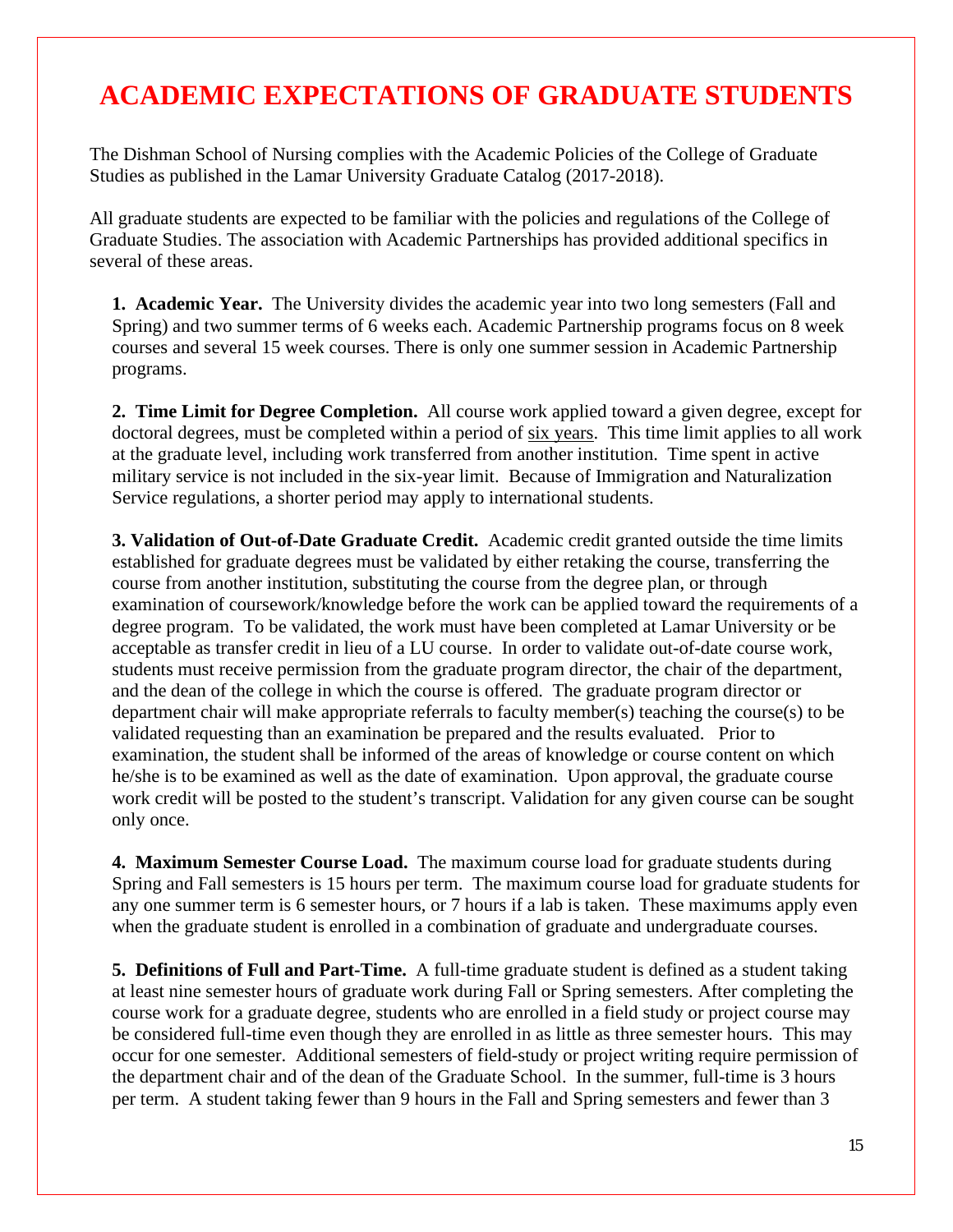hours in the summer sessions is considered part-time. Full-time status may be required for certain fellowships and scholarships.

**6. Deferring Graduation.** International students who wish to defer graduation by taking additional course work after their original degree plan has been completed, must meet one of the following conditions: (1) admission to the new program must be granted by the new major department and a new Form I-20 must be issued indicating the new major program of study and the length of time for completion of the second degree; *or* (2) student must be enrolled full time (9 hours in long semesters and 3 hours in each summer semesters), *and* permission must be given in writing by the major department as well as the department where additional course work is to be taken stating that said course work is required for the original degree. All additional course work must be taken for credit and a grade must be earned. Students may not petition for "no-grade" (NG).

**7. Permission for an Undergraduate Student to Enroll in Graduate Courses, Reservation of Work by Undergraduates for Graduate Credit.** An undergraduate student who is within 12 semester hours of graduation may take a maximum of six semester hours of graduate courses which may be applied toward a master's degree. Both the chair of the intended graduate program and the graduate dean must approve, and the total academic load may not exceed 15 semester hours. The G-11 form, available online in the Graduate Office (219 Wimberly) and in departmental offices, is used to obtain permission.

**8. Dual Degrees.** Graduate students wishing to take dual degrees must apply and be accepted by both major departments. It is not required that completion of both major degree plans occur simultaneously. In addition, international students must comply with all Immigration  $\&$ Naturalization Service federal regulations governing enrollment and employment opportunities. It is the student's responsibility to keep both major departments apprised of his/her continuing dual degree status and to be aware of how this may affect any financial assistance from one or both of those departments. A dual degree candidate is still subject to all the academic policies listed herein.

**9. Transfer of Graduate Credits to Lamar University.** With the approval of the chair of the major department and the graduate dean, a student may transfer up to six semester hours of graduate work completed at another regionally-accredited institution and these transferred credits may be applied toward a graduate degree at LU. Only courses with grades "A", "B" or "S" (satisfactory) which were accepted as graduate credit at the institution where the work was taken may be considered for graduate transfer. Transferred credits are not considered in the computation of the graduate grade-point average at Lamar University.

**10. Application of Institute Hours Toward a Degree.** A maximum of six semester hours of work done in institutes may be approved for graduate credit toward a degree. Institutes are defined as graduate courses of less than three weeks duration.

**11. Application of Credits from One Master's Degree Toward a Second Degree.** A maximum of six semester hours taken for one master's degree may be counted toward a second master's degree with the approval of the department in which the second degree is sought.

**12. Use of Advanced Undergraduate Courses Toward a Graduate Degree.** Undergraduate courses, even if senior-level, may not be applied toward a graduate degree.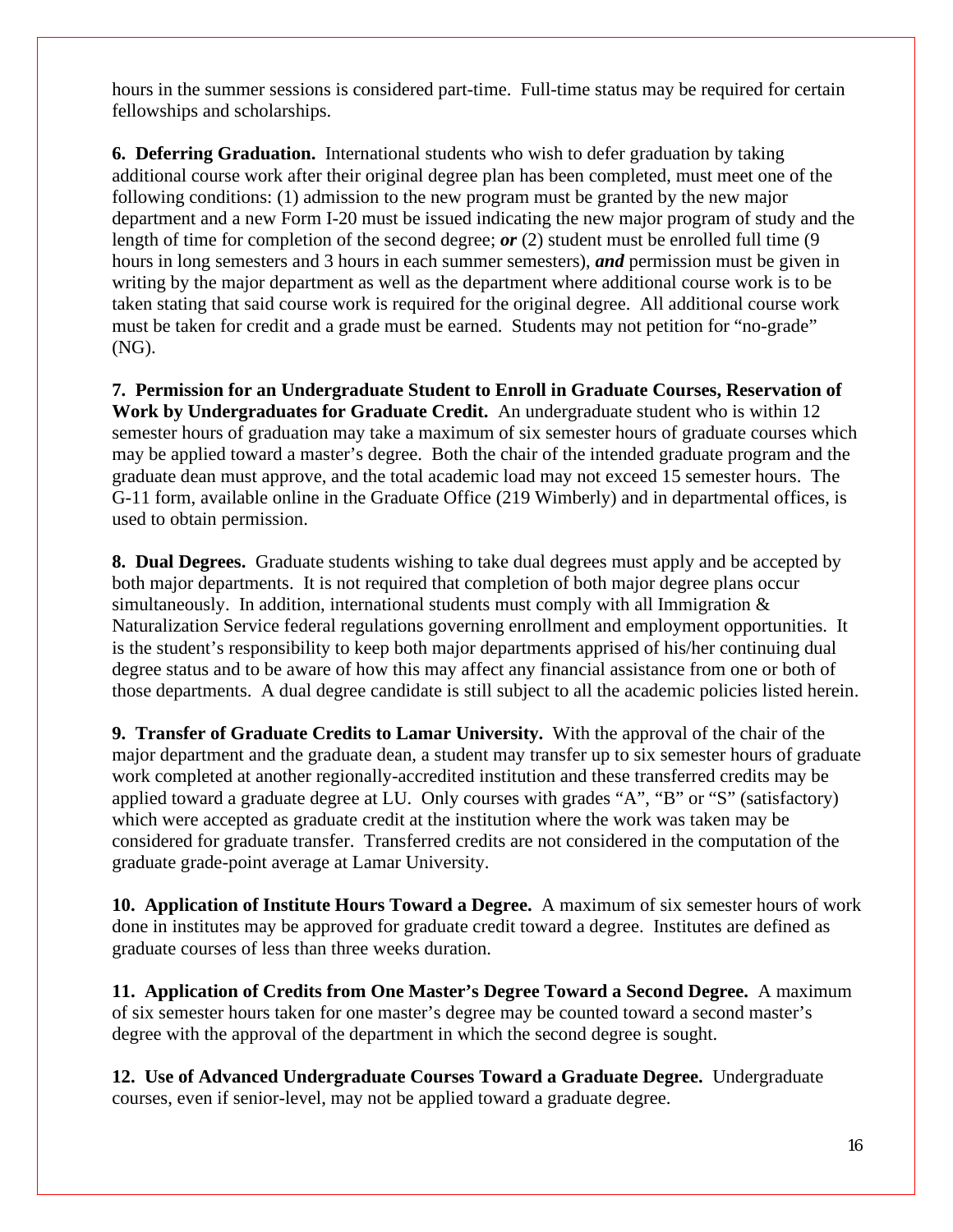**13. Correspondence Credit, Credit by Examination, and Course Work Earned Through Distance Learning.** Courses taken by correspondence and credits earned through examination are not accepted toward graduate degrees. Courses completed through Distance Learning may be applied toward a graduate degree if approved by the student's graduate committee.

**14. Course Duplication, Repeating a Course.** With approval of the Chair of the major department, a student may enroll for a course a second or subsequent time and have it counted as part of the semester's load. If a course is repeated, that last grade recorded will be considered the official grade, but the original grade remains on the student's record as a course taken. A repeated course will be included in the student's cumulative record and in the computation of the GPA. Graduate work is expected at the B grade level. Independent study/special topics course may have the same course number but are not considered to be the same course if the topics differ. If a student earns a D or F in a course required for his/her graduate degree, the course must be repeated and a passing grade of A or B must be earned. The student will be on academic probation until the GPA reaches 3.0 or higher within the next 9 credit hours.

**15. Change of Major.** Except in the College of Business, changes of major must be approved by the chair and/or the graduate advisor in the new graduate program and by the Graduate Dean. In the College of Business, changes must be approved by the Associate Dean and by the Dean of the College of Graduates Studies. New international students may begin the process of changing majors during their first semester but may not actually make the change until their second term. Obtain forms for changing majors (G-16) online or at the Graduate Office (219 Wimberly). Caution: Financial assistance provided by an academic department is usually not transferable to other departments. Students who change their major and transfer from one department to another may lose their financial assistance.

**16. Enforced Withdrawal or Course Drop.** A graduate student may be required to drop a course or courses or withdraw from the University temporarily or permanently if the student's academic work is below the standards of the College of Graduate Studies (see discussion of probation/suspension below), or if the student is found (through due process) to have engaged in academic dishonesty or misconduct. In those programs that provide clinical training or student teaching (e.g., audiology, speech-language pathology, nursing, Education and Human Development), a student can be removed from practicum and/or the program if it is found (through due process), that he/she is a threat to the well-being of patients, students, clients, etc.

**17. Academic Dishonesty, Misconduct, Discipline Code.** Student conduct regulations, as found in the Lamar University Student Handbook, apply to all graduate students. These regulations include policies relating to academic dishonesty, plagiarism, University disciplinary code, and student rights and responsibilities. It is the responsibility of all graduate students to read the Student Handbook and to abide by all University regulations.

**18. Grading System.** The grading system for graduate is "A" (superior), "B" (good), "C" (marginal), "D" (poor), "F" (fail), "I" (incomplete), "S" (satisfactory), "U" (unsatisfactory), Drop, and Withdrawal. Credits applicable to graduate degrees are given only grades A, B, C, and S. Although C grades earned at Lamar University may be counted toward the requirements for a graduate degree, C grades are not considered acceptable graduate-level performance. Courses in which a student received a D or F may not be counted toward a graduate degree, although such grades are calculated in determining the grade-point average. Grades of C, D or F must be compensated for by the necessary hours of A if the student is to have the 3.0 grade-point average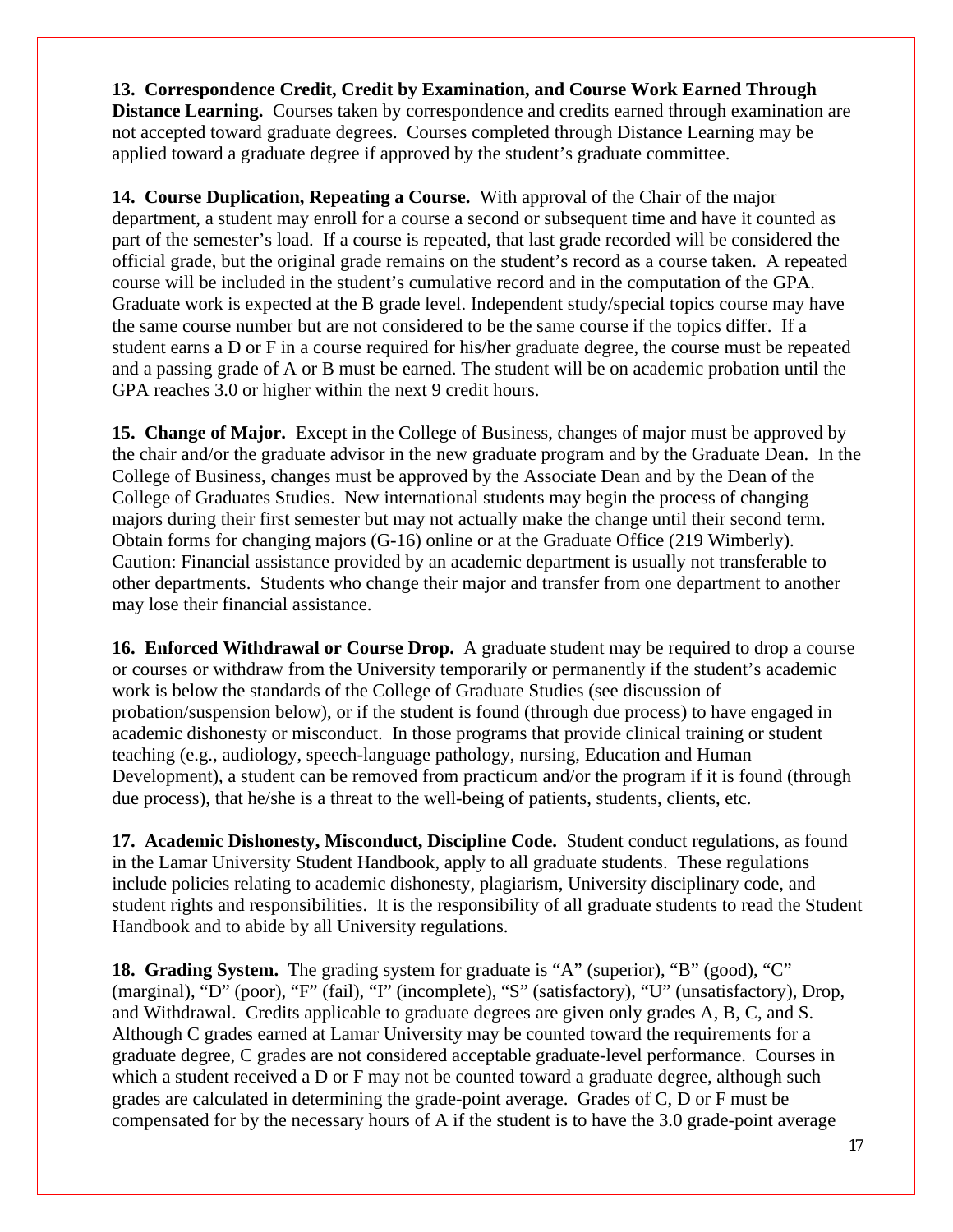required before awarding the degree. In computing grade-point averages, "A" is valued at four grade points, a "B" three, a "C" two, a "D" one, and an "F" zero. An overall grade point average (GPA) of "B" (3.0) on all graduate work attempted is required for graduation. Thesis grades are not included in the computation of grade point averages. Incomplete work that is not finished during the next long semester (Spring or Fall) will be credited with an "F". With compelling justification, the graduate dean may grant an extension of the time limit for the completion of incomplete work. (See Incomplete Policy in this handbook).

**19. Additional Department GPA Requirements.** A department or graduate program may impose GPA standards for its majors which exceed those of the Graduate College when approved by the Dean of the academic college.

**20. Admission of Faculty to Graduate Degree Programs.** Lamar University faculty will not be permitted to work toward a graduate degree within their own department. To pursue a graduate degree in another department, faculty must have the approval of the Graduate Dean.

**21. English Proficiency Required of International Students for Graduation.** International students whose first language was not English are required to pass an English proficiency test before they may be admitted to candidacy for a graduate degree. The test is not used as an admissions requirement to the Graduate College and is taken after the student is admitted and arrives on the Beaumont campus. International students who do not pass the test are required to enroll in an English as a Second Language (ESL) course until they pass the test.

**22. Rule Changes.** The University reserves the right to change any of its rules, regulations or course requirements without notice.

**23. Waiver of Regulations.** Graduate students have the right to file a petition for exemption from any academic regulation of the Graduate College. Petitions for exemption are considered by the Graduate Appeals Committee, which makes recommendations to the Graduate Dean. Decisions of the Graduate Dean may be appealed through administrative channels (i.e., to the Executive Vice President for Academic Affairs, then to the University President, the Chancellor, and, finally, to the Board of Regents).

**24. Open Records Policy.** Student records, which generally include information concerning the student and the student's individual relationship to the educational institution, are available on request to Lamar University personnel who have an educational interest in the records. Individual records are also accessible to the student in question. Without written consent of the student, records are not released except as noted above.

**25. ACADEMIC PARTNERSHIP ASSOCIATION.** Academic partnerships (AP) is a marketing company that the University contracts with over a range of years to market and deliver courses or programs in an accelerated format. The company employs specialists at various levels to assist with such processes as admission, advising, course development, and graduation.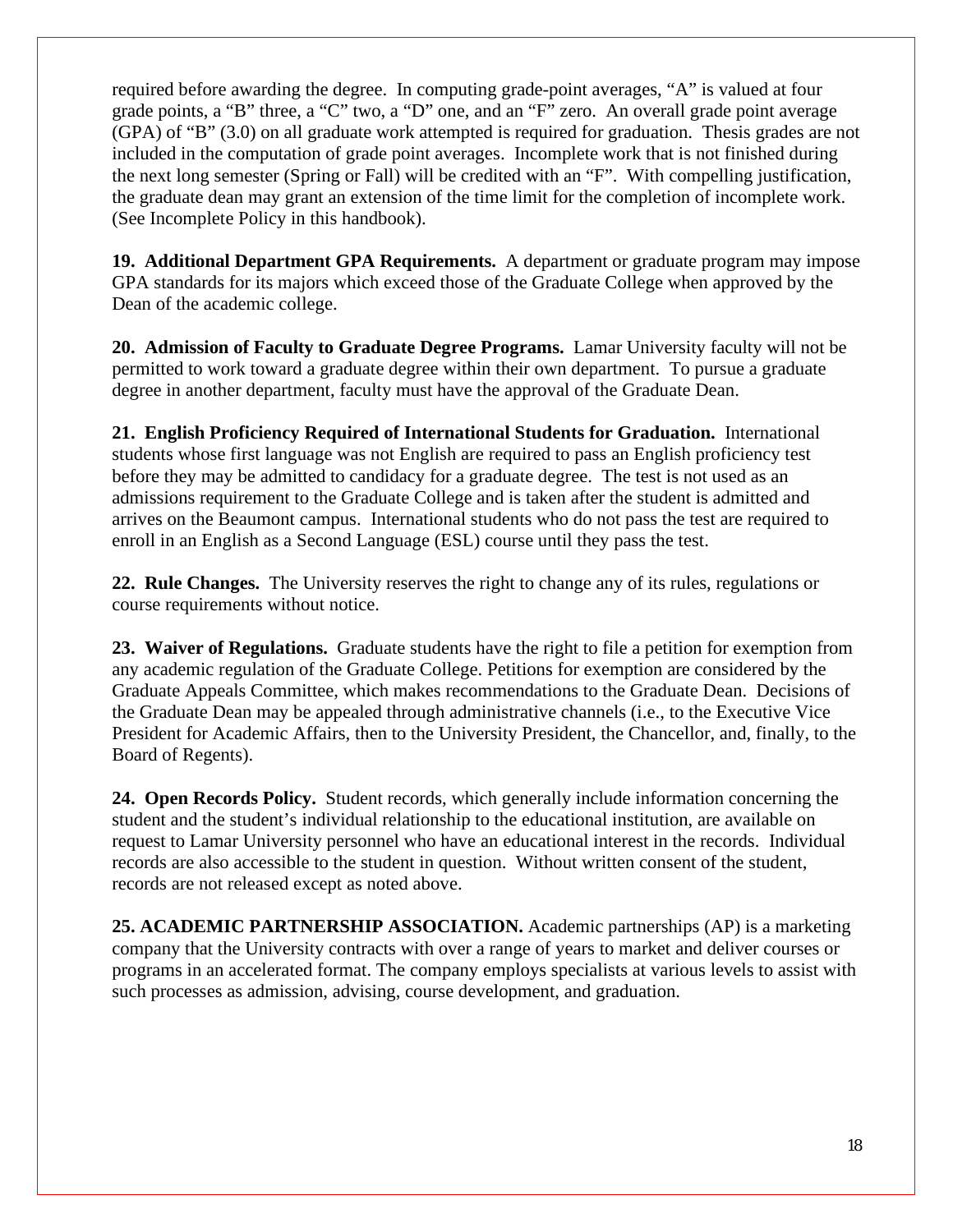# **ADMISSION INFORMATION**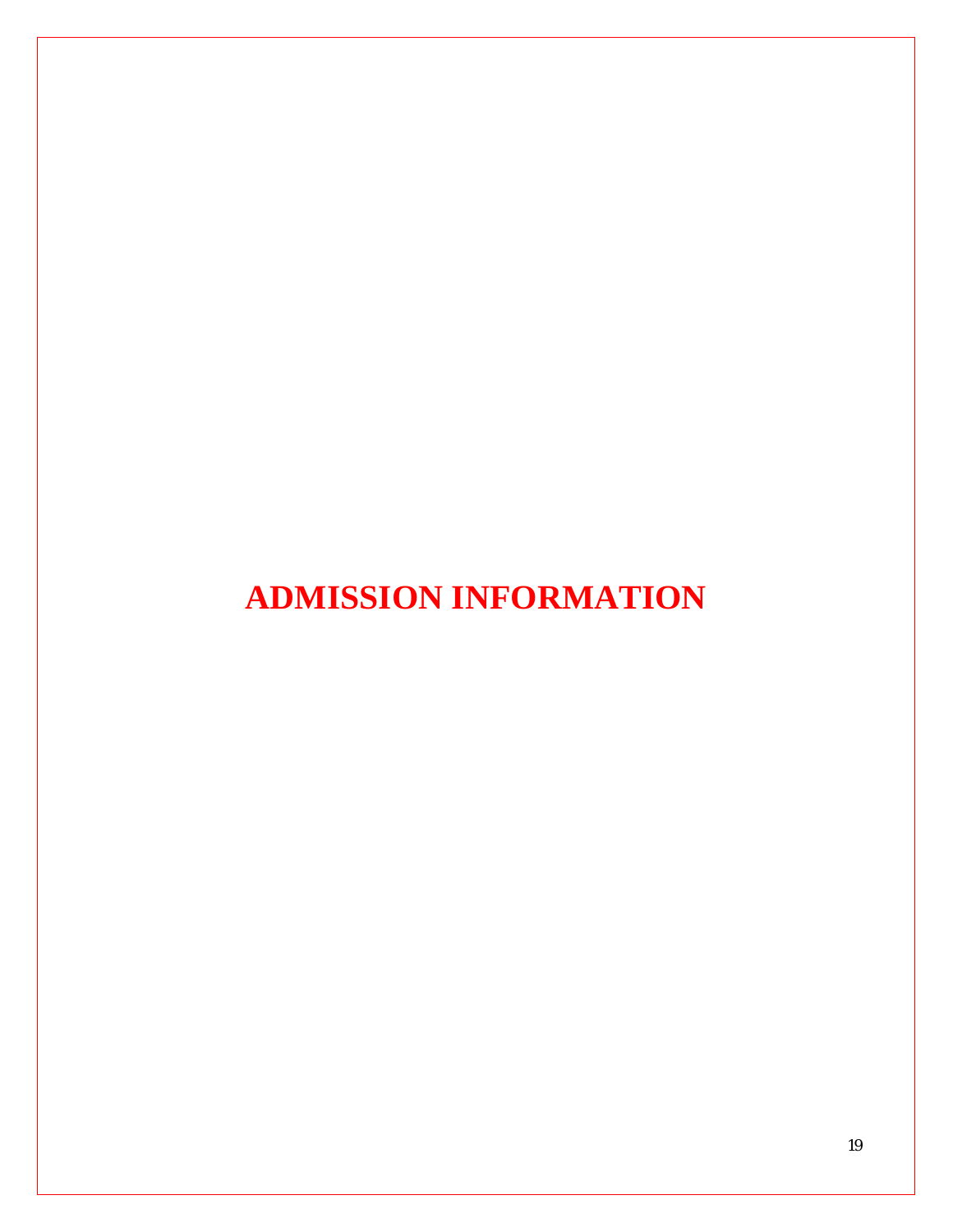# **Admission to the College of Graduate Studies**

All students seeking admission to a graduate degree program at Lamar University must first meet the minimum standards of the College of Graduate Studies. **The admission standards of departments may exceed those of the college of Graduate Studies.** See Lamar University Graduate Catalog Enrollment Process.

> For more information contact: Academic Partnership MSN Advisor 409-880-7295 luapadmissions@lamar.edu

### **Admission to the MSN Program**

Nurses seeking admission to the MSN program must meet the following requirements:

- 1. A Bachelor of Science in Nursing from a nationally accredited undergraduate program. (CCNE or ACEN).
- 2. Current unencumbered licensure as a Registered Nurse (must maintain throughout duration of program without lapse).
- 3. GPA of 3.0 or higher for the last 60 hours of college coursework. This includes any graduate hours that may have been acquired.
- 4. College statistics course with a grade of C or better. Conditional admission without a statistics course is allowed but statistics must be completed PRIOR to MSNC 5311 (Nursing Research). Students are strongly recommended to repeat college statistics if they have not had it within the past five years.
- 5. Clear criminal background check.

### **Pre-Graduate Status**

See Lamar University Graduate Catalog. Students remain in pre-graduate status until all of the admission requirements are met. Pre-graduate students are not eligible for graduate school scholarships.

### **Suspension Policy**

Graduate students must maintain a 3.0 GPA to be eligible to graduate. If three Cs are earned in any MSNC, MSNA, and/or MSNE courses, that student will be dismissed from the program.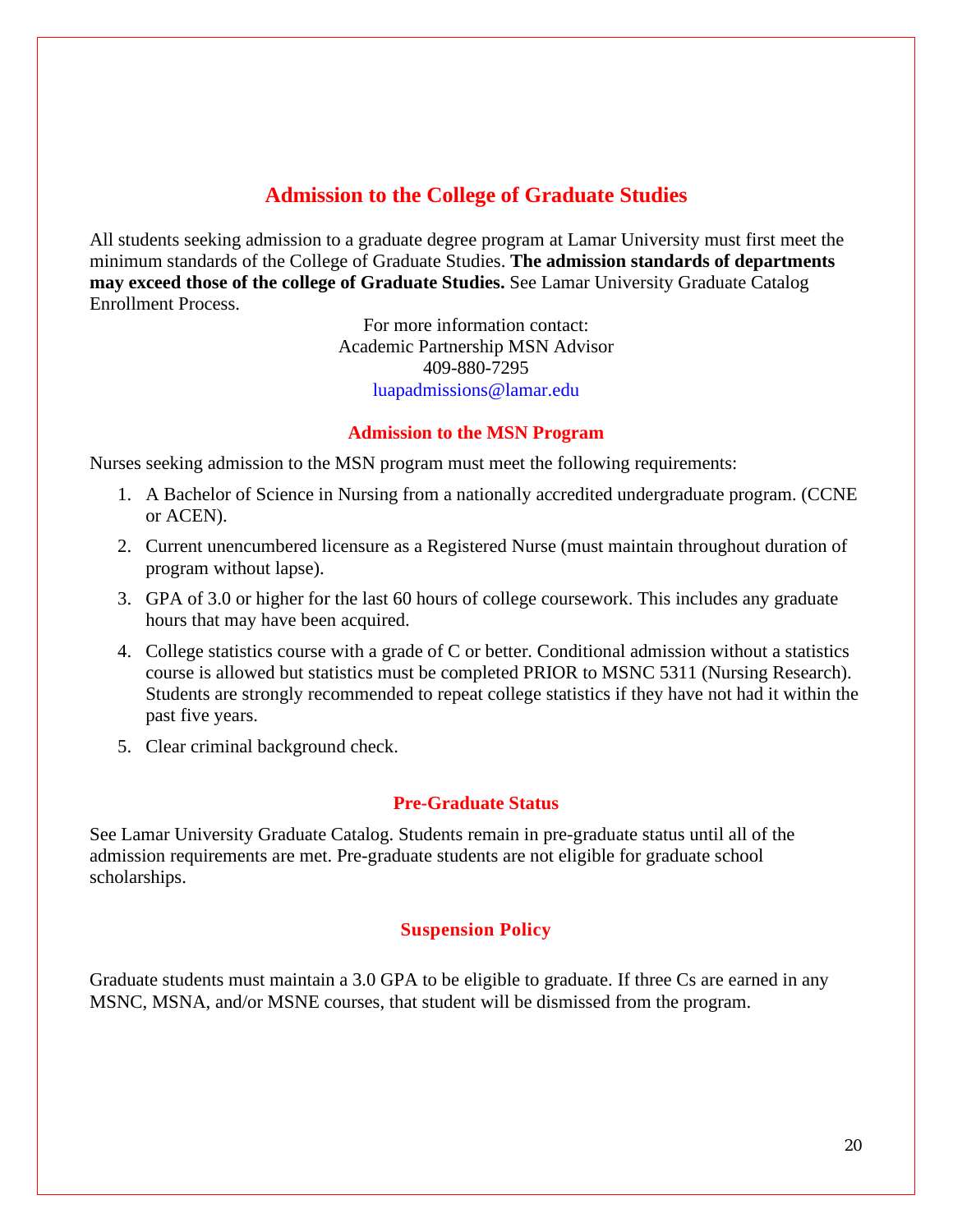# **CURRICULUM PLANS**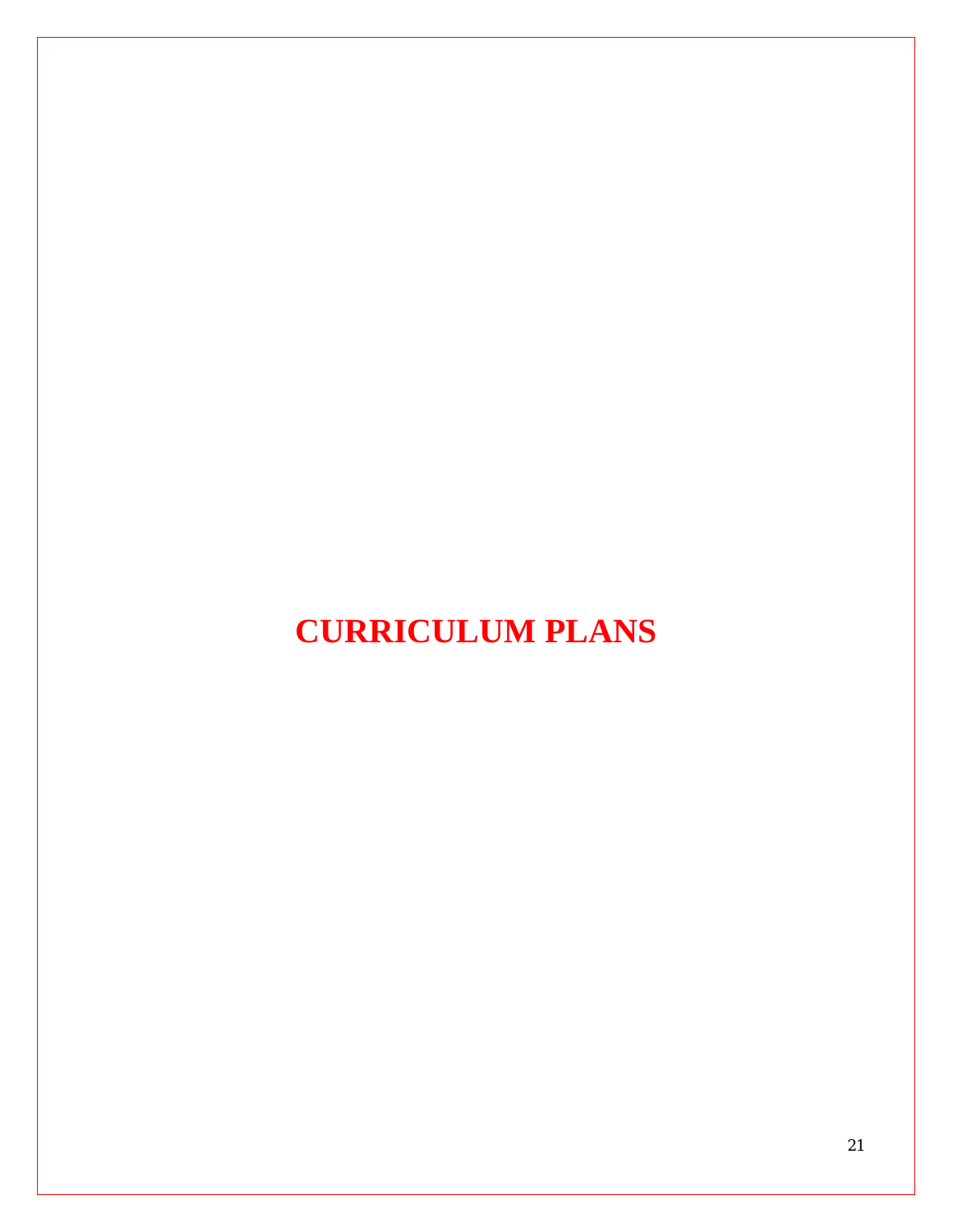### LAMAR UNIVERSITY COLLEGE OF ARTS AND SCIENCES JOANNE GAY DISHMAN SCHOOL OF NURSING GRADUATE NURSING STUDIES

#### FULL TIME CURRICULUM PLAN MASTER OF SCIENCE IN NURSING ADMINISTRATION \*Effective Spring 2020

#### **FIRST YEAR**

|                  | <b>Fall Semester</b>           |                  | <b>Spring Semester</b>             |   |
|------------------|--------------------------------|------------------|------------------------------------|---|
| <b>MSNC 5310</b> | <b>Theoretical Foundations</b> | <b>MSNC 5311</b> | Nursing Research*#                 | 3 |
| <b>ACCT 5315</b> | Financial Accounting **        | MKTG 5300        | <b>Marketing Concepts **</b>       | 3 |
|                  |                                |                  |                                    | 3 |
| MSNA 5320        | Role Develop, Nurse Admin      | <b>MSNA 5331</b> | Direct & Control Hithcare Delivery | 3 |
|                  |                                |                  |                                    | 9 |

#### **SUMMER**

MSNA 5323 Health Information Systems 3

3

#### **SECOND YEAR**

|                  | <b>Fall Semester</b>                    |                  | <b>Spring Semester</b>       |   |
|------------------|-----------------------------------------|------------------|------------------------------|---|
| <b>MSNA 5221</b> | Administration Practicum I <sup>*</sup> | <b>MSNC 5396</b> | Evidence-Based Project II *  | 3 |
| <b>MSNC 5395</b> | Evidence-Based Project I                | MSNA 5232        | Nursing Adm Practicum II     | 2 |
| MSNA 5321        | Planning/Org Healthcare Delivery        | <b>MSNC 5319</b> | Adv Nsg Issues/Health Policy |   |
|                  |                                         |                  |                              | 8 |

*Synthesis Experience*

**Note:** Total Credit Hours: 37

Part-Time Progression Available

All students are required to successfully complete the Synthesis Experience prior to graduation.

**\*** 15-week courses.

**\*\*** Availability may vary.

**#** Must take college level statistics prior to this course

Please note: This is the recommended sequence of courses. Course sequencing may change. Please consult advisors frequently regarding course sequence. **Students MUST submit request for Practicum Site Affiliation agreement during second semester.**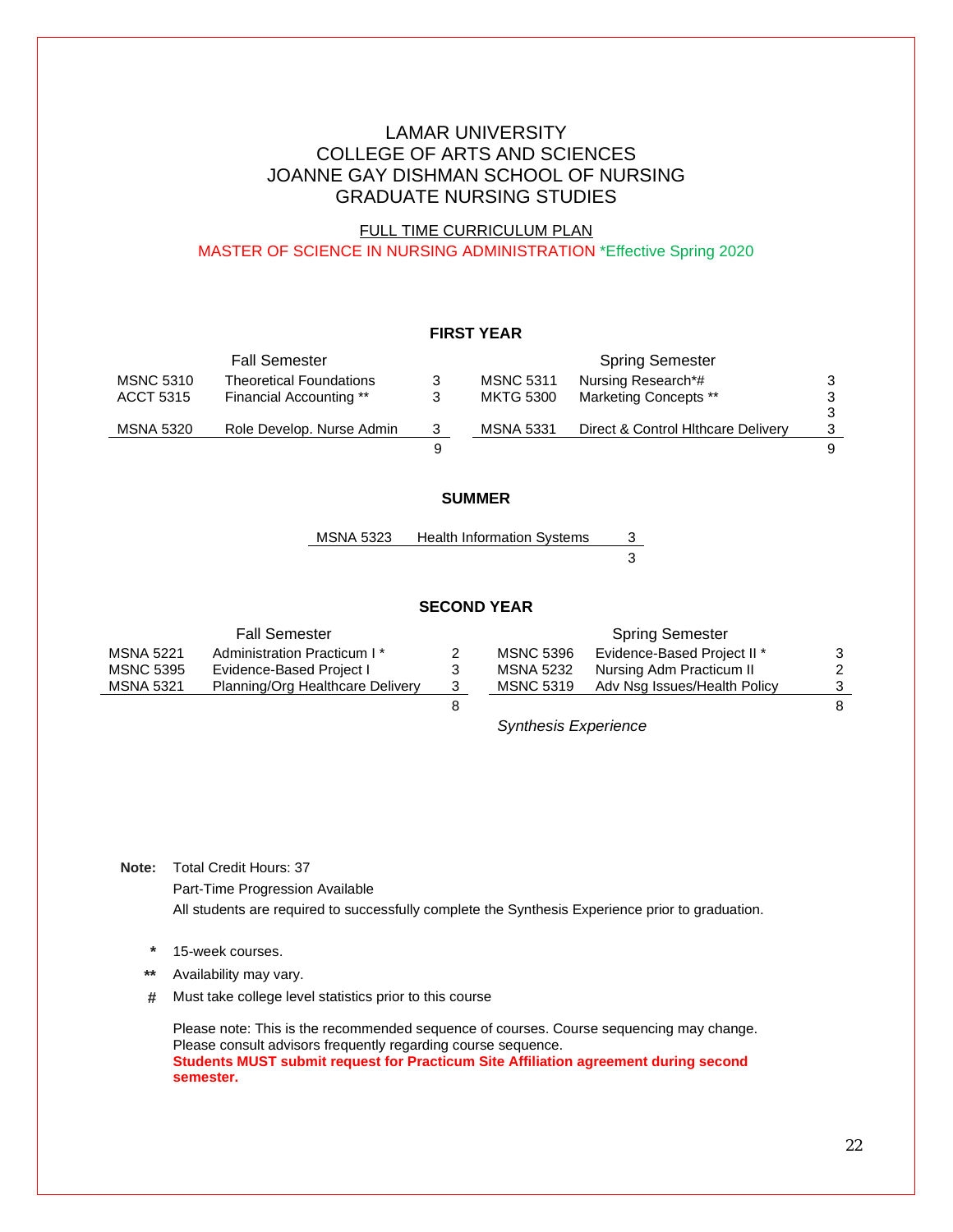## LAMAR UNIVERSITY COLLEGE OF ARTS AND SCIENCES JOANNE GAY DISHMAN SCHOOL OF NURSING GRADUATE NURSING STUDIES

### FULL TIME CURRICULUM PLAN MASTER OF SCIENCE IN NURSING EDUCATION \*Effective Spring 2020

#### **FIRST YEAR**

|                  | <b>Fall Semester</b>           |   |                  | <b>Spring Semester</b>     |   |
|------------------|--------------------------------|---|------------------|----------------------------|---|
| <b>MSNC 5310</b> | <b>Theoretical Foundations</b> | 3 | <b>MSNC 5311</b> | Nursing Research*#         |   |
| <b>MSNE 5350</b> | Role Dylp/Learning Theories    | 3 | <b>MSNE 5352</b> | Measurement & Evaluation   | 3 |
| <b>MSNE 5351</b> | Curriculum Design              |   | MSNE 5330        | Advanced Health Assessment | 3 |
|                  |                                |   |                  |                            | 9 |

#### **SUMMER**

MSNE 5349 Advanced Pathophysiology 3 3

#### **SECOND YEAR**

|                  | <b>Fall Semester</b>        |   |                  | <b>Spring Semester</b>        |    |
|------------------|-----------------------------|---|------------------|-------------------------------|----|
| <b>MSNE 5254</b> | Nurse Educator Practicum I* |   | <b>MSNC 5396</b> | Evidence-Based Project II *   | 3  |
| <b>MSNC 5395</b> | Evidence-Based Project I    | 3 | <b>MSNE 5255</b> | Nursing Educator Practicum II | 2  |
| MSNE 5356        | Advanced Pharmacology       | 3 | <b>MSNC 5319</b> | Adv Nsg Issues/Health Policy  | 3  |
|                  |                             |   |                  |                               | 8. |

*Synthesis Experience*

**Note:** Total Credit Hours: 37 Part-Time Progression Available All students are required to successfully complete the Synthesis Experience prior to graduation.

- **\*** 15-week courses.
- **#** Must take college level statistics prior to this course

Please note: This is the recommended sequence of courses. Course sequencing may change. Please consult advisors frequently regarding course sequence.

**Students MUST submit request for Practicum Site Affiliation agreement during second semester.**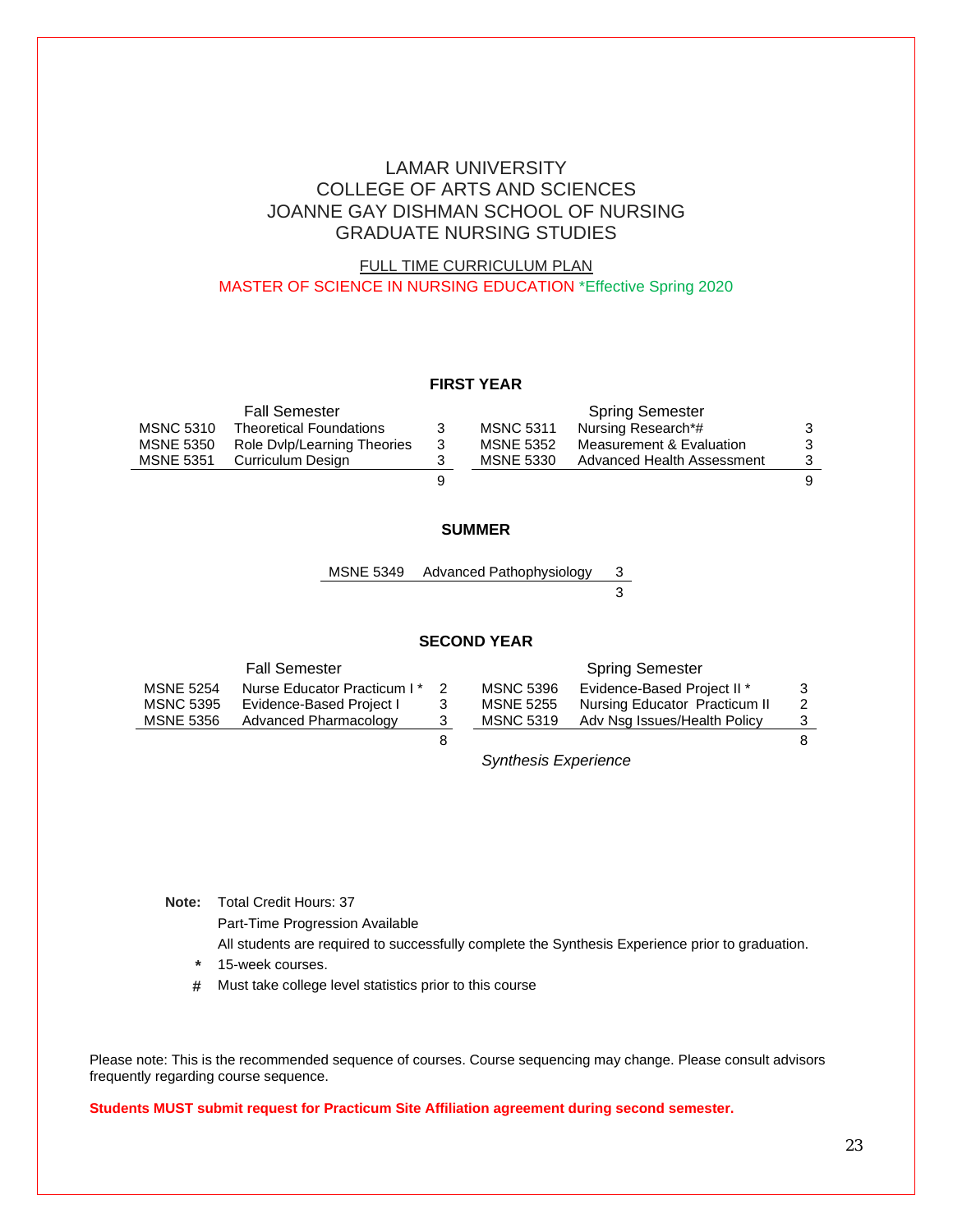# LAMAR UNIVERSITY COLLEGE OF ARTS AND SCIENCES JOANNE GAY DISHMAN SCHOOL OF NURSING GRADUATE NURSING STUDIES

### FULL TIME DUAL DEGREE CURRICULUM PLAN

MASTER OF SCIENCE IN NURSING ADMINISTRATION \*Some Business courses changing in 2021 MASTER OF BUSINESS ADMINISTRATION

### **FIRST YEAR**

| <b>Fall Semester</b>                     |   | <b>Spring Semester</b>                       |   |
|------------------------------------------|---|----------------------------------------------|---|
| <b>MSNC 5310 Theoretical Foundations</b> | 3 | MSNC 5311 Nursing Research *#                |   |
| ACCT 5315 Foundations of Accounting      | 3 | MKTG 5310 Marketing Management               |   |
| MSNA 5320 Role Develop. Nurse Admin      | 3 | MSNA 5331 Direct & Control Hithcare Delivery | 3 |
|                                          | 9 |                                              | 9 |

#### **SUMMER**

MSNC 5323 Healthcare Technology for Nurse Adm 3

3

#### **SECOND YEAR**

| <b>Fall Semester</b>                     | <b>Spring Semester</b>                       |               |
|------------------------------------------|----------------------------------------------|---------------|
| MSNA 5321 Planning/Org Hithcare Delivery | MSNC 5319 Adv Nsg Issues/Health Policy       | 3             |
| MSNA 5221 Administration Practicum I*    | <b>MSNC 5232 Administration Practicum II</b> | $\mathcal{P}$ |
| MSNC 5395 Evidence-Based Project I       | MSNC 5396 Evidence-Based Project II *        | 3             |
| ECON 5300 Foundations of Economics       | ACCT 5370 Managerial Accounting              | 3             |
|                                          |                                              | 11            |

*Synthesis Experience*

#### SUMMER

MGMT 5360 Human Resources Management 3

#### THIRD YEAR

| <b>Fall Semester</b>                 | <b>Spring Semester</b>          |   |
|--------------------------------------|---------------------------------|---|
| BULW 5330 Employment Law             | MISY 5360 Business Intelligence |   |
| BUAL 5380 Managerial Decision-Making | MGMT 5380 Strategic Management  |   |
| FINC 5310 Financial Management       |                                 |   |
|                                      |                                 | 6 |

**Note:** Total Credit Hours: 61

Part-Time Progression Available

All students are required to successfully complete the Synthesis Experience prior to graduation.

Obtaining an **MBA by itself** requires 65 credit hours.

- **\*** 15-week courses.
- # Must take college level statistics prior to this course

Please note: This is the recommended sequence of courses. Course sequencing may change. Please consult advisors frequently regarding course sequence.

**Students MUST submit request for Practicum Site Affiliation agreement during second semester.**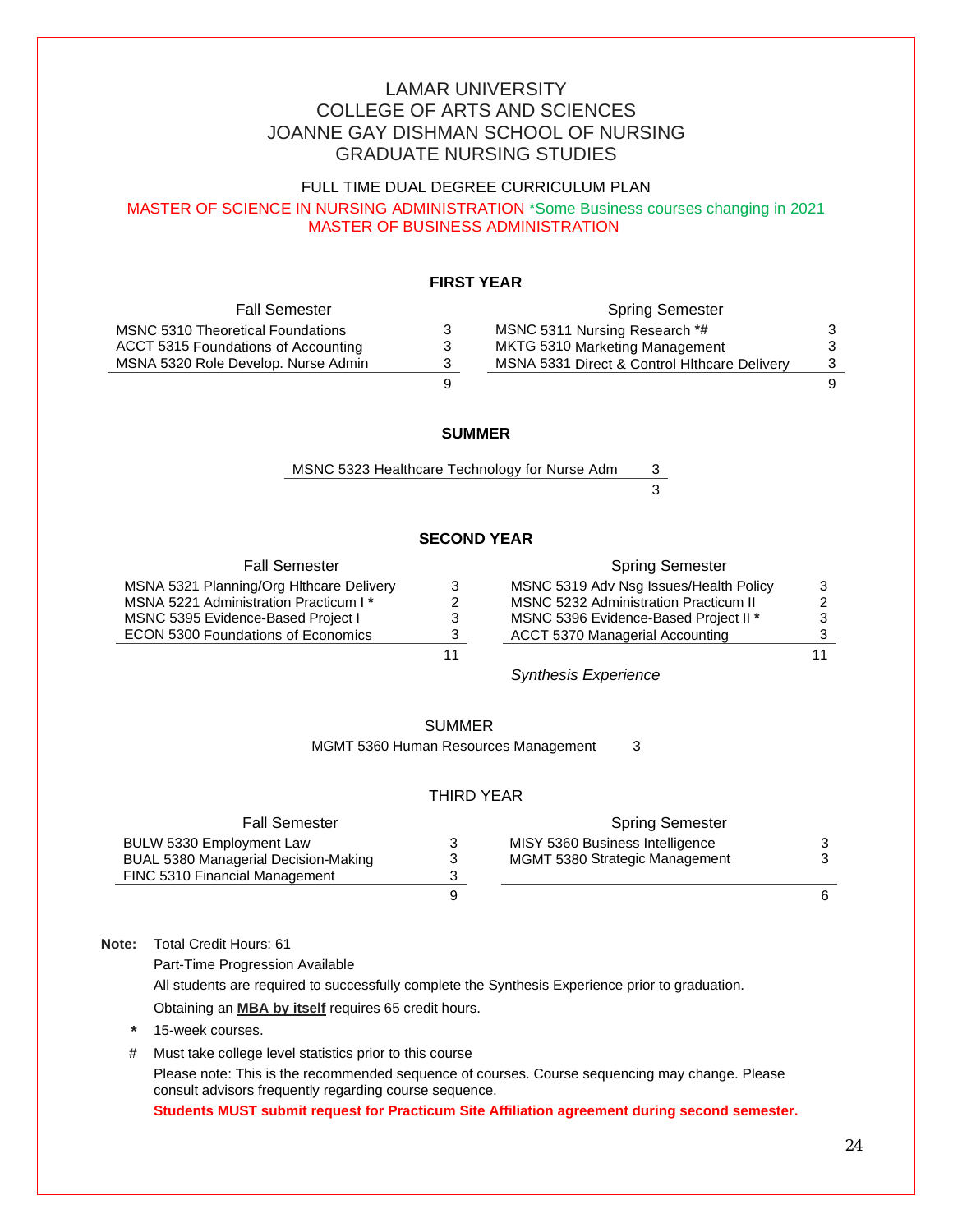# **RESOURCES**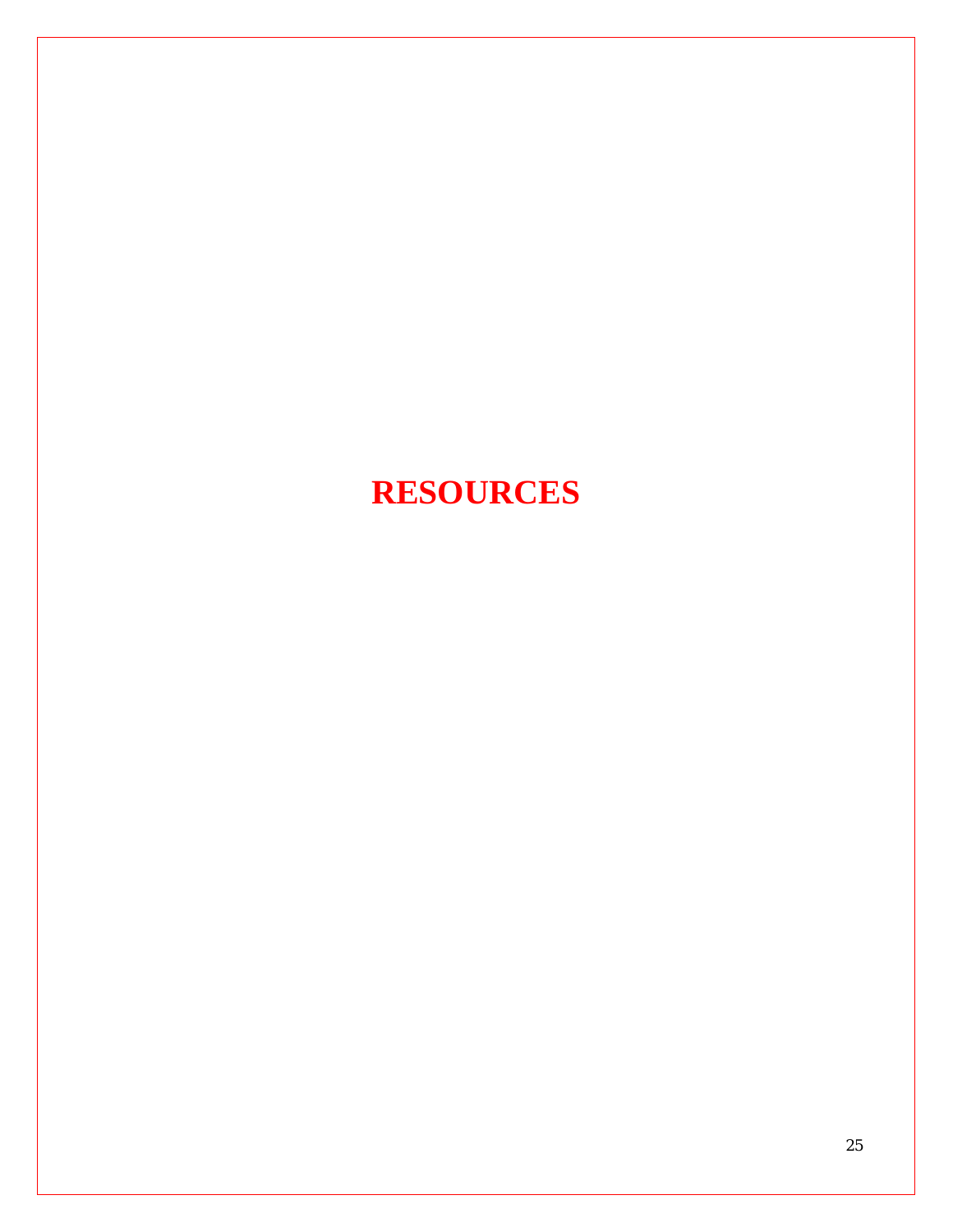# **DISABILITY RESOURCE CENTER**

Lamar University is committed to providing equitable access to learning opportunities for all students. The Disability Resource Center (DRC) is located in the Communications building room 105. Our office collaborates with students who have disabilities to provide and/or arrange reasonable accommodations.

- The DRC works closely with the Nursing school on providing a great experience for all students. If you have A disability such as but not limited to: learning disability, psychological, ADHD/ADD, physical, sensory, chronic health, or physical) that may have an impact on your academic performance, you are encouraged to contact the DRC at 409-880-8347 or by email [drc@lamar.edu](mailto:drc@lamar.edu) to arrange a confidential appointment with the Director/Associate Director to explore possible options regarding equitable access and reasonable accommodations. Accommodations are determined on a case by case individualized process.
- To facilitate the arrangements necessary to make accommodations, students enrolled in nursing courses are encouraged to submit their accommodation letter from the Disability Resource Center to the course faculty by the 5th class day in order to have adequate time to provide the appropriate accommodation. Accommodations can be provided at any point during the semester but are not retroactive.

Kyle J. Mutz, Director [kyle.mutz@lamar.edu](mailto:kyle.mutz@lamar.edu)

Kristin Romero, Administrative Associate Senior [kristin.romero@lamar.edu](mailto:kristin.romero@lamar.edu)

Communications Building, Room 105 Phone: 409-880-8347 Fax: 409-880-2225 Email: [drc@lamar.edu](mailto:drc@lamar.edu)

Website:<http://www.lamar.edu/disability-resource-center>

DRC Communications Building – Room 105 P.O. Box 10087 Beaumont, TX 77710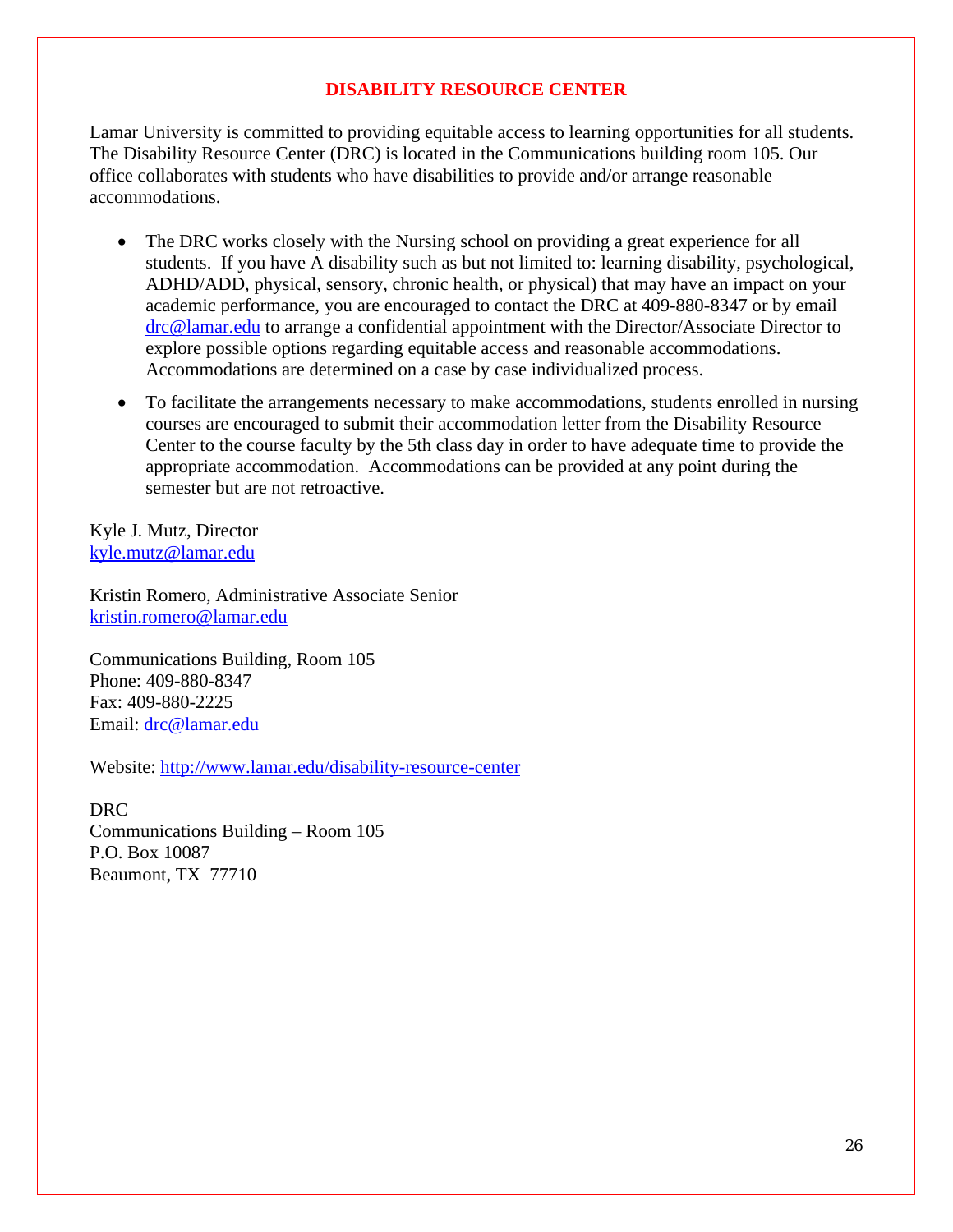# **SCHOLARSHIPS**

Loans, grants, and scholarships are available for qualified students. For more information contact:

> Director of Financial Aid – Lamar University P. O. Box 10042 Beaumont, Texas 77710  $(409)$  880 – 8450

# **NURSING SCHOLARSHIPS**

The JoAnne Gay Dishman School of Nursing has several scholarships graduate students may apply for. The scholarships are listed on the nursing website under "Scholarships". Specific applications are needed for each one. Also note whether they are available to full time or part time students. In the graduate program, students need to have completed at least one semester in the program to become scholarship eligible.

# **LIBRARY FACILITIES**

The Mary and John Gray Library, named in honor of Dr. John E. Gray, president emeritus of the university, and his wife, Mary, is centrally located at the heart of the campus. The library collection exceeds one million volume equivalents, including microfilms, and state and federal documents. The library subscribes to almost 2,000 current periodicals as well as several electronic indexes covering more than 4,000 full-text periodicals.

Lamar students, faculty and staff use PC's to locate titles in the online catalog, access offsite indexes and locate selected information through the Internet. A service-oriented library staff provides assistance in the use of reference materials, documents, special collections, reserve materials and instructional media.

The library provides rooms for group study, and there is a designated quiet study floor. Coinoperated copy machines for both print and microfilms are available.

An open-access PC laboratory is located on the library's seventh floor in the media services department. Assistance in using the PC's and software and the Internet is available from trained staff.

The university ID card serves as an individual's library card and may be used on all Lamar campuses and in conjunction with online check out.

Additionally, students have access to the collection of 51 other publicly funded colleges and universities through the TexShare Program. Library hours are posted and accessible by calling (409) 880-8117.

Library resources are available to all online students. There is a specific library staff designated to assist you as an online learner.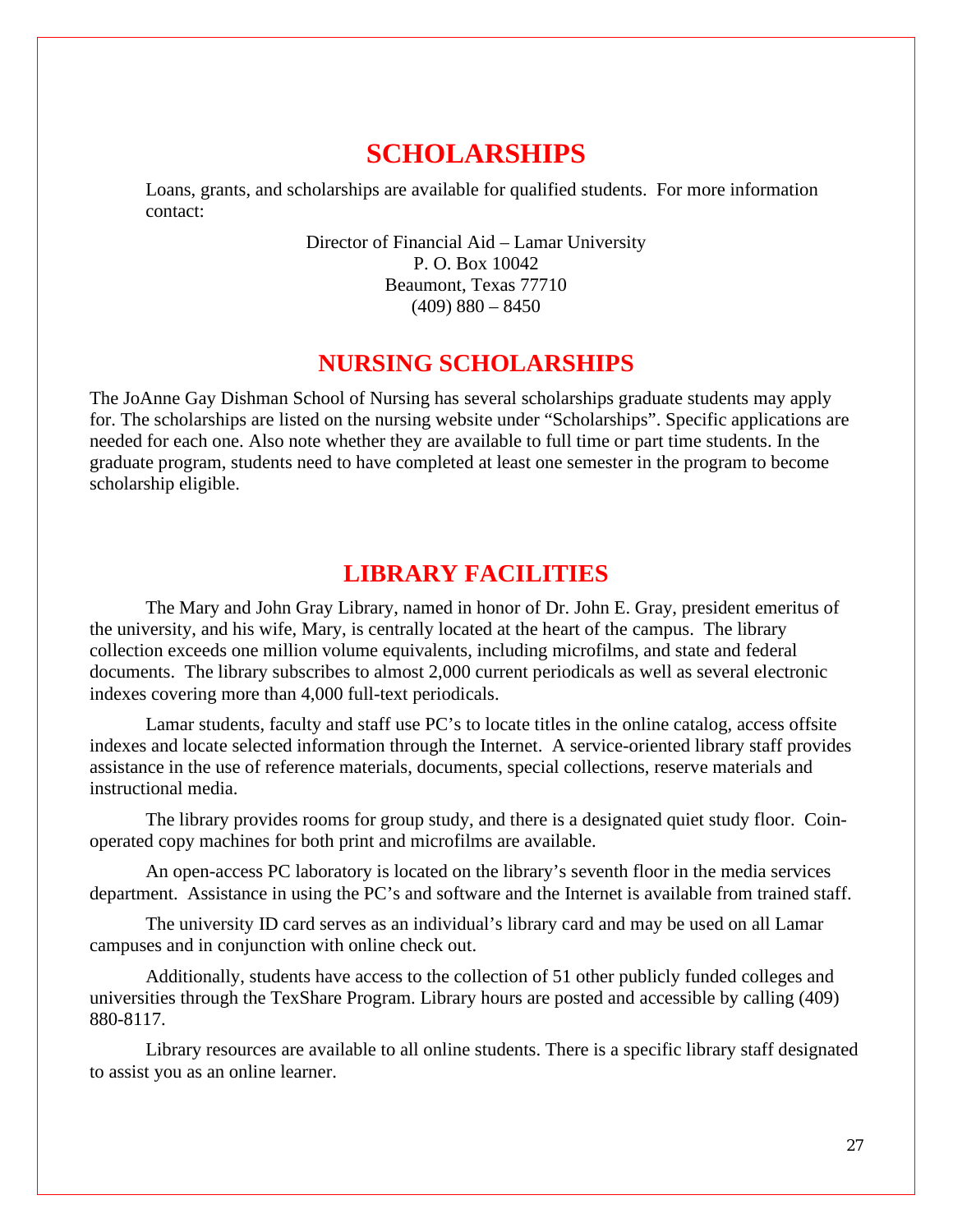# **EDNA HORN GAY LEARNING CENTER**

The School's Learning Resource Center includes two basic clinical simulation laboratories, a fourteenbed high-fidelity simulation facility, multimedia laboratory, and a student work and study area. This complex is located in the center of the first floor and provides adequate storage space for multimedia equipment, instructional materials, software, medical equipment, and teaching aides which may be checked out by faculty and students. The high-fidelity simulation rooms are equipped with various high-fidelity mannequins, audio, video, and documentation systems. The basic labs consist of 17 beds, mobile recording stations, and video equipment.

One room in the Learning Center is designed for flexible usage. The room can be used as a classroom or testing center which accommodates 55 students. Each computer station is equipped with electrical cord and USB power connections for students' electronic devices. This room is also used for quiet study and access to multimedia when it is not in use for testing or class. Each computer station is equipped with internet, intranet, and Microsoft Office for student use. Students access videos via the web-based Medcom (R) portal. This space is available Monday through Friday from 8:00 a.m. to 5:00 p.m. The Computer Lab is located in room 101 and equipped with ten computers. These computers internet access, Microsoft Office, and two are loaded with the Statistical Package for Social Sciences (SPSS) software. This room may be reserved by students who are working on special projects. In addition, room 107 is equipped with internet access, Microsoft Office, and remains open for extended hours during the week and over the weekend. Computer assisted instruction and videos may also be viewed from any computer in the Learning Center via the Virtual Caring Place. Room 107 also houses two high capacity printers. This room is dedicated to student use and is not booked for classroom activities. Online students are welcome to use this facility when on campus.

# **COMPUTER LAB**

Room 101 on first floor of the McFadden Ward Building is the computer lab dedicated for nursing student use. Software for statistical analysis is available on computers and printing capability for students is available on one computer. Students are asked to bring their own paper if a large amount of printing is expected; otherwise students may print up to 250 pages during one academic year.

# **ONLINE ORIENTATION**

New Graduate students are required to access the online MSN orientation. The web address link will be provided when the graduate student application is processed. Valuable student resources for online students are provided at this site.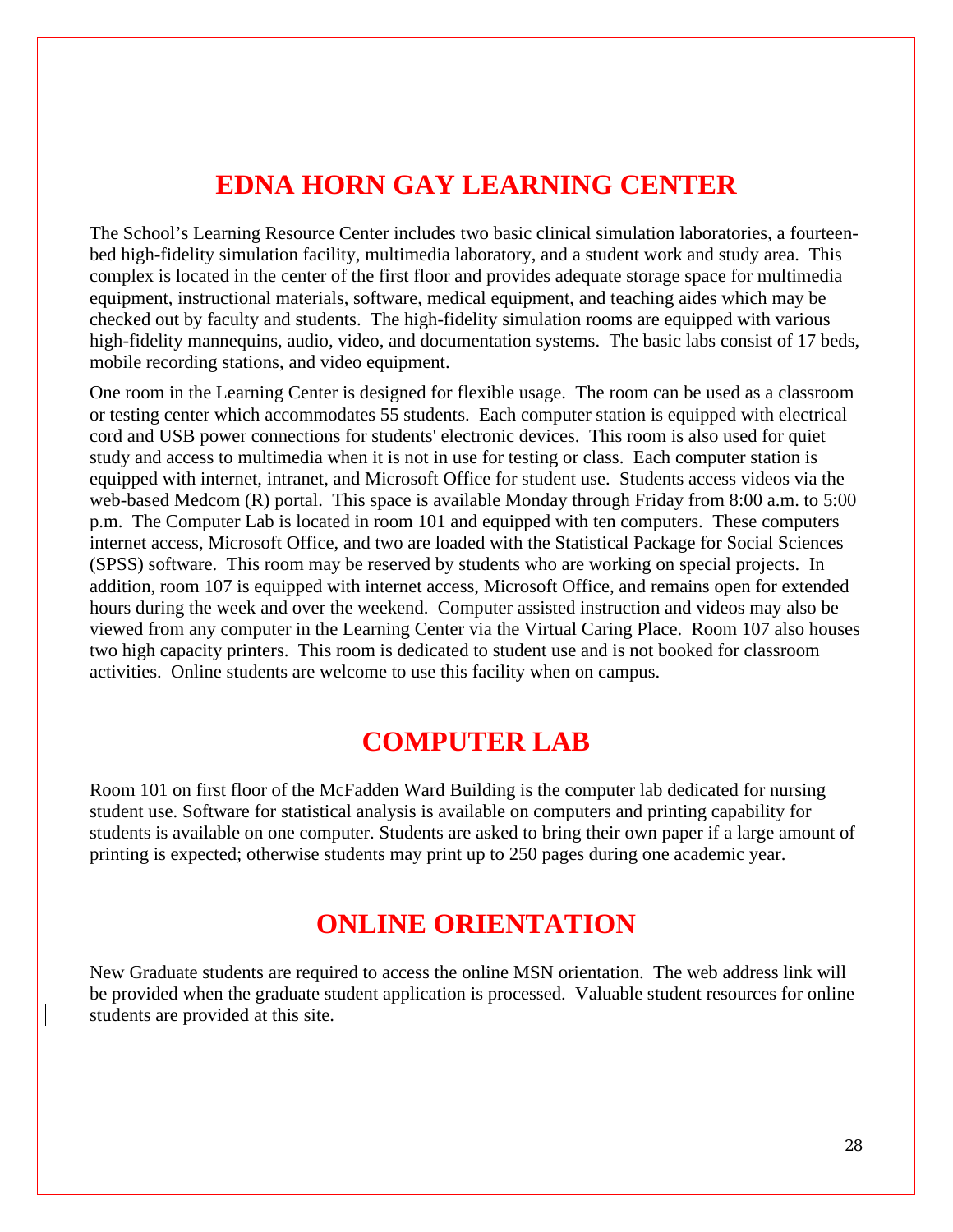# **POLICIES**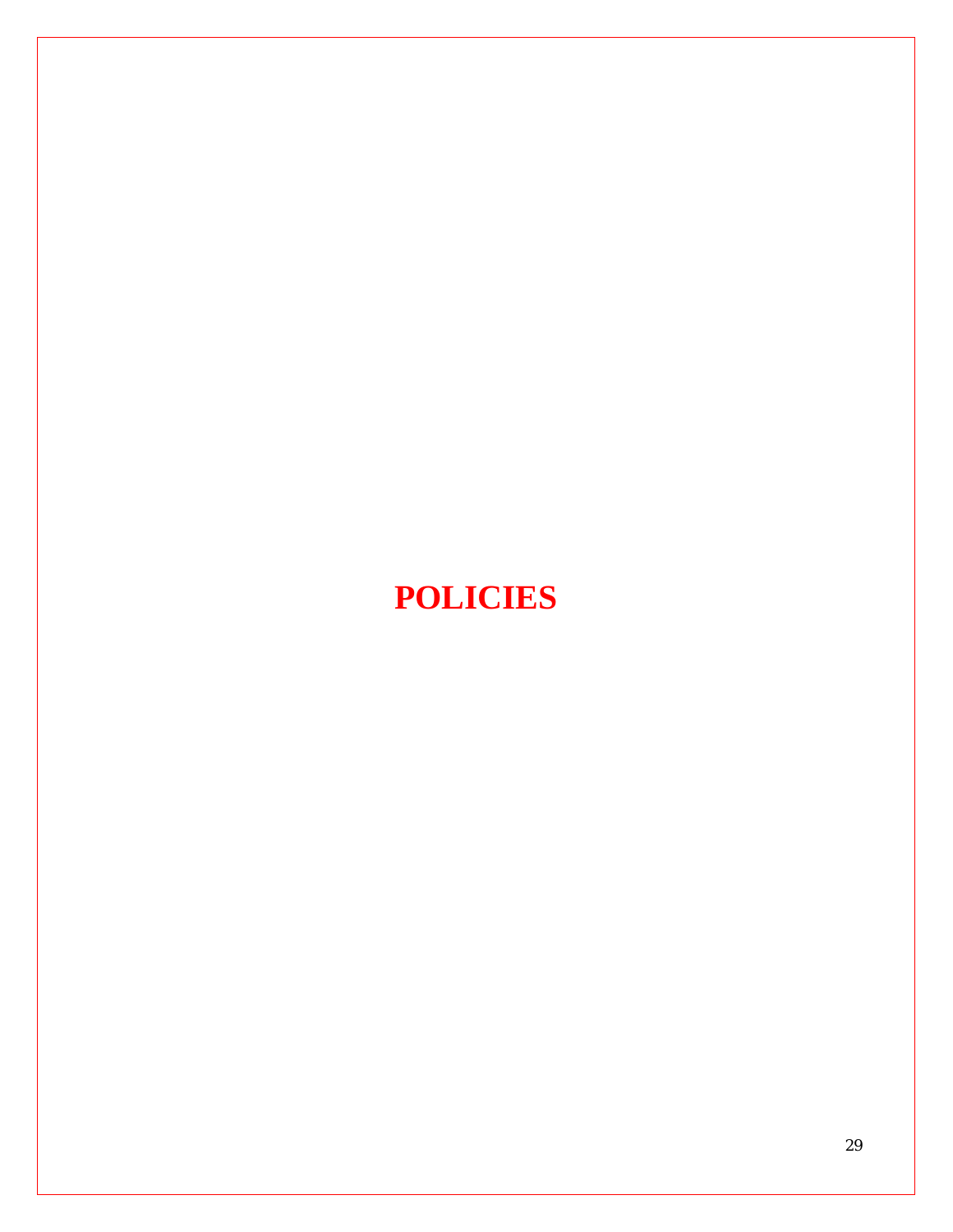# **PROMULGATION POLICY**

Purpose: Inform nursing and pre-nursing students of applicable Dishman School of Nursing (SON) policy changes in an efficient, timely manner.

- 1. New and modified SON policies will be posted on the Lamar University web-based platform for students affected by implementation of the policy change within thirty days of implementation.
- 2. Implementation of policies may vary depending upon subject matter; an implementation date should be noted on new or modified SON policies.
- 3. New and modified SON policies will be added to the Undergraduate Nursing Studies Student Handbook during the subsequent fall or spring semester.

*Approved 5/10/2016 Faculty Association Meeting*

# **NON-DISCRIMINATION POLICY**

The Anti-Discrimination Policy for the School and Graduate Nursing Studies is the same as that adopted by the University.

Lamar University is an equal opportunity, affirmative action educational institution and employer. Lamar University will not discriminate against any employee or applicant for employment because of race, color, religion, sex, age, disability, national origin, veteran status, sexual orientation or gender identity, consistent with the Assurance of Compliance with the Title VII of the Civil Rights Act of 1964; Executive Order 11246 as issued and amended; Title IX of the Education Amendments of 1972, as amended; Section 504 of the Rehabilitation Act of 1973.

<http://www.lamar.edu/about-lu/accreditation-statement.html>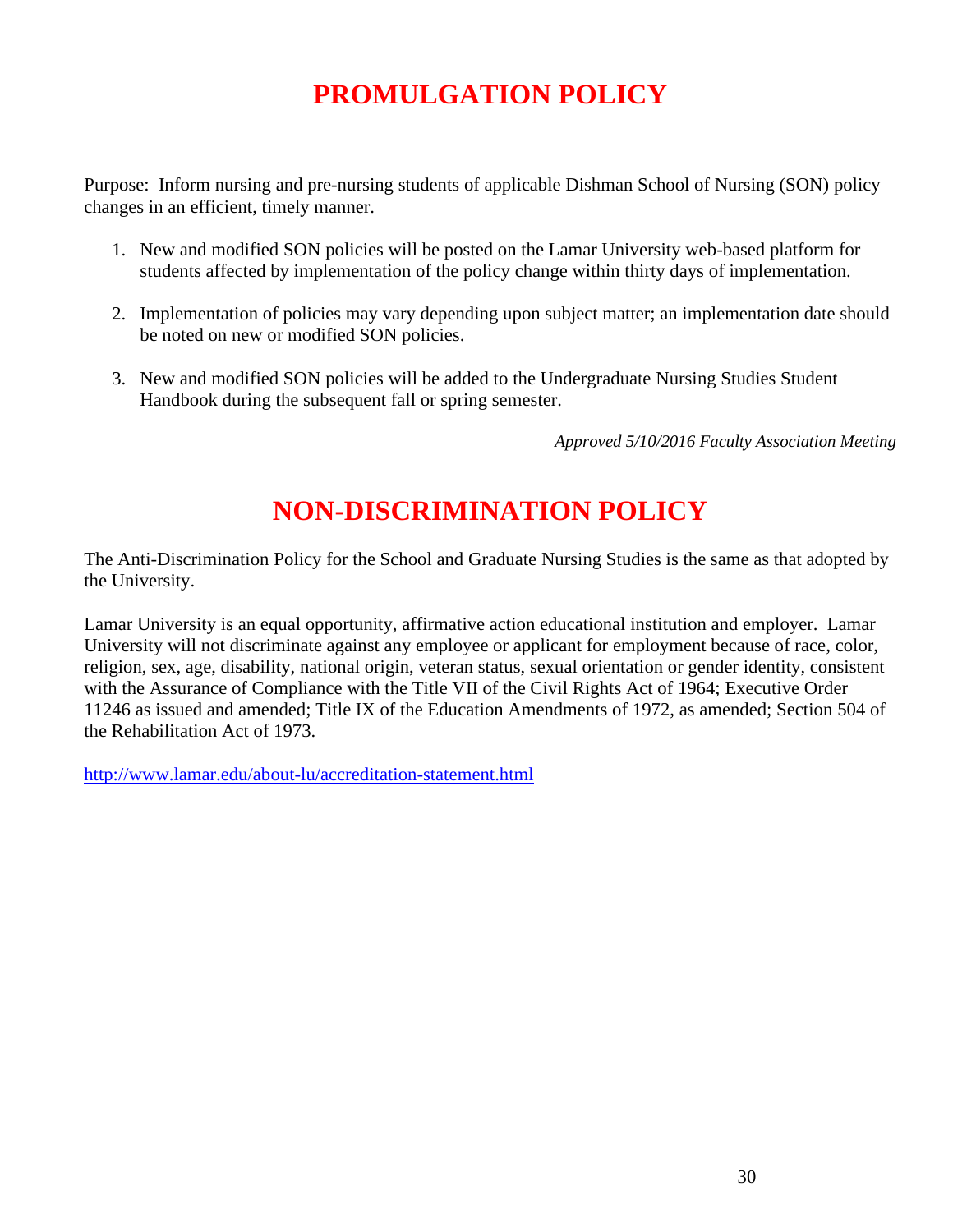# **LAMAR UNIVERSITY COLLEGE OF ARTS AND SCIENCES JOANNE GAY DISHMAN SCHOOL OF NURSING**

# **STUDENT BEHAVIORAL EXPECTATIONS**

### **Purpose**

Students in the Lamar University JoAnne Gay Dishman School of Nursing must adhere to standards consistent with the nursing profession.

### **Policy**

Compliance with the following behavioral expectations is required of all students who are enrolled in the JoAnne Gay Dishman School of Nursing.

All students are expected to:

- 1. Assume responsibility for recognizing personal limitations and seek help through appropriate avenues. Students who experience difficulty in satisfying course or program requirements are expected to communicate those difficulties with faculty and assume a collaborative role in problem solving, keeping faculty informed of progress.
- 2. Assume responsibility for fulfilling program, course, and practicum affiliate requirements in a prompt and dependable manner:
	- a. Course
		- 1) Complete Learning Center and Practicum Simulation Laboratory requirements in a timely manner.
		- 2) Demonstrate promptness and accountability in class attendance, attendance at required workshops, submission of written assignments and required program materials, i.e., insurance, physical exam.
		- 3) Prepare for practicum experiences, attend, and participate in practicum conferences.
	- b. Agency
		- 1) Meet agency requirements for orientation.
		- 2) Adhere to agency policies.
		- 3) Notify practicum faculty if unable to attend practicum prior to beginning of assigned practicum time.
- 3. Avoid Plagiarism which is recognized as a form of cheating. Students are expected to use the American Psychological Association (APA) format for documentation. Paraphrasing is permitted but this must be accompanied with complete and appropriate documentation (see *Academic Honesty Policy* under the *Academic Policies* Section).
- 4. Demonstrate the following behaviors:
	- a. honesty and integrity in all endeavors relating to the completion of the nursing program
	- b. ethical behaviors as defined by the American Nurses Association (ANA) Code of Ethics when working with clients, significant others, peers and faculty.
	- c. acceptance of proper and total nursing responsibility and accountability when providing care to clients.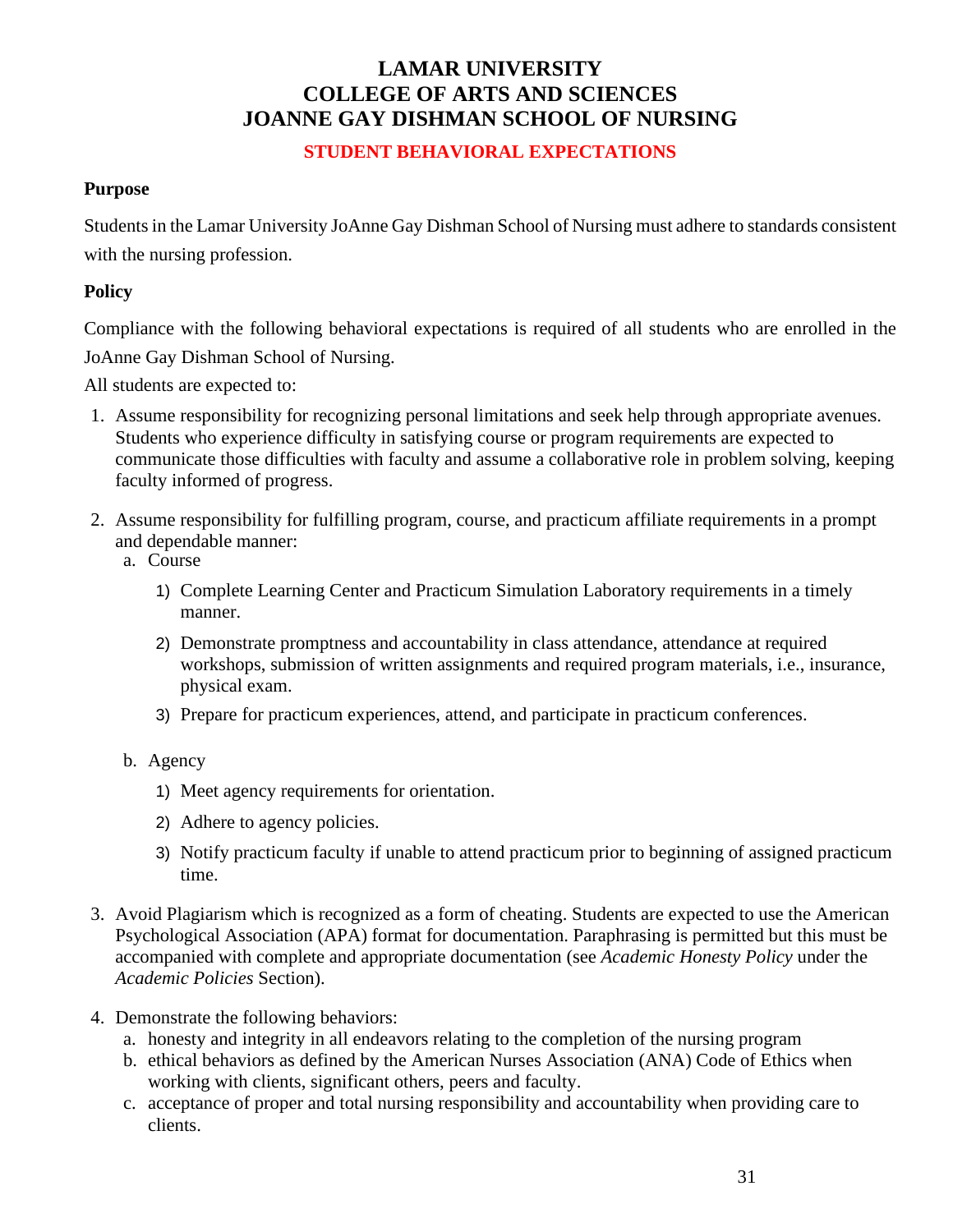- d. respect and protect the rights, safety and confidentiality of all individuals.
- e. adhere to federal privacy law, Health Insurance Portability and Accountability Act (HIPAA), enacted to protect the health information of clients. Violation of federal law includes disclosure of protected information including unintended disclosure or use of protected information beyond the minimum necessary. Healthcare providers, including nursing students, should only access patient information necessary to provide quality care for assigned patients. Violations may result in sanctions against the student by the JoAnne Gay Dishman School of Nursing (such as dismissal from the program) and extend to fines and other penalties beyond the jurisdiction of the faculty or Lamar University.
- f. responsibility and accountability for his/her own learning, growth and professionalism.
- g. a citizen in "good standing" within the university and the community.
- 5. Accept responsibility for damaged or broken equipment caused by students due to negligence.
- 6. Comply with the university policies governing student conduct and discipline.
- 7. Utilize appropriate avenues of communication in seeking resolution of problems.
- 8. Resolve conflicts at the School of Nursing level.

*Adopted by Faculty Association 5/7/96, Revised UNS 11/18/2016*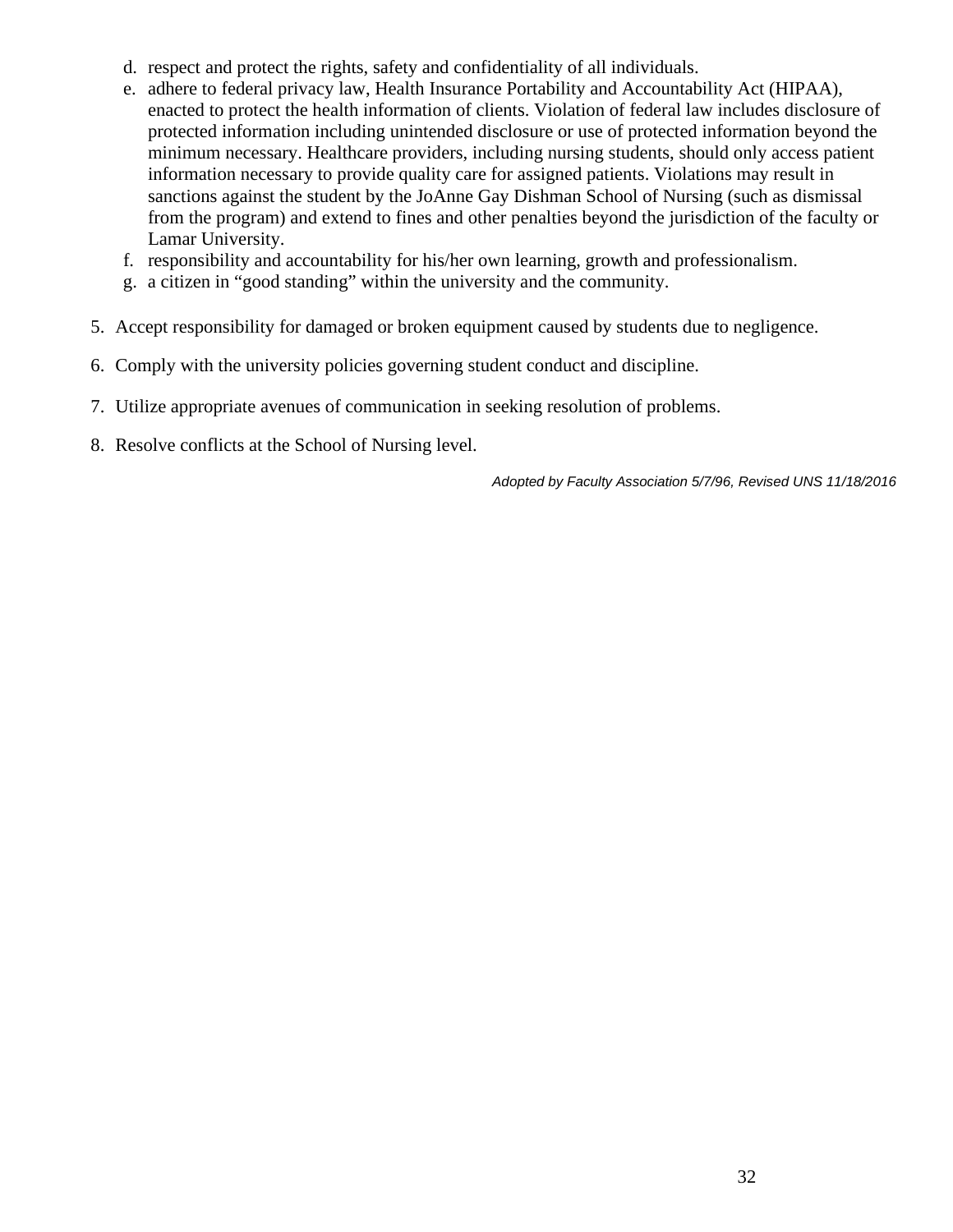# **LINES OF COMMUNICATION**

Communication is the creation of or exchange of ideas and information among people. Professional communication is vital to the sustainability of relationships that accomplish the functions of an organization.

There is a correct line of communication in all organizations. These communication lines involve the appropriate people in the resolution of a problem, and demonstrate respect for authority. The appropriate lines of communication in the JoAnne Gay Dishman School of Nursing are described below.

### **Communication Lines for Issues**

Students should initiate the discussion of an issue with the classroom or online faculty or practicum faculty. If no resolution is reached, then the issue should be discussed with the course leader if different from the faculty. If the course leader is unable to resolve the issue, then the Director of Graduate Nursing Studies should be informed. If no resolution is reached, the Director of Graduate Nursing Studies will refer the student to the School Chair. Informal discussions can occur with the School Chair or more formal processes may be used in situations like grievances, grade appeals, and other issues. The School Chair should be consulted before contacting the Dean of the College of Arts and Sciences. Contacting the Provost or University President directly about issues is inappropriate. See the Graduate Student Handbook and the Lamar University Student Handbook for more information.

# **SOCIAL MEDIA POLICY**

# **Purpose**

JoAnne Gay Dishman School of Nursing prohibits the use of personal electronic and communication devices when such activity undermines the integrity of an individual(s') rights to privacy, affects the quality of patient care and interferes with efficient operation of the classroom or practicum experience. Personal electronic and communication devices include but are not limited to: cell/smart phones, tablets, iPads, laptops and/or any wireless devices.

While the School of Nursing does not wish to unreasonably constrain the use of such devices, it is the School of Nursing's responsibility to ensure that they are used in a reasonable manner and to ensure the integrity of proprietary information, and also respect individual rights to privacy. This policy serves to define the use of personal electronic and communication devices.

# **Policy**

While in the classroom and in the practicum facilities, students and faculty are expected to exercise the same discretion in using personal electronic and communication devices as is expected for the use of these devices by employees of the facilities. Although electronic devices may have practicum applications (e.g., medication, pathophysiology, patient care references), excessive personal use of electro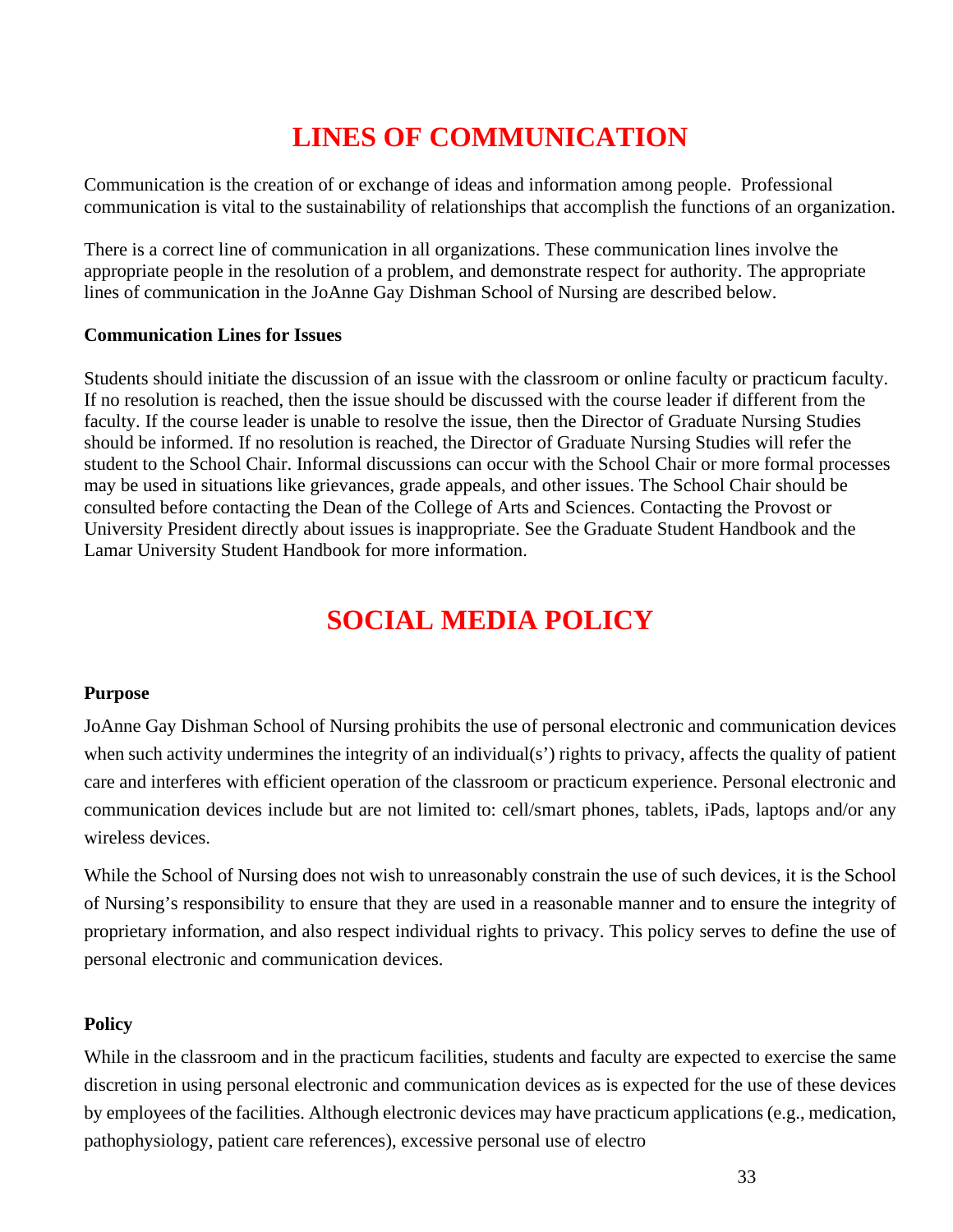nic devices during the practicum day may interfere with student learning, distract others, and negatively impact patient care and patient safety. Students are asked to use the personal electronic and communication devices in non-patient areas and set devices on the silent or vibrate mode.

Students failing to comply with the standards outlined in this policy will be subjected to JoAnne Gay Dishman School of Nursing and the practicum affiliates' disciplinary policies, and may be terminated from the program.

*Revised 6/24/16*

# **SOCIAL NETWORKING POLICY**

### **Purpose**

Lamar University Dishman School of Nursing (LU-SON) students are expected to adhere to the high standards of the nursing profession with regard to maintaining confidentiality and professionalism. This includes guarding patient confidentiality at practicum sites, in the classroom, at home, and online. All health professionals and students are required to follow Health Insurance Portability and Accountability Act [HIPAA] regulations, when using social networking/media.

### **Policy**

Professional conduct is required of students in all settings, including social media. Professional behavior is to be maintained at all times when identified as a LU nursing student. Unprofessional online conduct will be deemed a violation of SON "Student Behavioral Expectations Policy".

Students who have personal social networking sites established should enable the highest privacy settings limiting access to personal profiles, information, and photos. SON students must adhere to the following guidelines:

- -maintain a social media site with professional integrity that does not contain any type of information about patients and/or clinical affiliates.
- -do not post derogatory remarks or threats about anyone associated with the SON (e.g., students, faculty, staff, university administrators, clinical affiliates, and patients).
- -do not post photos of other students, faculty, and/or staff without their permission. Posting photos of patients, their families, and/or staff at practicum affiliates is forbidden.
- -observation of any inappropriate postings on social media should be addressed by student directly or reported within the SON.
- -do not foster a personal relationship with a patient through social media.

*Approved by Faculty Association 5/7/2012, Revised Faculty Association 3/23/2018*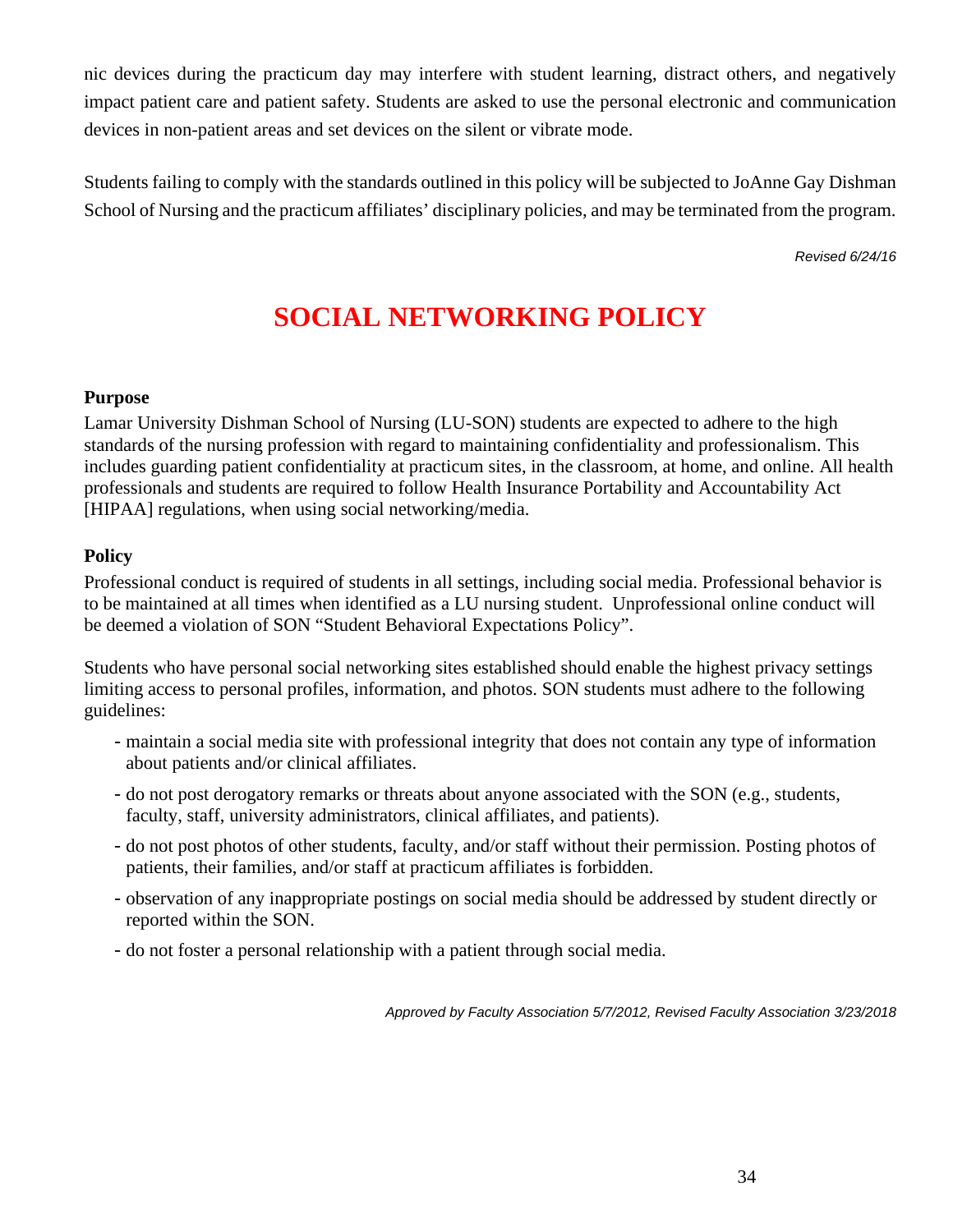# **PRACTICUM EQUIPMENT POLICY**

Students are responsible for damaged or broken equipment caused by students due to negligence.

# **STUDENT DRESS CODE**

During the practicum experience, graduate students will wear business attire with lab coat and Lamar University name badge.

# **HIPAA Compliance**

When graduate students are involved with practicum or other agency experiences, they will need to comply with the HIPAA regulations in effect for that agency.

General HIPAA certification is achieved by a program of instruction. Many programs use a video assigned to communicate the confidentially issues involved in HIPAA regulations. Overviews of compliance with HIPPA regulations are included. Students must have documented attendance to validate their learning.

Graduate students need to be in compliance with the validation requirement when the agency/facility so stipulates.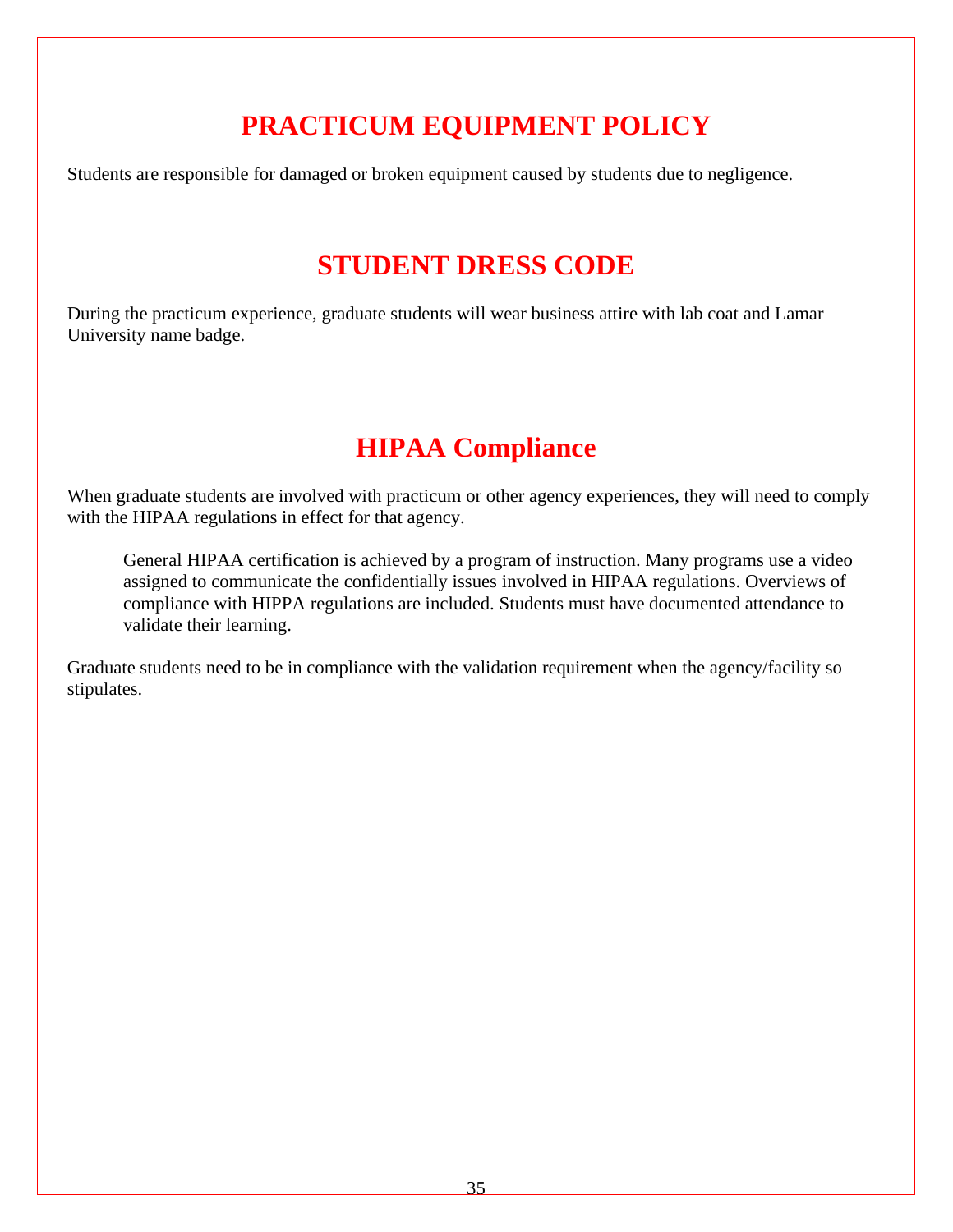# **Incomplete Grade Policy**

Incomplete grades can be granted only to students who have completed at least 75% of the required coursework and who currently have a passing grade. Incompletes may NOT be given as a substitute for a failing grade. Incompletes may only be granted due to extenuating circumstances and/or exceptional hardship and are awarded at the discretion of the course faculty leader.

- Students who meet the above criteria must contact the course faculty leader to request an incomplete as soon as possible.
- The course leader will consult with other faculty in the course (if applicable) and the Program Director/Coordinator.
	- o If a decision is reached to APPROVE the incomplete grade, the "Incomplete Grade Form" will be generated and signed by the student, faculty leader, and the Program Director/Coordinator.
		- All remaining assignments must be completed within a time frame decided upon by the course faculty leader but may NOT extend beyond the semester or summer session.
		- Students will NOT re-enroll in the course to finish incomplete assignments. Students will coordinate with the course faculty leader on which assignments are needed and how to submit them.
		- Failure to complete assignments within the specified time frame will result in the incomplete grade being automatically changed to an "F".
		- Students who are granted an incomplete for the last nursing course required will not be able to graduate in that term as all course requirements will not have been accomplished.
		- If the course with an incomplete grade is a pre-requisite to other courses, the student will not be able to enroll in those courses until the pre-requisite course is completed.
		- Once the required assignments are submitted and graded, faculty will submit a grade change request using the proper procedures.
	- o If a decision is reached to DENY the incomplete grade, the student must decide if they will proceed in the course or drop the course and receive an "F".

Please note that a grade of "Incomplete" may impact eligibility regarding academic standing, financial aid, athletics, etc. The student will need to contact the Financial Aid Office and/or applicable athletic programs to see if and incomplete grade will affect their personal situation.

*Approved by Faculty Association 12/4/2015*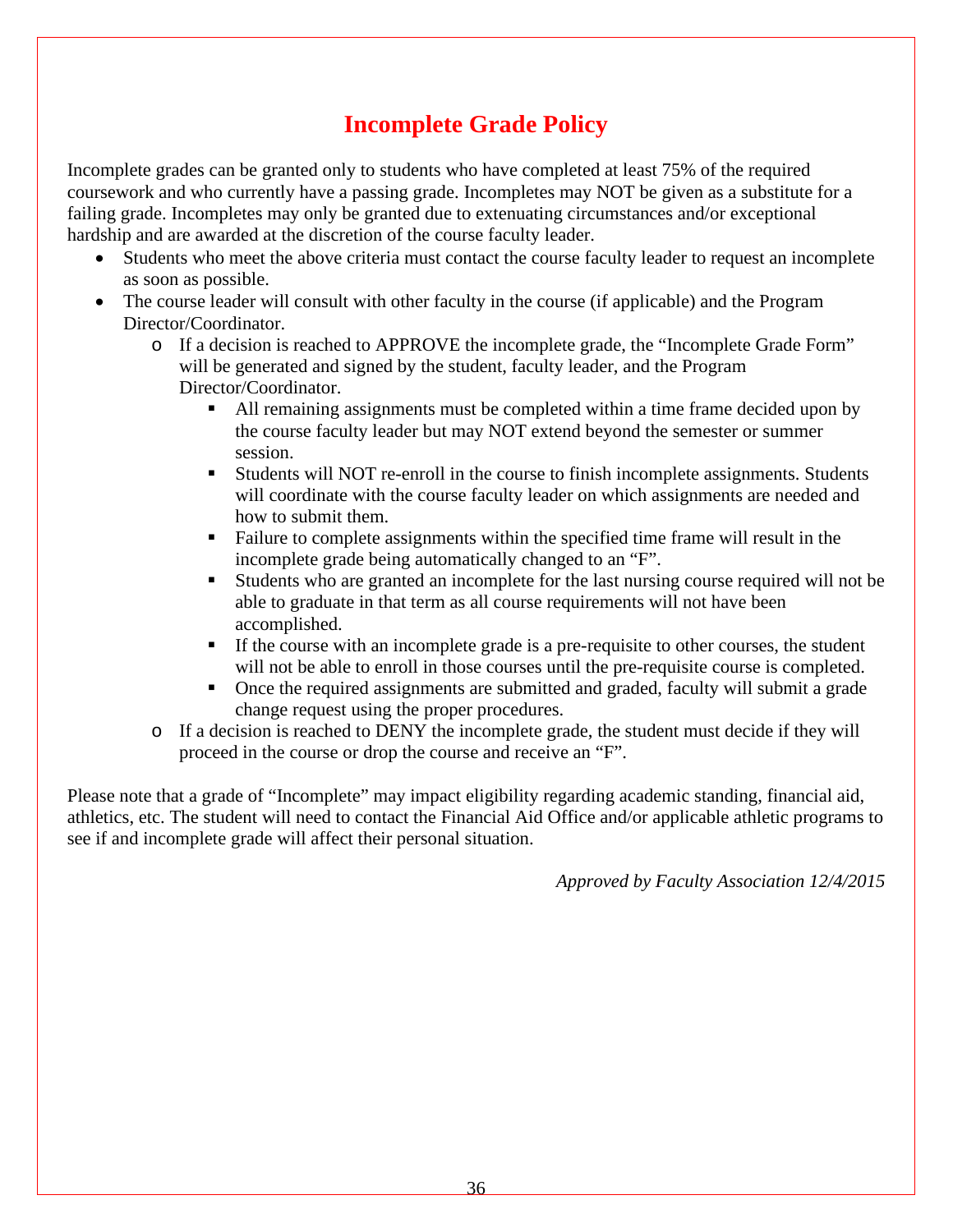# **ACADEMIC HONESTY**

### **Purpose**

Academic honesty implies integrity and ethical conduct in the development and submission of all student assignments. The JoAnne Gay Dishman School of Nursing complies with the University Academic Honesty Policy (https://students.lamar.edu/academic-support/academic-policies.html).

# **Policy**

# **Academic Honesty**

The university expects all students to engage in all academic pursuits in a manner that is above reproach. Students are expected to maintain complete honesty and integrity in the academic experiences both in and out of the classroom. Any student found guilty of academic dishonesty in any phase of academic work will be subject to disciplinary action.

Defining Terms for Academic Dishonesty "Cheating" includes:

- 1. Copying from another student's test paper, laboratory report, other report, or computer files, data listing, and/or programs.
- 2. Using, during a test, materials not authorized by the person giving the test.
- 3. Collaborating, without authorization, with another person during an examination or in preparing academic work.
- 4. Knowingly, and without authorization, using, buying, selling, stealing, transporting, soliciting, copying, or possessing, in whole, or part, the contents of an un-administered test.
- 5. Substituting for another student; permitting any other person; or otherwise assisting any other person to substitute for oneself or for another student in the taking of an examination or test or the preparation of academic work to be submitted for academic credit.
- 6. Bribing another person to obtain an un-administered test or information about an un-administered test.
- 7. Purchasing, or otherwise acquiring and submitting as one's own work any research paper or other writing prepared by an individual or firm. This section does not apply to the typing of the rough and/or final versions of an assignment by a professional typist.
- 8. The JoAnne Gay Dishman School of Nursing considers the following to be a form of academic dishonesty:
	- a. *Unauthorized Multiple Submission*: Using any work previously submitted for credit without prior permission of instructor.
	- b. *Fabrication/Falsification/Alteration:* Intentional misrepresentation, invention, exaggeration or alteration of information or data, whether written, verbalized or demonstrated.
	- c. *Unauthorized Use of Exam Materials:*
		- 1. Posting, transmitting, recording of, or sharing test questions, quiz questions, answers to case studies presented in class, conferences, or online in any format, without prior authorization by the School of Nursing.
		- 2. The purchase and/or distribution of test questions or test banks from nursing textbooks or an online vendor. This practice is a violation of the textbook copyright and may lead to legal repercussions and/or dismissal from the School of Nursing.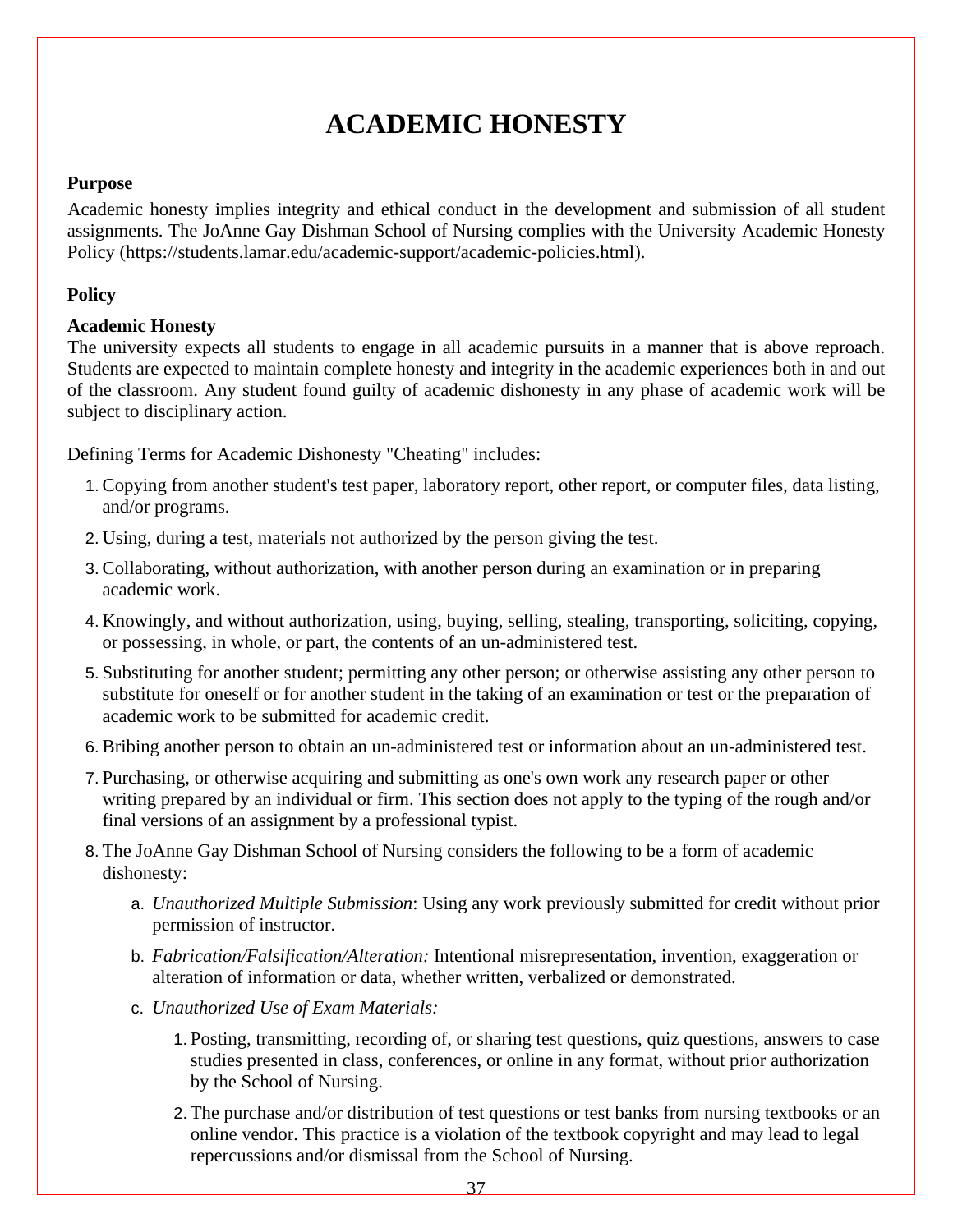3.Representing oneself, online or otherwise, as a nursing faculty to obtain access to materials that the publisher holds for faculty use only.

NOTE: Students may purchase nursing review books, which have multiple sample NCLEX questions and review materials, to facilitate achievement in the program.

**Plagiarism** is using another person's work or idea(s) without documenting or citing the source.

- 4. "Researchers do not claim the words and ideas of another as their own; they give credit where credit is due. Quotation marks should be used to indicate the exact words of another. Each time you paraphrase another author (i.e. summarize a passage or rearrange the order of a sentence and change some of the words) you need to credit the source in the text" (American Psychological Association [APA], 2010, p. 15).
- 5. "Whether paraphrasing, quoting an author directly, or describing an idea that influenced your work, you must credit the source. To avoid charges of plagiarism, take careful notes as you research to keep track of your sources and cite those sources according to the guidelines presented in this chapter" (APA, 2010, p 170).
- 6. Please refer to the most current APA Publication Manual for detailed guidance.

**Collusion** is the unauthorized collaboration with another person in preparing work offered for credit.

**Abuse of research materials** is the mutilation, destruction, concealment, theft or alteration of materials provided to assist students in the mastery of course materials.

**Academic work** is the preparation of an essay, dissertation, thesis, report, problem, assignment, or other project that the student submits as a course requirement or for a grade.

**Procedures** 

The faculty member shall conduct a complete, thorough, and impartial investigation of the charge of academic dishonesty and determine whether or not the student was responsible for the violation. If the faculty member determines that the student was responsible for the violation, the faculty member may assess an appropriate and reasonable sanction.

These procedures are in accordance with the Texas State University System (TSUS) Rules and Regulations 5.36 Disciplinary Procedures for Academic Dishonesty and Lamar University Academic Honesty Policy.

> *Revised Faculty Association 4/14/2014, 12/11/2008, 6/1/2005, 6/24/2016; Revised UNS 9/30/2016 Approved Faculty Association 10/28/2016.*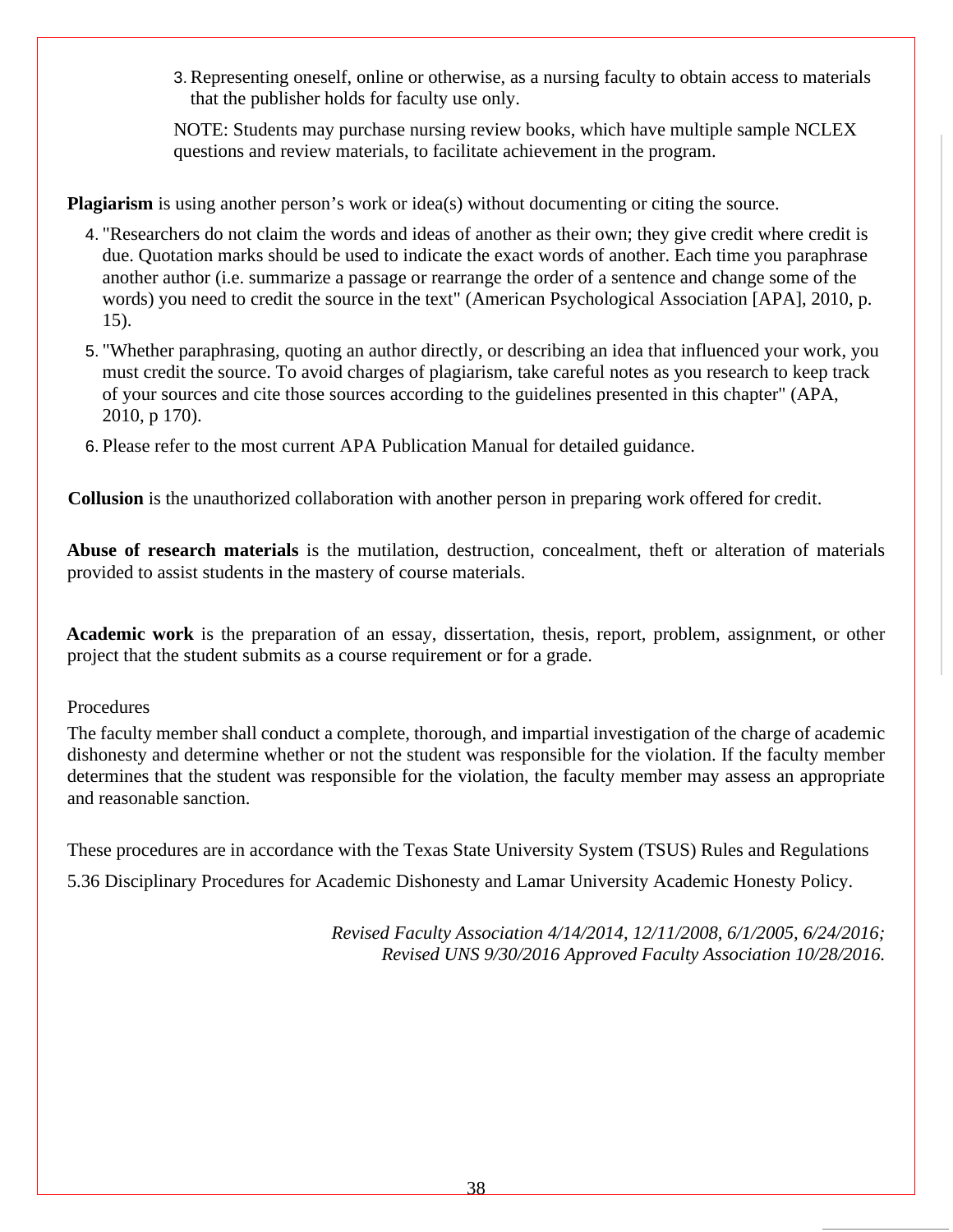### **ACADEMIC GRIEVANCE**

# **Purpose**

Resolution of students' issues should occur with the appropriate faculty on an informal basis whenever possible.

### **Policy**

If resolution is not reached informally, then formal university policies apply as specified in the Lamar University Academic Grievance Policy.

Informal School of Nursing Process:

- Step One: The student should discuss the issue directly with the faculty involved as soon as possible after the occurrence of the alleged incident/situation.
- Step Two: If the issue is not resolved, the student should consult with the course leader as applicable.
- Step Three: If the issue is not resolved, the student should consult with the Director of Graduate Nursing Studies.
- Step Four: Issues not resolved by the Director of Graduate Nursing Studies may be referred to the School of Nursing Chair by the student, faculty, or undergraduate program director.
- Step Five: Informal resolution of the situation will be addressed by the School of Nursing Chair. If informal resolution is not attained, the student may seek a formal review.

Formal School of Nursing Process:

- Step One: The student may request a formal review of the alleged issue/situation by submitting a written statement to the School of Nursing Chair requesting a formal review.
- Step Two: The School of Nursing Chair will review the issue/situation and make a determination. The Chair may choose to refer the issue/situation to the Student and Faculty Relations Committee of the JoAnne Gay Dishman School of Nursing for recommendation prior to making a final determination.
- Step Three: If the issue is not resolved, the student may submit a written statement to the Dean of the College of Arts and Sciences within one calendar week of the written response from the School of Nursing Chair.

*Adopted by Faculty Association 5/12/2004, Revised 6/24/2016, Revised UNS 9/30/2016; Approved Faculty Association 10/28/2016.*

# **DISCIPLINARY PROCESS**

### **Purpose**

The purpose of this policy is to provide clarity and transparency of the disciplinary process adhered to in the JoAnne Gay Dishman School of Nursing.

# **Policy**

Students are expected to be knowledgeable and adhere to all JoAnne Gay Dishman School of Nursing (DON) policies. Students, who are observed to be in violation of any of the program requirements, will be disciplined as follows:

Step One: Oral counseling and written warning by the faculty with documentation signed by student and observing faculty to be placed in the student's permanent folder, utilizing the School of Nursing situation/incident form.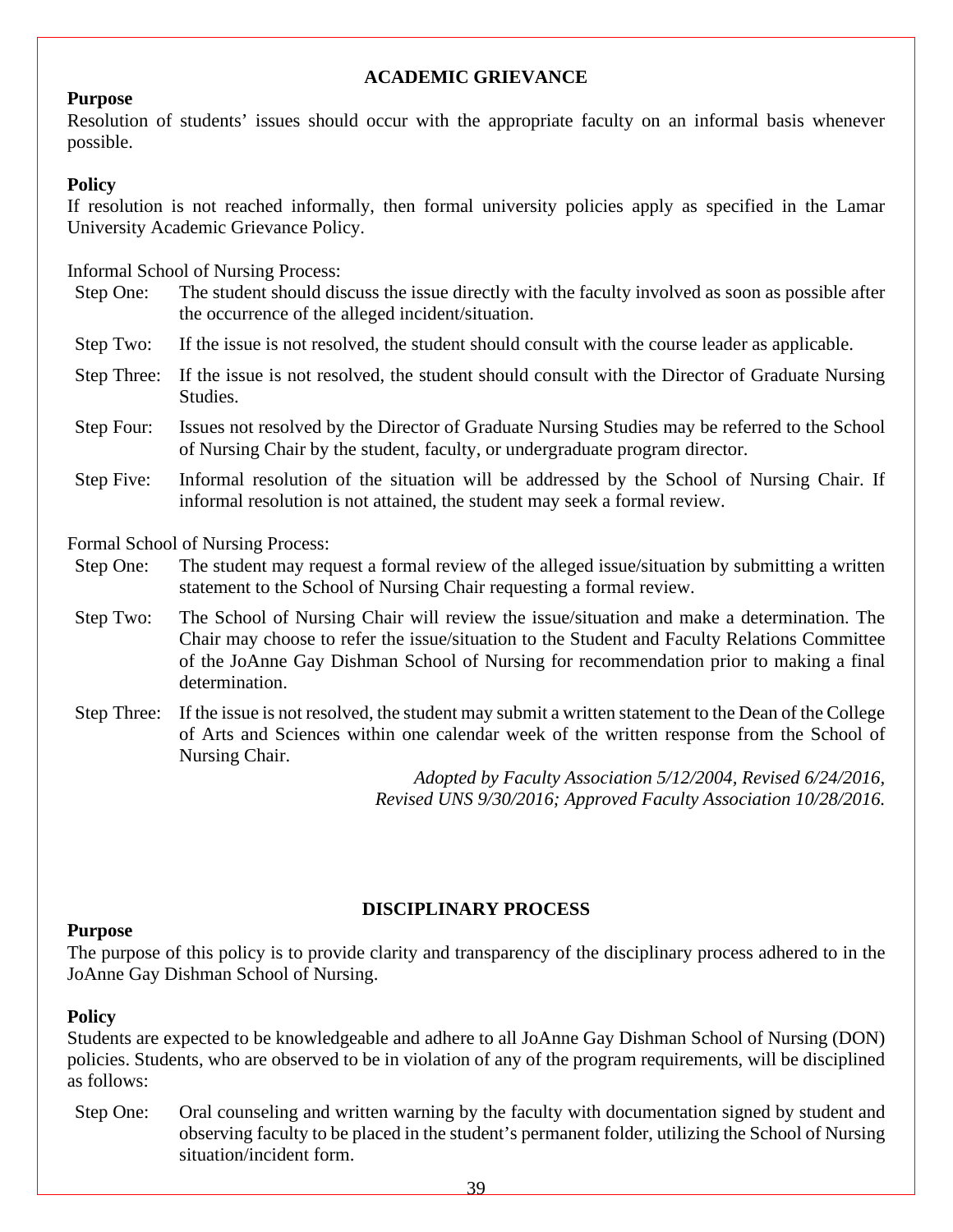Step Two: Student will be provided a contract with the terms to be designated by a faculty committee with the approval of the appropriate Program Director or Director and/or School of Nursing Chair. The contract is to be signed by the student and placed in the student's permanent record. The student is expected to comply with the contract for the designated time period.

Step Three: May lead to further penalties, which may include suspension or expulsion from the university.

Depending on the severity of the violation, the decision may be made to proceed directly to Step 2 or 3. All students will read the situation/incident report and signify their intent to comply by signing the form on the next page, which is to be placed in the student's permanent record.

*Adopted by Faculty Association 5/96, Revised 6/24/2016; Revised UNS 9/30/2016. Approved Faculty Association 10/28/2016.*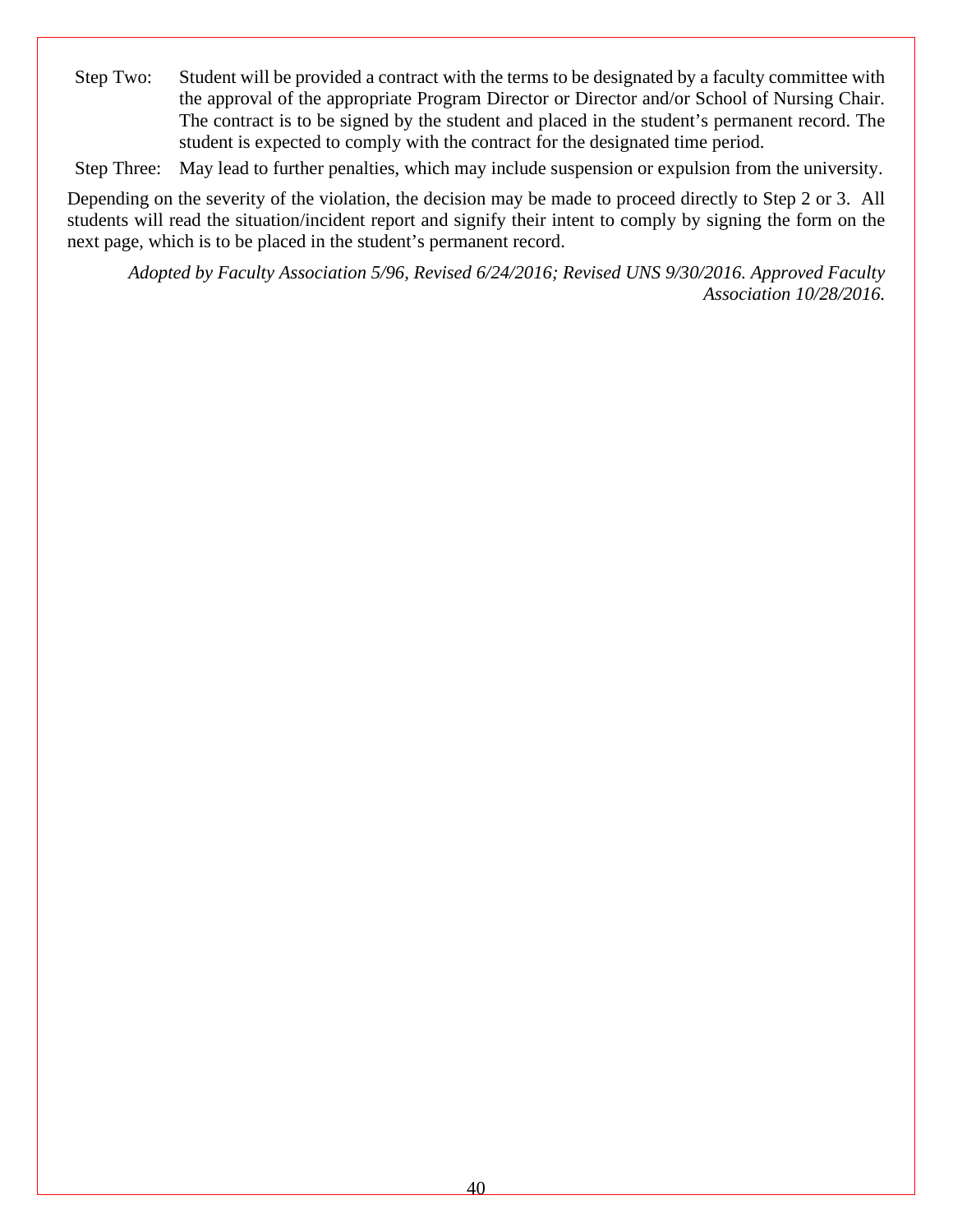# Graduate Course Practicum Policy for the following courses:

# *Advanced Health Assessment, Advanced Pathophysiology, and Advanced Pharmacology (Nurse Educator Track)*

**Purpose:** The purpose of this policy is to delineate practicum requirements for Advanced Health Assessment, Pathophysiology, and Pharmacology in the Lamar University JoAnne Gay Dishman School of Nursing Education Track of the Masters of Nursing Program. All students must have current clearance to legally perform practicum hours each semester. If practicum clearance is not current, students will be unable to do practicum hours that are required for these courses resulting in course failures.

All graduate nursing students must have an unencumbered license as designated by the applicable Board of Nursing to participate in graduate practicum nursing courses. It is also imperative that any student whose license becomes encumbered must immediately notify the Director of the Graduate Program.

Lamar University Dishman School of Nursing expects students to reflect professionalism and maintain high standards of appearance and grooming in the practicum setting. Faculty have final judgment on the appropriateness of student attire and corrective action for dress code infractions. Students not complying with this policy will not be allowed to participate in practicum.

**Practicum Behaviors**: Students deemed unsafe or incompetent will fail the course and receive a didactic course grade of "F". **Any of the following behaviors constitute a practicum failure**:

- 1. Fails to follow standards of professional practice as mandated by the applicable Nursing Practice Act \*
- 2. Unable to accept and/or act on constructive feedback.
- 3. Needs continuous, specific, and detailed supervision for the expected course performance.
- 4. Unable to implement advanced practicum behaviors required by the course.
- 5. Fails to complete required practicum assignments.
- 6. Falsifies practicum hours.
- 7. Violates HIPAA regulations.
- 8. Supported reports of unsafe and /or unprofessional behavior by agency personnel.

\*Violation of the Nursing Practice Act is a "reportable offense" to the applicable Board of Nursing.

**Requirements:** Each course will have a designated/ separate practicum with an expected practicum outcome/ or outcomes. Students will receive either an (S) satisfactory, (U) unsatisfactory or (I) incomplete for the practicum component of each course. The practicum will be evaluated by the faculty teaching the course. Students must satisfactorily (S) pass the practicum component of the course to receive a passing grade in the didactic portion of the course. The number of hours for each course will be a 2 sch x 1 ratio x 16 weeks =32 hours ( 4 hours a week for an 8 week course or 2 hours a week for a 16 week course). This ratio is justified by the fact that all students in these courses have past practicum experience and an unencumbered license to practice nursing. Students must provide documentation of practicum time to faculty in the designated required time. Faculty have the discretion of determining how hours are acquired and if students meet the intent of the practicum.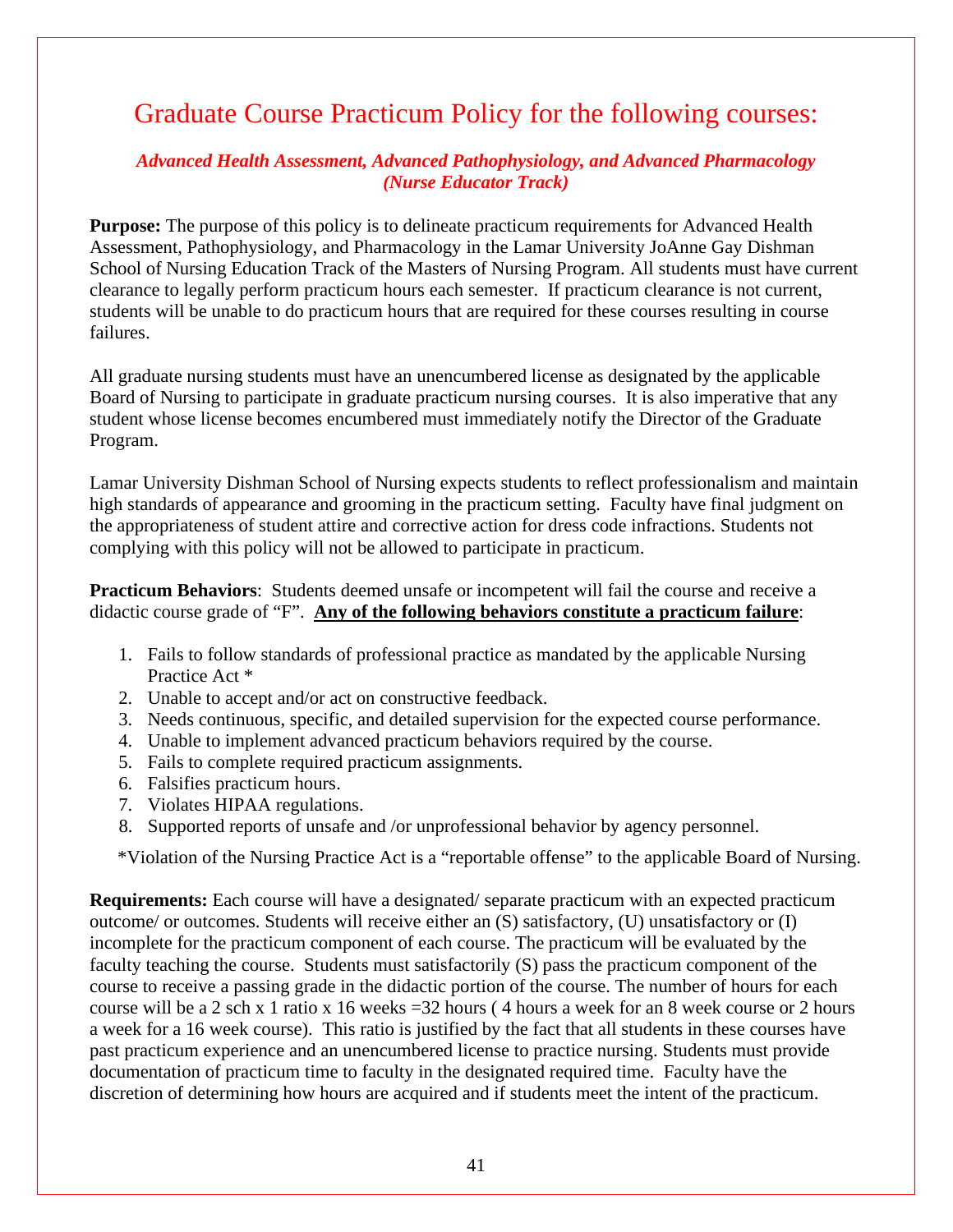The project/ or projects completed in the practicum component can be calculated as part of the overall grade for the didactic portion of the course or they may not count towards the overall didactic grade of the course towards the overall grade of the didactic class. Preceptors are not required for practicums. Affiliation agreements may need to be obtained based on the practicum requirement.

*Faculty Association – Approved May 12, 2015*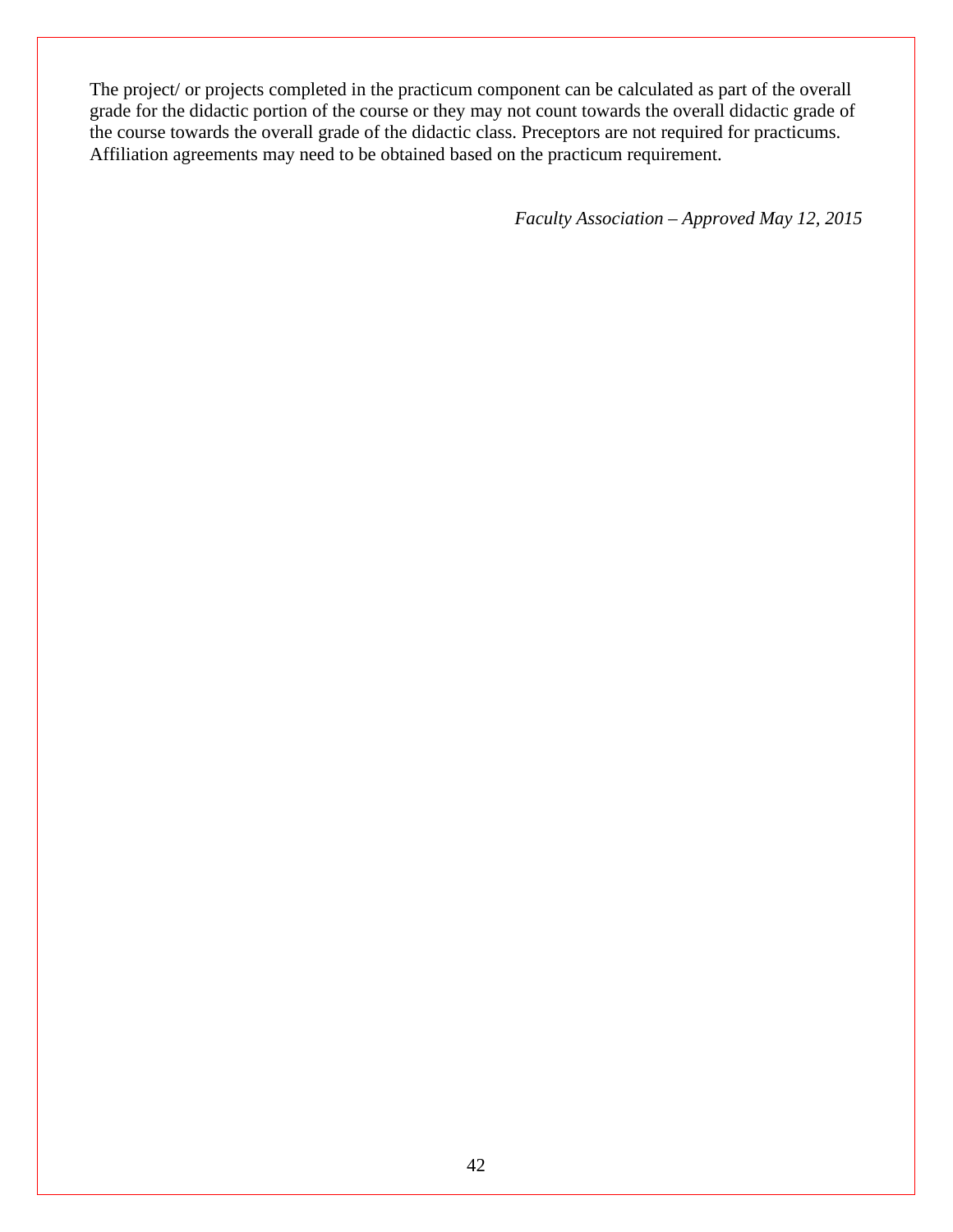## LAMAR UNIVERSITY COLLEGE OF ARTS AND SCIENCES JOANN GAY DISHMAN SCHOOL OF NURSING

# EVIDENCE-BASED PROJECT II MSNC 5396

# **Master of Science in Nursing Synthesis Project**

The Synthesis Project is the final synthesis of information gained in the MSN program and **occurs in the final semester along with EBP II.** It replaces the traditional comprehensive exam at the end of graduate education. You will not be able to enroll in EBP II if you have many classes left to take (contact your Academic Advisor or the Director of the Graduate Nursing Program with any questions). In the Synthesis Project, students address how they met each of the five End of Program Student Learning Outcomes through course discussions and assignments.

1. **The Synthesis Project consists of two written documents and one oral presentation**. You must pass the Synthesis Project with a cumulative score of at least 75% in order to graduate. Remember that an overall GPA of 3.0 is necessary for graduation.

### **a. Document One: Written Synthesis Paper**

- i. The student must apply for graduation in the last semester.
- ii. The Synthesis Paper will be submitted by a published due date in the final semester (usually around mid-term). This occurs in the EBP II course-MSNC 5396.
- iii. The Synthesis paper will consist of the student's description of how they met each of the five End of Program Student Learning Outcomes. This will be a comprehensive look back at all courses and assignments completed during graduate education. Synthesis of learning experiences will be the focus of the paper. This is to be a scholarly paper and will be graded as such. Accurate spelling, grammar, and APA format is expected.
- iv. There are five End of Program Student Learning Outcomes. Each should be addressed in two to four pages. The total paper will be between ten and twenty pages long excluding title page and references.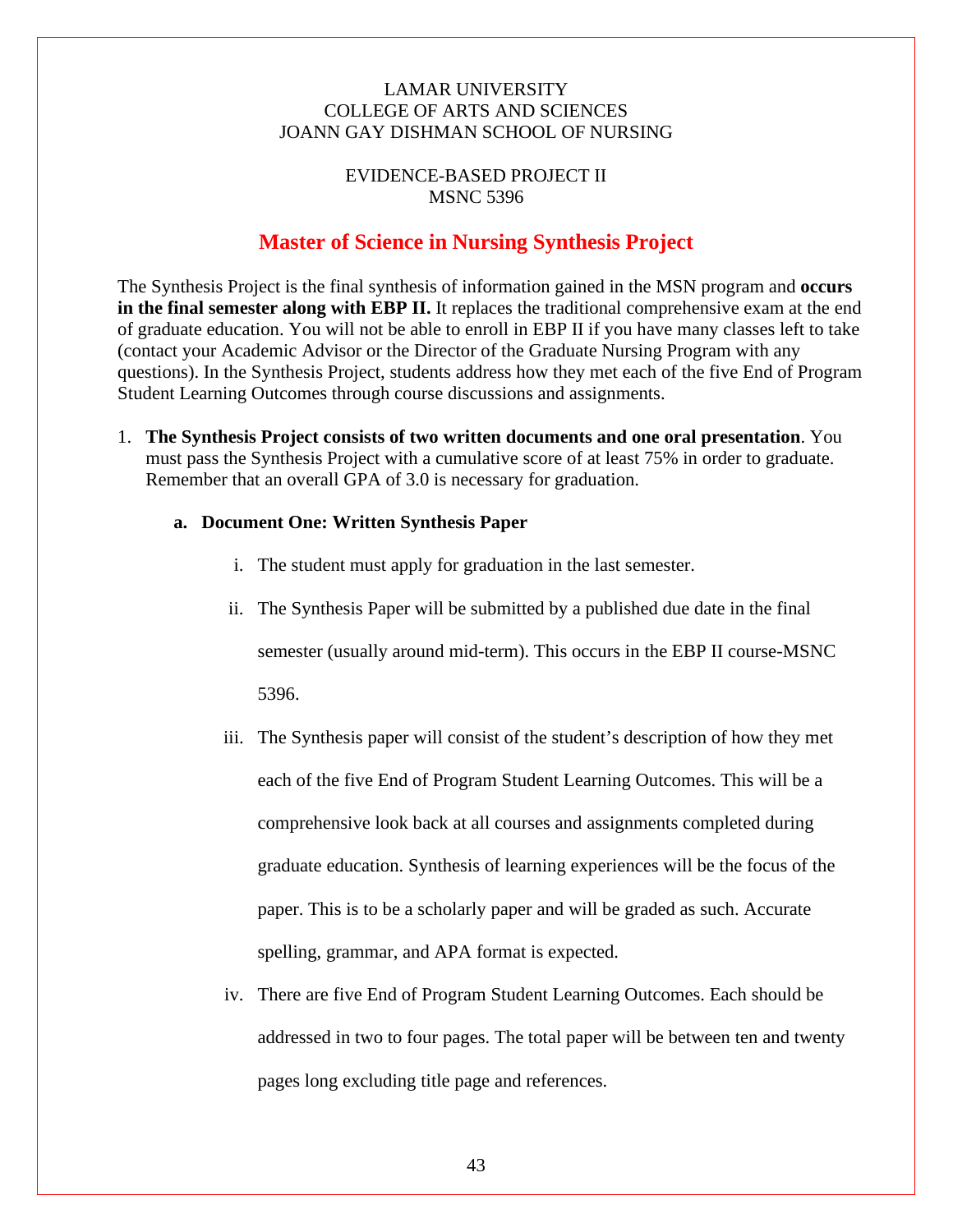- v. For each outcome, you will need to clearly *state by name and course number the graduate classes and assignments* that helped you to meet each outcome. Do not use faculty names to identify the courses. You must include an in-depth description of specific examples of course work from each of the courses that you feel have contributed to meeting each outcome. Bulleted lists will not suffice. To receive full credit, you must list a *minimum* of two graduate courses and two graduate assignments. Think carefully about each outcome and how course assignments helped you to meet that outcome. Submit Document One to the MSNC 5396 Course Leader by the due date published in the course.
- vi. The completed papers will be reviewed by a minimum of two graduate faculty. Papers will be blinded to the reviewers.
- vii. The student will receive written notification of the outcome of the written Synthesis Project from the Director of Graduate Nursing Studies or designee prior to the Evidence-Based Project presentation.
- viii. Students who do not successfully complete all five outcomes of the Synthesis Project will be presented with questions during their oral presentation of the EBP II project. This allows the student another opportunity to successfully respond to the Synthesis guidelines.
- ix. Graduate students have three opportunities to successfully meet the Synthesis Project guidelines. The above process consists of one attempt.
- x. The second written attempt will occur before the end of the semester. If this attempt is unsuccessful, graduation will be delayed and the student will enroll in a Directed Study the following semester and will be allowed a final attempt to pass the Synthesis Project. Failure to pass on the third attempt will result in program failure and the student will not graduate.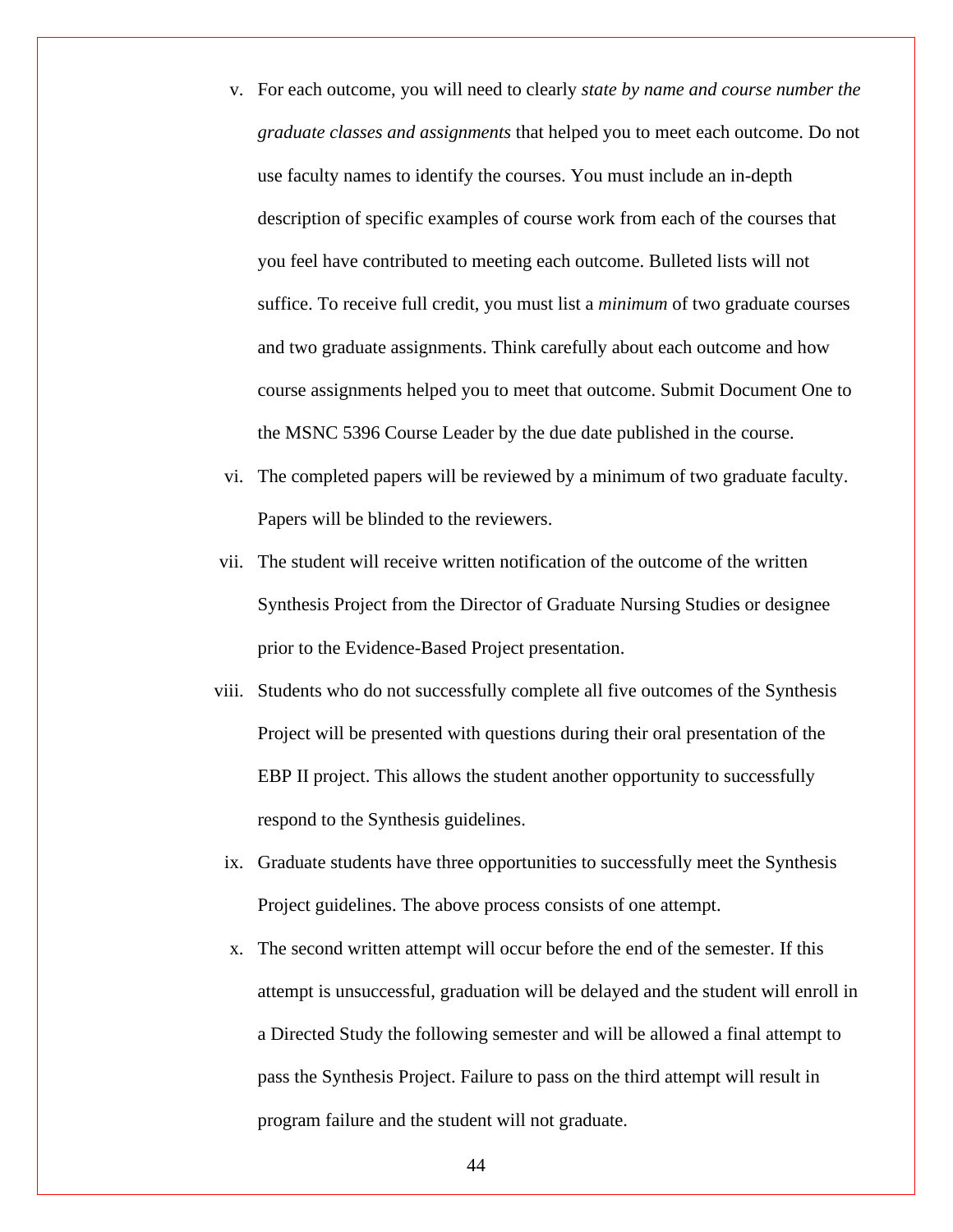- **b. Document Two: This document is submitted with your Evidence-Based Project paper prior to your scheduled oral presentation date.** Document two will be graded by your Graduate Faculty Project Director.
	- i. **Nursing Administration Students:** Write a brief written description two to three pages maximum describing *how you utilized principles learned in Nursing Administration courses* to develop your Evidence-Based Project into a feasible, workable solution for the problem that you addressed in your healthcare facility.
	- ii. **Nursing Education Students:** Provide a brief written description two to three pages maximum of *how you utilized various teaching/learning principles learned in Nursing Education courses* to develop a feasible teaching/learning strategy for your healthcare facility (academic institution) related to your Evidence-Based Project topic.

During the presentation of your EBP II project, you may be asked to discuss either one of these written documents by your graduate committee.

- **c. Oral Presentation.** This portion of the Synthesis Project will be graded by your Graduate Faculty Committee.
	- i. Presentation of your Evidence-Based Project
	- ii. Following this presentation, the Graduate Committee will select one question from one of your two written documents to respond to. You cannot read from your written documents so please be familiar with their content prior to the presentation.

Remember that your grade will be based upon a cumulative score on all three parts and must be at least 75% to pass. Any portions that require additional work to complete may result in a delay of graduation.

Please be certain that you understand this process. Questions can be directed to the Director of Graduate Nursing Studies or the Course Leader for MSNC 5396-EBP II.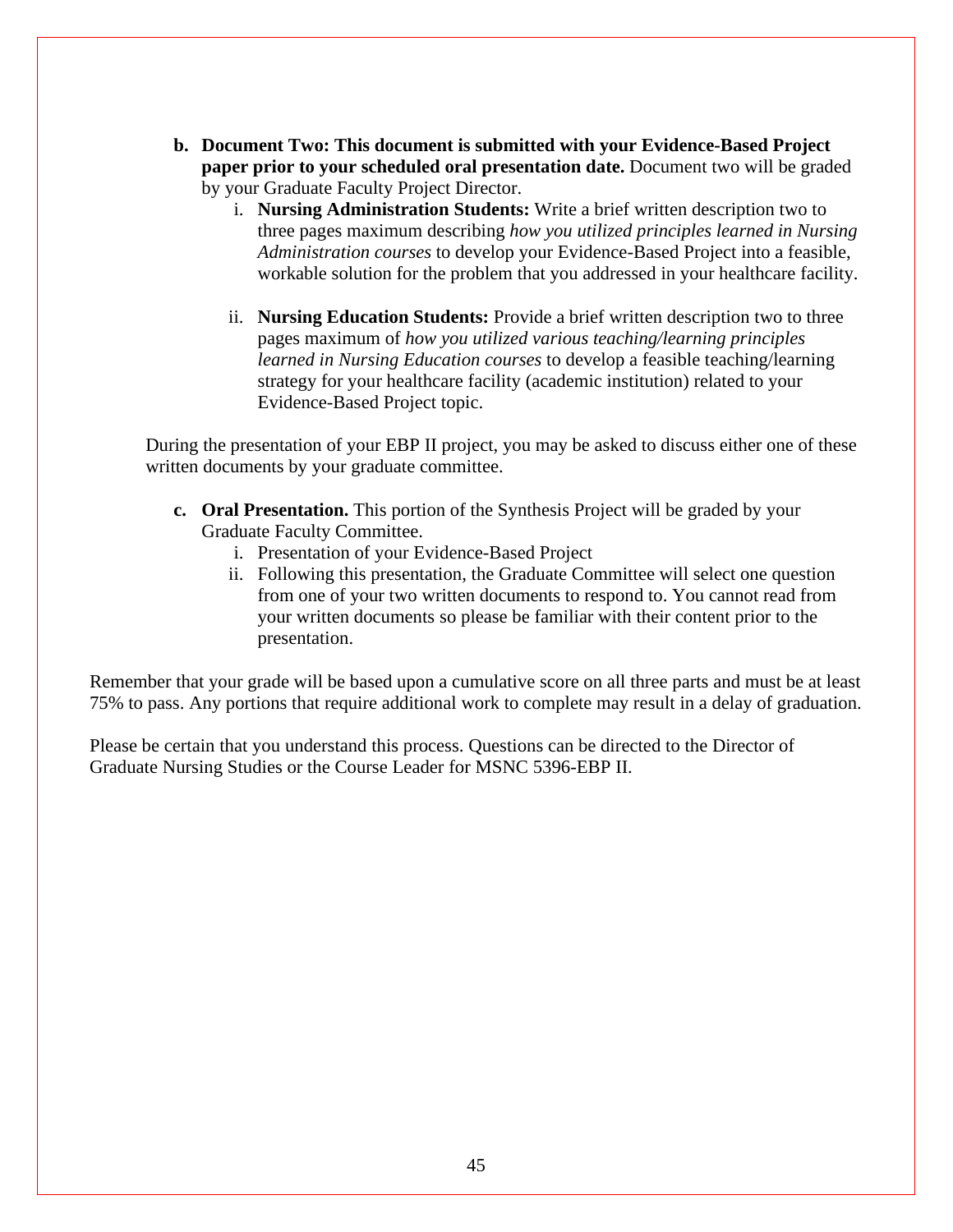# **MSN End of Program Student Learning Outcomes**

Graduates of the MSN Program will demonstrate the following student learning outcomes:

- 1. Analyze issues in the context of healthcare policy and finance, including political and organizational systems, to address the healthcare needs of a diverse society.
- 2. Analyze strategies to improve healthcare outcomes across the health continuum for various populations.
- 3. Utilize research methods to investigate problems, initiate changes, and improve nursing practice.
- 4. Synthesize theoretical frameworks from nursing and other disciplines to expand the knowledge base for advanced nursing practice.
- 5. Demonstrate advanced nursing practice roles from professional, organizational, and personal perspectives within an ethical and legal framework.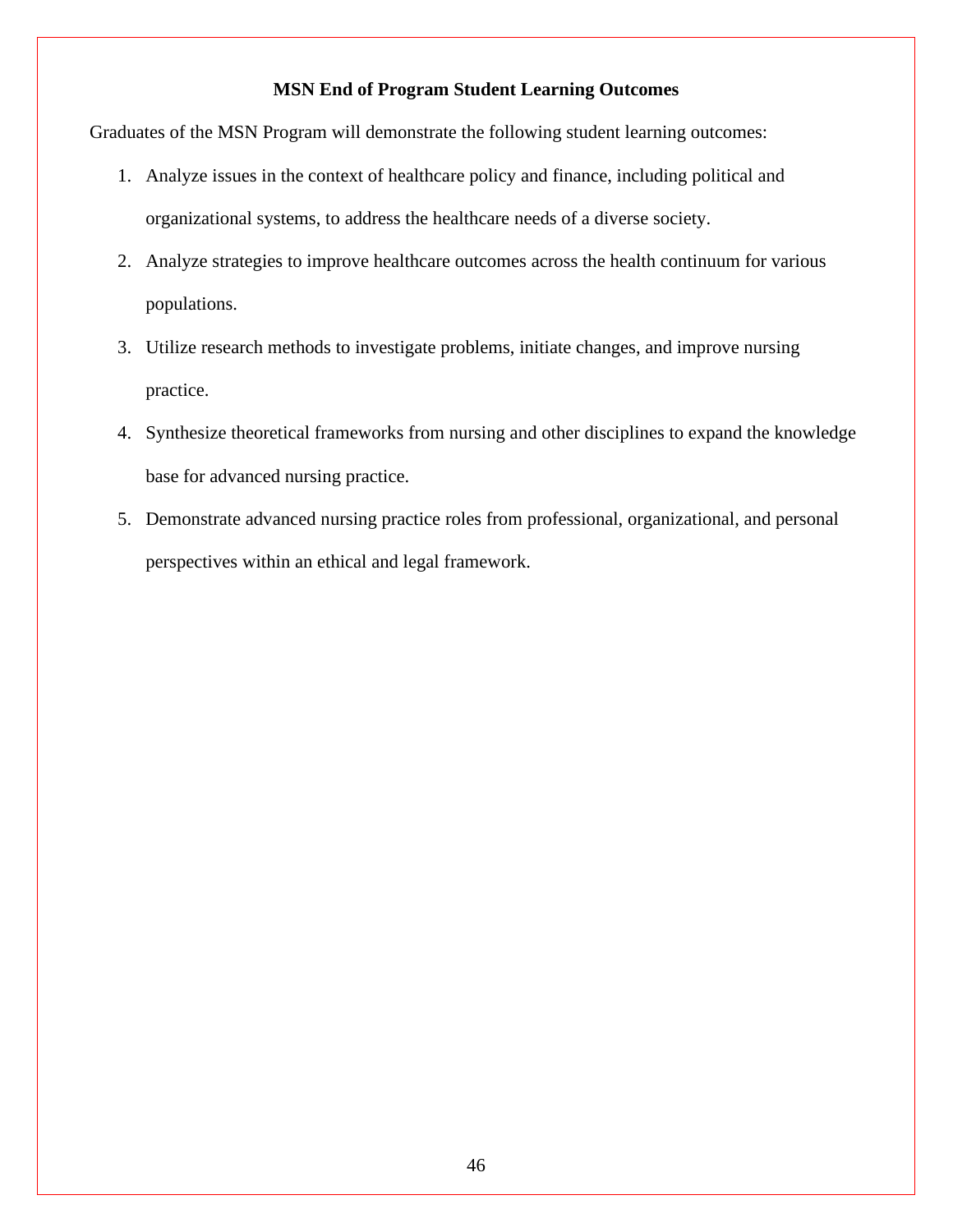# LAMAR UNIVERSITY COLLEGE OF ARTS AND SCIENCES JOANN GAY DISHMAN SCHOOL OF NURSING GRADUATE STUDIES SYNTHESIS PROJECT GRADING RUBRIC

# **DOCUMENT 1 LEARNING OUTCOMES (50 POINTS)**

| <b>Student Name:</b>                                                    | Possible       | Earned |
|-------------------------------------------------------------------------|----------------|--------|
|                                                                         | Points         | Points |
| Outcome 1: Analyze issues in the context of healthcare policy and       |                |        |
| finance, including political and organizational systems, to address the |                |        |
| healthcare needs of a diverse society.                                  |                |        |
| -Clearly identifies at least two course names and numbers               | 1              |        |
| - Discussion reflects analysis of issues                                | 4              |        |
| -At least two examples of course work that contributed to               | $\overline{4}$ |        |
| meeting the outcome is complete and accurate.                           |                |        |
| Outcome 2: Analyze strategies to improve healthcare outcomes            |                |        |
| across the health continuum for various populations.                    |                |        |
| -Clearly identifies at least two course names and numbers               | 1              |        |
| - Discussion reflects analysis of strategies                            | 4              |        |
| -At least two examples of course work that contributed to               | 4              |        |
| meeting the outcome is complete and accurate.                           |                |        |
| Outcome 3: Utilize research methods to investigate problems, initiate   |                |        |
| changes, and improve nursing practice.                                  |                |        |
| -Clearly identifies at least two course names and numbers               | 1              |        |
| - Discussion reflects utilization of research processes                 | 4              |        |
| -At least two examples of course work that contributed to               | 4              |        |
| meeting the outcome is complete and accurate.                           |                |        |
| Outcome 4: Synthesize theoretical frameworks from nursing and           |                |        |
| other disciplines to expand the knowledge base for advanced nursing     |                |        |
| practice.                                                               |                |        |
| -Clearly identifies at least two course names and numbers               | 1              |        |
| -Discussion reflects the synthesis of theoretical                       | 4              |        |
| frameworks                                                              |                |        |
| -At least two examples of course work that contributed to               | 4              |        |
| meeting the outcome is complete and accurate.                           |                |        |
| Outcome 5: Demonstrate advanced nursing practice roles from             |                |        |
| professional, organizational, and personal perspectives within an       |                |        |
| ethical and legal framework.                                            |                |        |
| -Clearly identifies at least two course names and numbers               | 1              |        |
| -Discussion reflects the development of advanced roles                  | 4              |        |
| -At least two examples of course work that contributed to               | $\overline{4}$ |        |
| meeting the outcome is complete and accurate.                           |                |        |
| Grammar and Sentence structure                                          | 5              |        |
| <b>Total points</b>                                                     | 50             |        |

Faculty Signatures: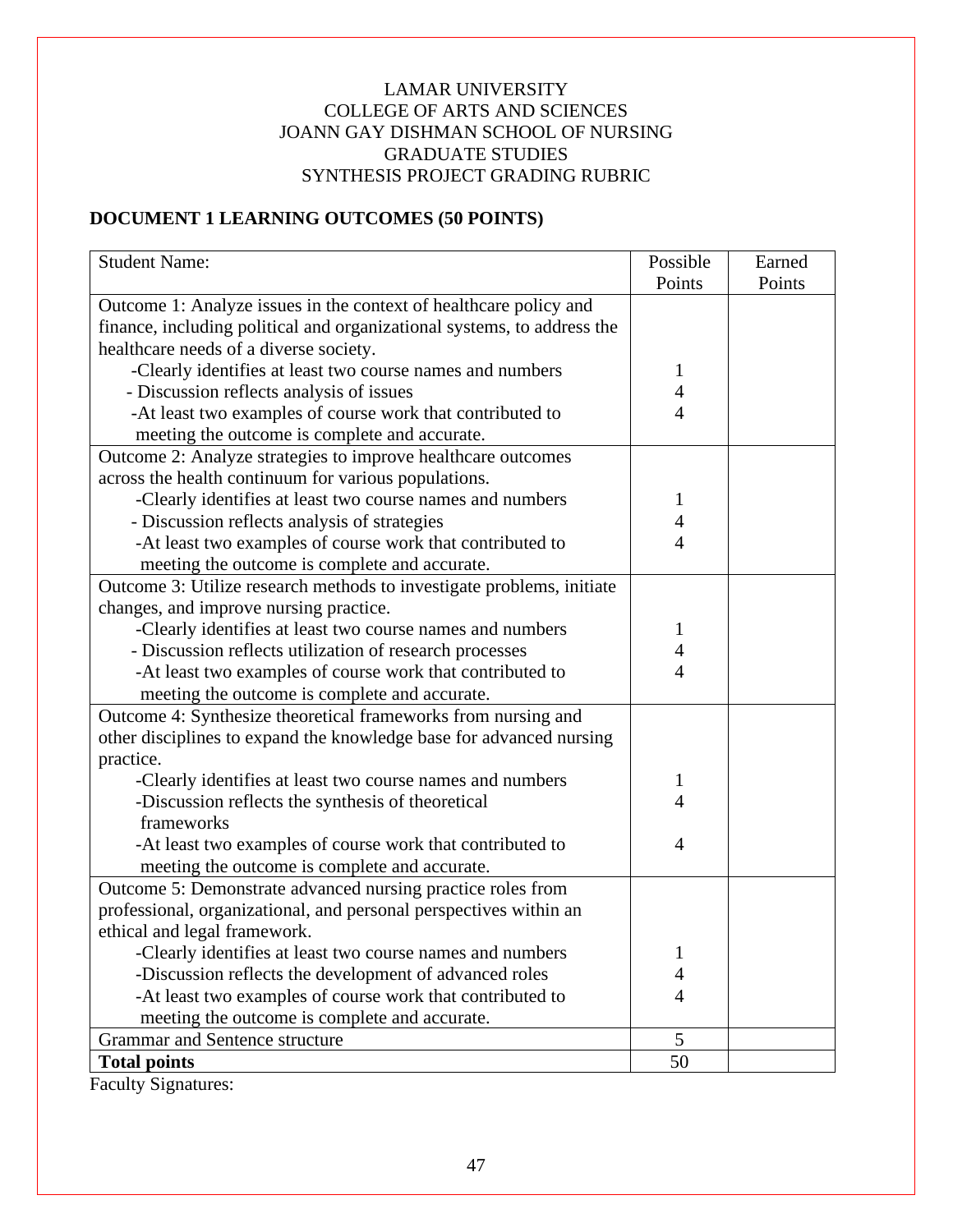### LAMAR UNIVERSITY COLLEGE OF ARTS AND SCIENCES JOANN GAY DISHMAN SCHOOL OF NURSING GRADUATE STUDIES SYNTHESIS PROJECT GRADING RUBRIC

# **DOCUMENT 2 SYNTHESIS OF TRACK EXPERIENCE (30 POINTS)**

| <b>Student Name:</b>                                                  | Possible | Earned |
|-----------------------------------------------------------------------|----------|--------|
|                                                                       | Points   | Points |
| <b>Nursing Administration Students: Provides a brief written</b>      |          |        |
| description two-three pages of how you utilized principles learned in |          |        |
| Nursing Administration courses to develop your Evidence-Based         |          |        |
| Project into a feasible, workable solution for the problem that you   | 30       |        |
| addressed in your healthcare facility. (Incorporate Nursing           |          |        |
| Administration principles, accurate information, synthesis of the     |          |        |
| solution and implementation of your project)                          |          |        |
|                                                                       |          |        |

|                                                                                                                                                                                                                                                                                                                                                                                                                                                                                          | Possible<br>Points | Earned<br>Points |
|------------------------------------------------------------------------------------------------------------------------------------------------------------------------------------------------------------------------------------------------------------------------------------------------------------------------------------------------------------------------------------------------------------------------------------------------------------------------------------------|--------------------|------------------|
| <b>Nursing Education Students:</b> Provide a brief written description<br>two-three pages of how you utilized various teaching/learning<br>principles learned in Nursing Education courses to develop a feasible<br>teaching/learning strategy for your healthcare facility (academic<br>institution) related to your Evidence-Based Project topic.<br>(Incorporate Nursing Education principles, accurate information,<br>synthesis of the solution and implementation of your project) | 30                 |                  |

**Faculty Signatures:**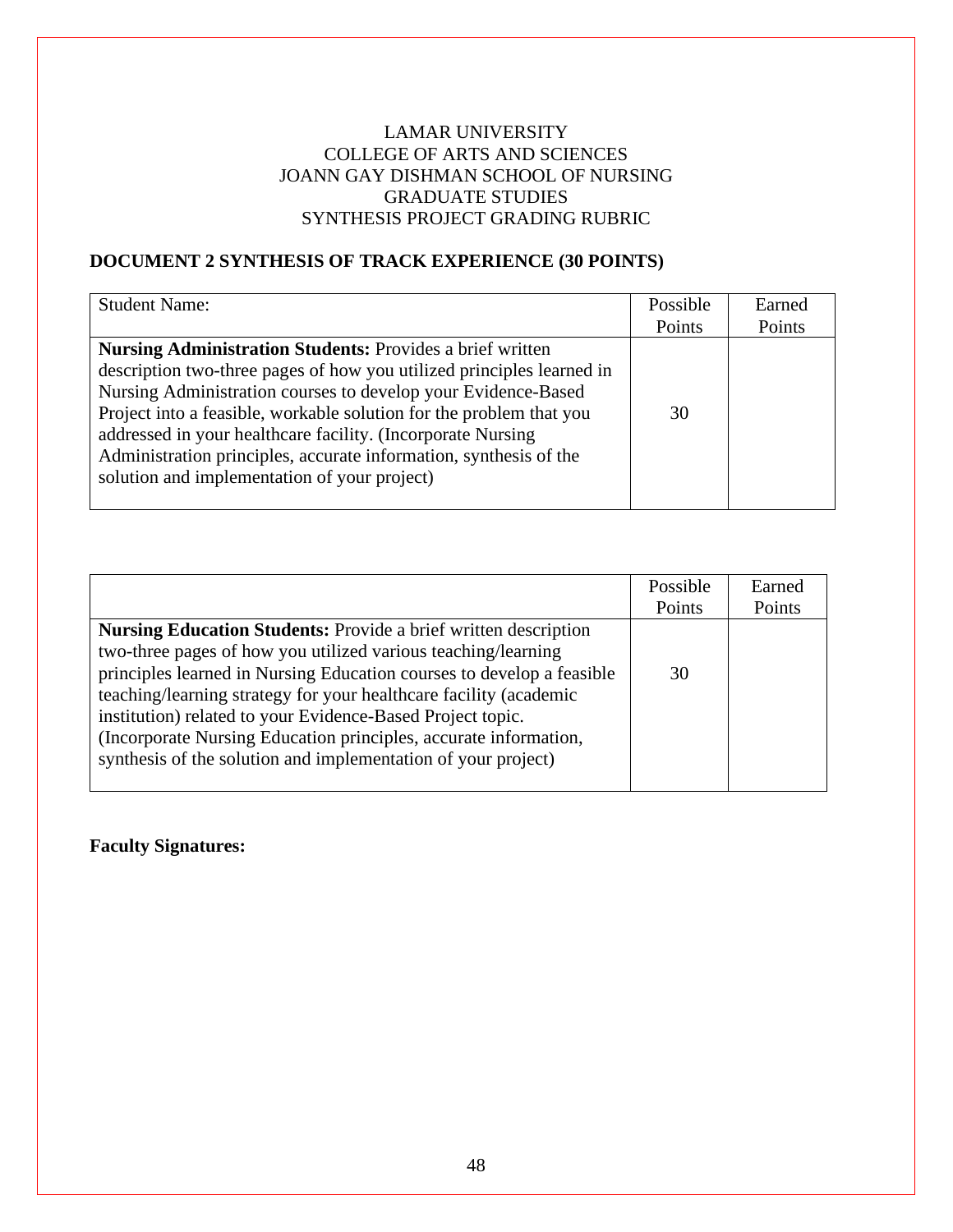# LAMAR UNIVERSITY COLLEGE OF ARTS AND SCIENCES JOANN GAY DISHMAN SCHOOL OF NURSING GRADUATE STUDIES

# **ORAL PRESENTATION: SYNTHESIS PROJECT Selected Question (20 points)**

| <b>Student Name:</b>                                             | Possible | Earned |
|------------------------------------------------------------------|----------|--------|
|                                                                  | Points   | Points |
| Demonstrates the ability to completely and thoroughly answer the |          |        |
| question posed for discussion.                                   |          |        |
| Demonstrates organization of thoughts into a cogent response     |          |        |
| Demonstrates ability to speak without the use of notes           |          |        |
| Demonstrates synthesis of knowledge by drawing upon learning     |          |        |
| derived from multiple experiences throughout the program.        |          |        |
| Total                                                            | 20       |        |

Faculty Signatures:

*(Discussed with and approved by Graduate Dean on April 27, 2015.) Graduate Faculty Association – Approved April 14, 2015, Revised 4/2017 Faculty Association – Approved May 12, 2015*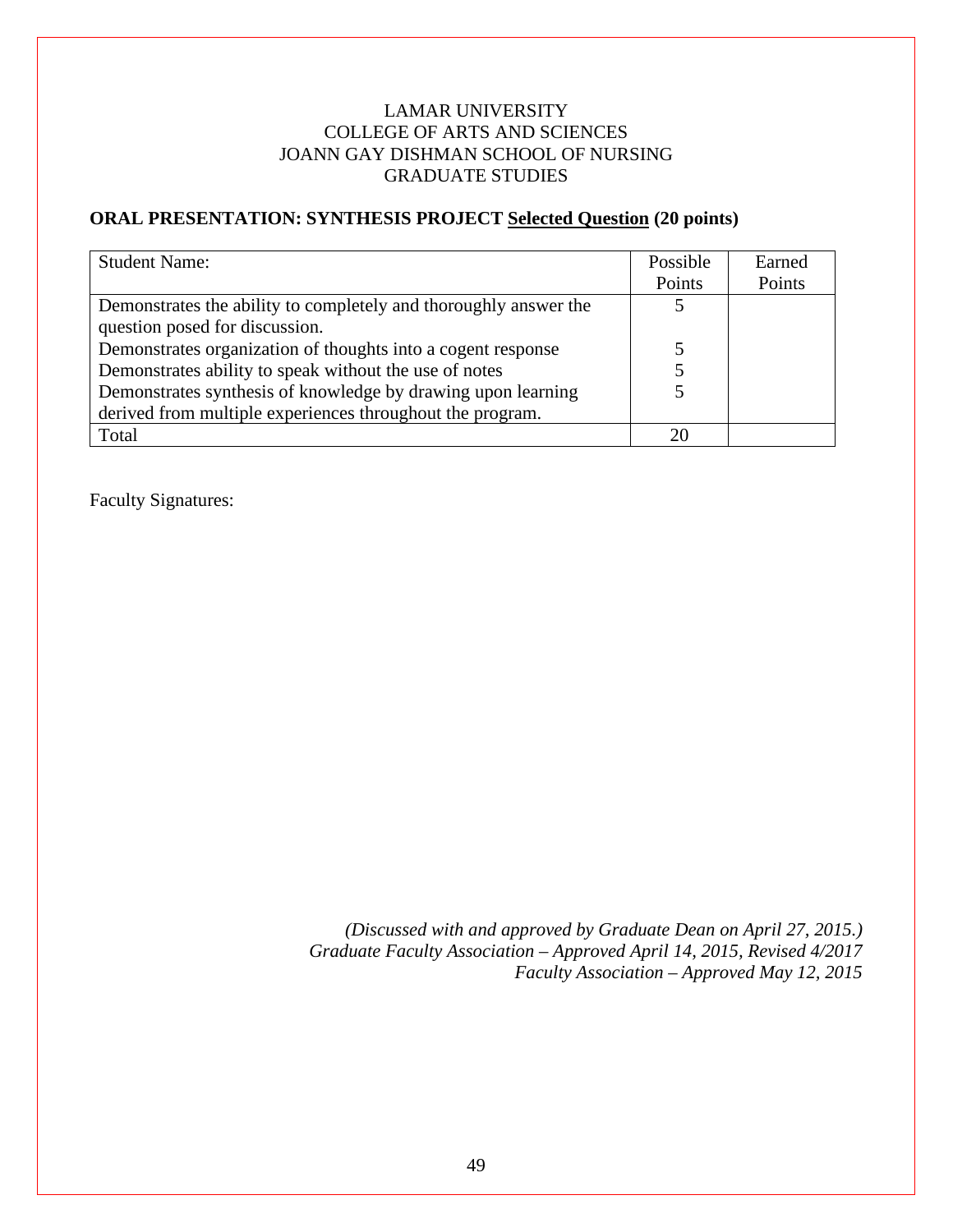# GRADUATION

# **Requirements and Fees**

Refer to the Lamar University Graduate Catalog. For more information please call:

Graduate Office (409) 880-8229

This includes the cost of the diploma and binder and the administrative fees for running graduate reports. Current fees vary but it does not include cost of cap, gown, hood, and regalia which can be purchased at the Lamar University Bookstore located in the Student Setzer Center (409) 880-8342.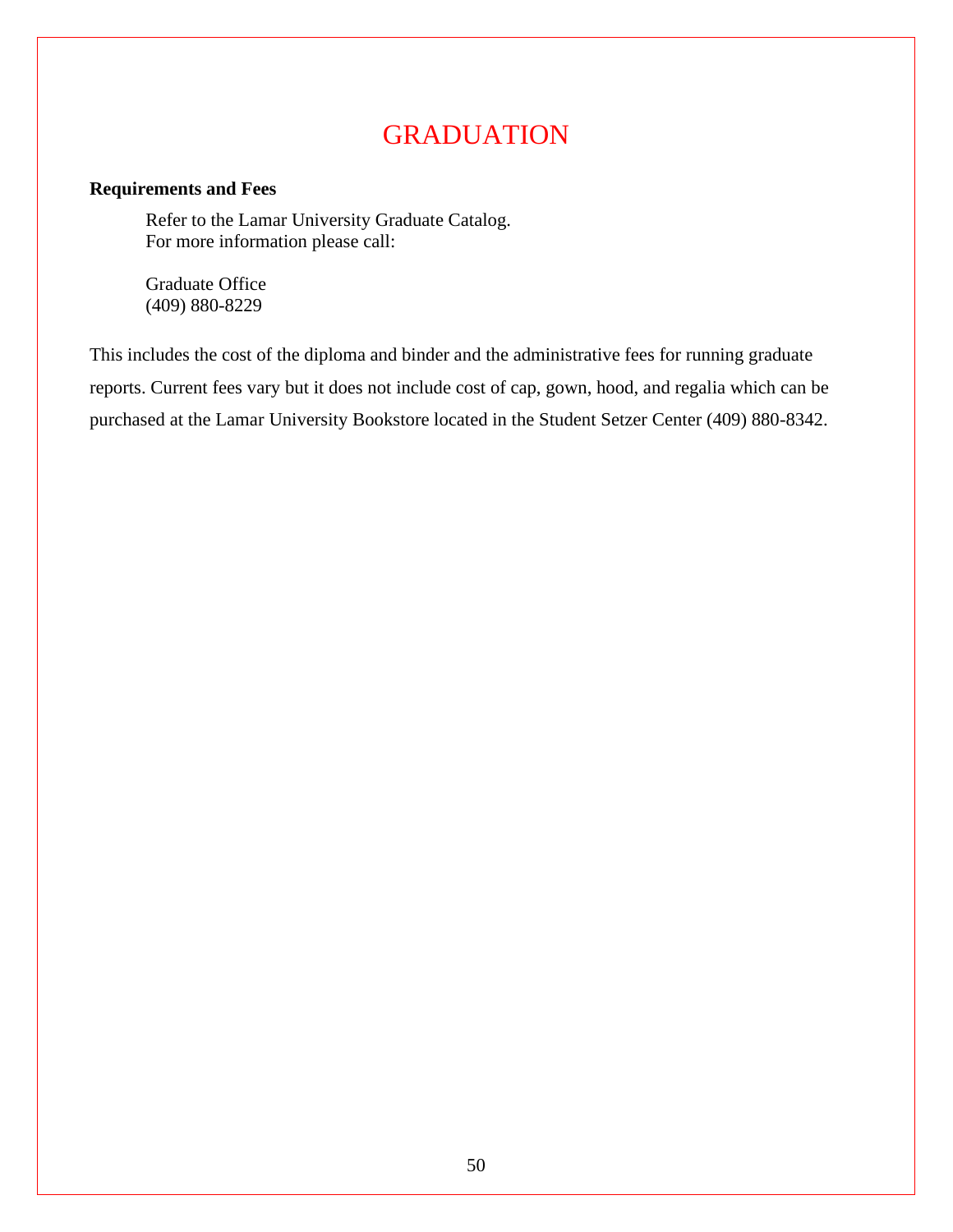# **Kappa Kappa Chapter of Sigma**

The Lamar University Professional Nursing Honor Society was established in the Spring of 1985, and was chartered on April 24, 1988, as the Kappa Kappa Chapter of Sigma. The purposes of this society shall be to:

- 1. recognize superior achievement
- 2. recognize the development of leadership qualities
- 3. foster high professional standards
- 4. encourage creative work
- 5. strengthen commitment to the ideals and purposes of the profession

Membership in the organization is composed of students in the baccalaureate and master's programs in nursing, and registered professional nurses.

The undergraduate student candidate must have completed at least one-half of the nursing component of the curriculum, shall not rank lower than the highest 35% of the class in scholarship, and have a GPA of at least 3.0 on a 4.0 scale. Students in the master's program must have completed a minimum of one quarter of the required graduate curriculum, have demonstrated ability in nursing, and must have achieved a grade point average of at least 3.5 on a 4.0 scale. The candidate shall have demonstrated superior academic achievement, academic integrity, and professional leadership potential. A nurse leader, who is a registered nurse, legally recognized to practice in his/her country with a minimum of a baccalaureate degree or the equivalent in any field, and who has demonstrated achievement in nursing, shall be eligible for membership.

Membership in the organization is an honor bestowed upon individuals who have demonstrated the achievement of the criteria established; that being so, membership is by invitation and those who accept assume the purposes of the society and the responsibility to participate in achieving its goals.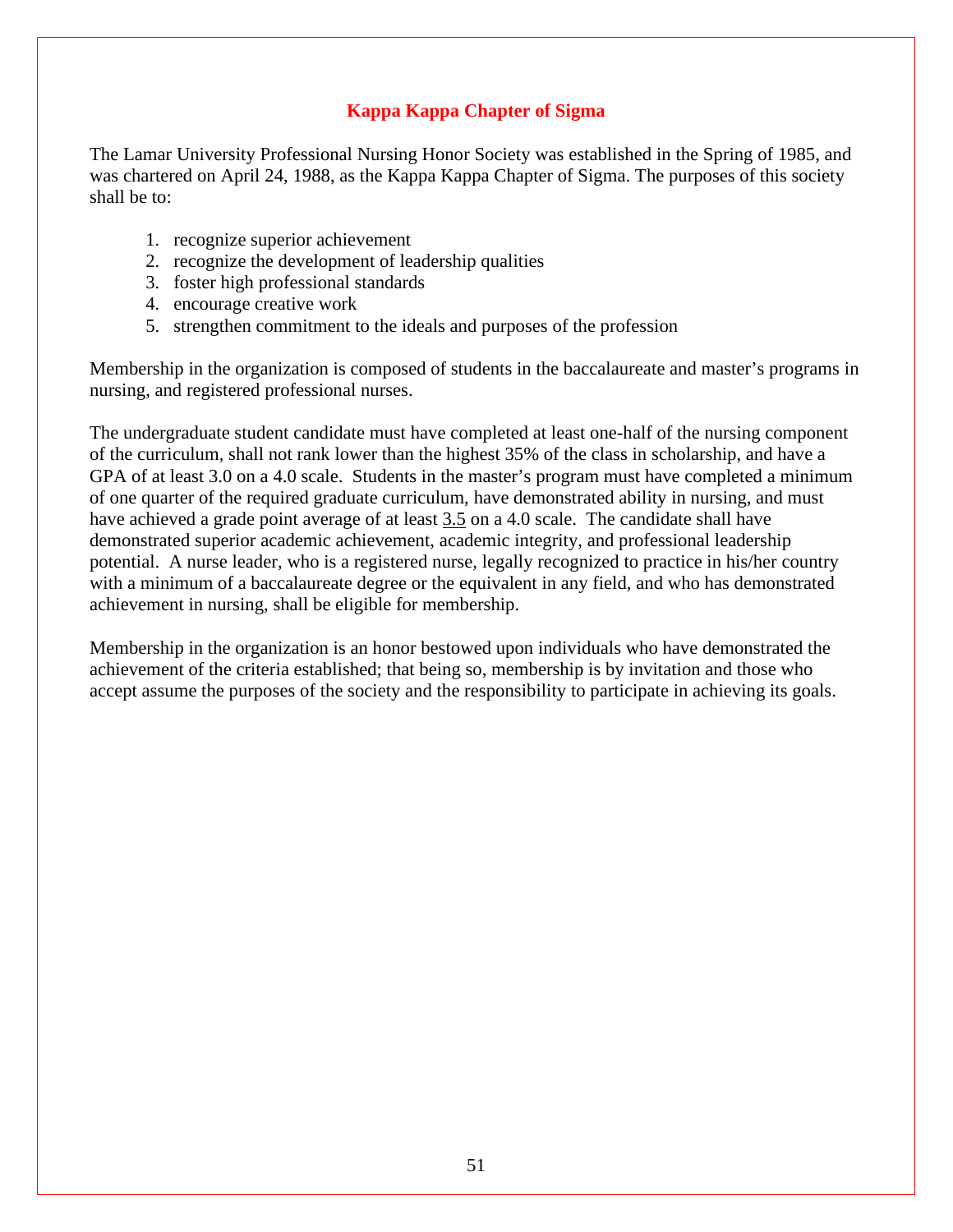# Evidence-Based Practice Project (Changes effective with students entering EBP I Spring 2021)

During your last two semesters, you will be developing an evidence-based practice project. In short, you will be identifying a clinical problem, finding recent research to "solve" this problem, developing an implementation plan, developing an analysis plan, and presenting your project to the facility and to the faculty. This is a time intensive paper and will extend over two semesters.

This project is your capstone project and replaces the traditional thesis option for a Master's program. It is NOT just another course paper. It is NOT too early to begin thinking about what you would like to do. You will learn more about this in your Research course.

This project does NOT require you to actually implement your project. However, if you wish to do so, you need to discuss this with your course faculty during the first week of the first EBP course.

Please feel free to contact Dr. Ruthie Robinson with any questions or concerns. She can be reached at [ruthie.robinson@lamar.edu](mailto:ruthie.robinson@lamar.edu) or 409-880-8820.